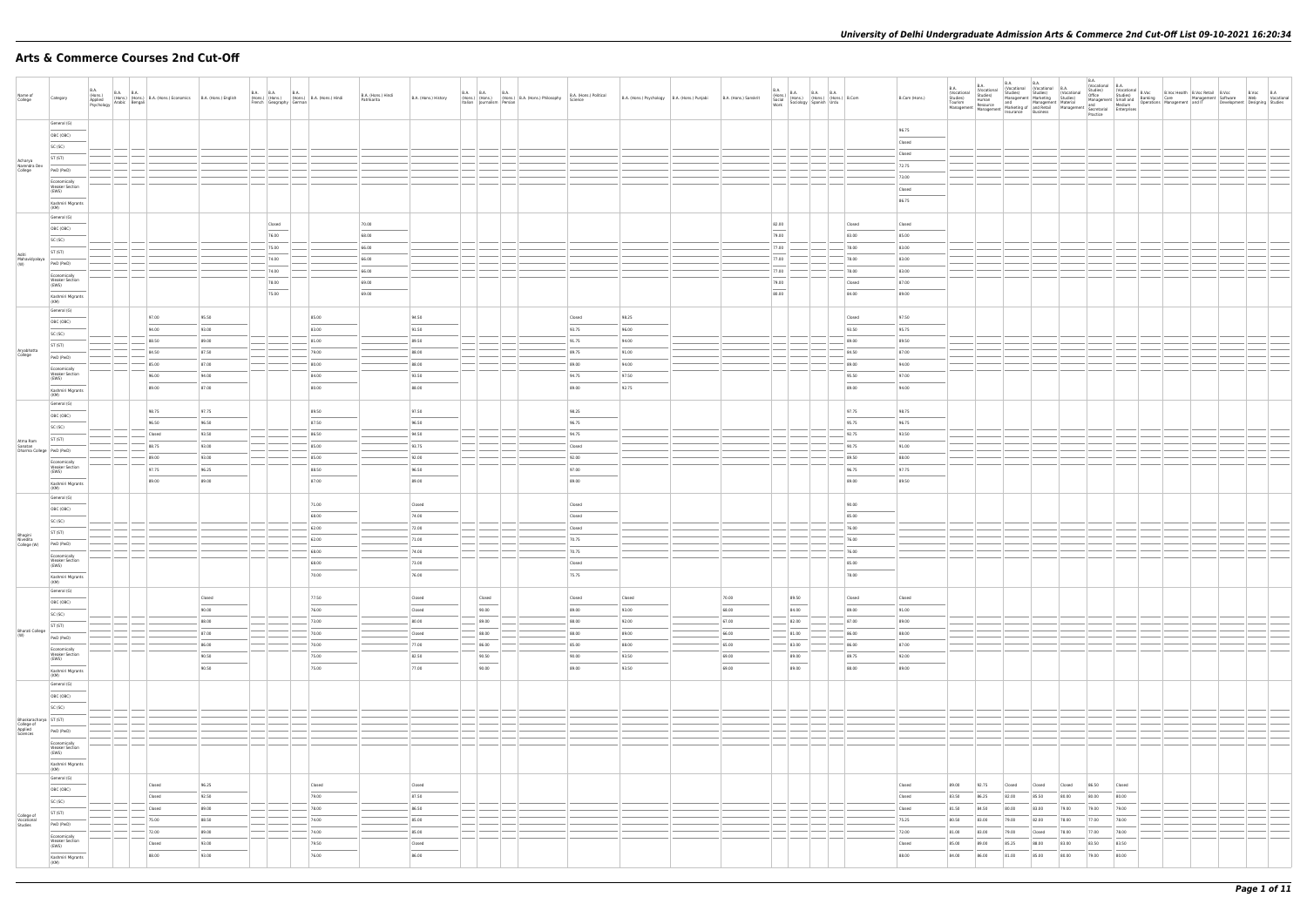| Name of<br>College                               | <b>B.A.</b><br>Category                 | B.A. (Hons.) B.A. B.A. (Hons.) B.A. (Hons.) Economics B.A. (Hons.) English Psychology Arabic Bengali |                  |                                                                                                                                                                                                                                                                                                                                                                                                                                                                                     | B.A. B.A. B.A. B.A. (Hons.)<br>(Hons.) (Hons.) (Hons.) B.A. (Hons.) Hindi<br>French Geography German | B.A. (Hons.) Hindi<br>Patrikarita | B.A. (Hons.) History   |                                   | B.A. (Hons.) (Hons.) B.A. (Hons.) B.A. (Hons.) Philosophy<br>Italian Journalism Persian Persian | B.A. (Hons.) Political<br>Science | B.A. (Hons.) Psychology B.A. (Hons.) Punjabi |                | B.A. (Hons.) Sanskrit | B.A.<br>B.A. (Hons.) B.A. B.A. B.A. (Hons.) B.Com<br>Social (Hons.) (Hons.) (Hons.) B.Com<br>Work Sociology Spanish Urdu |                             |                  | B.Com (Hons.) | <b>B.A.</b><br><b>B.A.</b><br>(Vocational<br>(Vocational<br>Studies)<br>Tourism<br>Studies)<br>Human<br>$\begin{array}{ l l l }\hline \text{Management} & \text{Resource} & \text{margement} & \text{material} & \text{and} & \text{margement} & \text{Newton} \\ \hline \text{Management} & \text{Management} & \text{and} & \text{Retalil} & \text{Manaagent} & \text{Spectral} & \text{fetterpises} \\ \hline \text{Management} & \text{insurance} & \text{Business} & \text{Sociertial} & \text{Enterprieses} \\ \hline \end{array}$ | B.A. | <b>B.A.</b><br>(Vocational (Vocational B.A.<br>Studies) Studies) (Vocational Studies)<br>Studies) Studies) (Vocational Studies)<br>Management Marketing Studies) Office<br>and Management Material Management | B.A.<br>(Vocational B.A.<br>Practice |  |  |  |
|--------------------------------------------------|-----------------------------------------|------------------------------------------------------------------------------------------------------|------------------|-------------------------------------------------------------------------------------------------------------------------------------------------------------------------------------------------------------------------------------------------------------------------------------------------------------------------------------------------------------------------------------------------------------------------------------------------------------------------------------|------------------------------------------------------------------------------------------------------|-----------------------------------|------------------------|-----------------------------------|-------------------------------------------------------------------------------------------------|-----------------------------------|----------------------------------------------|----------------|-----------------------|--------------------------------------------------------------------------------------------------------------------------|-----------------------------|------------------|---------------|------------------------------------------------------------------------------------------------------------------------------------------------------------------------------------------------------------------------------------------------------------------------------------------------------------------------------------------------------------------------------------------------------------------------------------------------------------------------------------------------------------------------------------------|------|---------------------------------------------------------------------------------------------------------------------------------------------------------------------------------------------------------------|--------------------------------------|--|--|--|
|                                                  | General (G)                             | 98.75                                                                                                | 97.75            |                                                                                                                                                                                                                                                                                                                                                                                                                                                                                     | Closed                                                                                               |                                   | 97.75                  |                                   | Closed                                                                                          | 98.75                             | 98.75                                        |                | 66.00                 |                                                                                                                          |                             | 97.75<br>98.50   |               |                                                                                                                                                                                                                                                                                                                                                                                                                                                                                                                                          |      |                                                                                                                                                                                                               |                                      |  |  |  |
|                                                  | OBC (OBC)                               | 96.50                                                                                                | 97.00            |                                                                                                                                                                                                                                                                                                                                                                                                                                                                                     | 80.00                                                                                                |                                   | 96.50                  |                                   | 90.75                                                                                           | 97.25                             | Closed                                       |                | 61.00                 |                                                                                                                          |                             | 95.75<br>96.50   |               |                                                                                                                                                                                                                                                                                                                                                                                                                                                                                                                                          |      |                                                                                                                                                                                                               |                                      |  |  |  |
|                                                  | SC (SC)<br>ST (ST)                      | 91.25                                                                                                | 93.50            |                                                                                                                                                                                                                                                                                                                                                                                                                                                                                     | 78.00                                                                                                |                                   | 93.00                  |                                   | 87.50                                                                                           | Closed                            | Closed                                       |                | 58.00                 |                                                                                                                          |                             | 91.75<br>Closed  |               |                                                                                                                                                                                                                                                                                                                                                                                                                                                                                                                                          |      |                                                                                                                                                                                                               |                                      |  |  |  |
| Daulat Ram<br>College (W)                        | PwD (PwD)                               | 91.25                                                                                                | 93.50            |                                                                                                                                                                                                                                                                                                                                                                                                                                                                                     | 78.00                                                                                                |                                   | Closed                 |                                   | 87.50                                                                                           | 93.50                             | Closed                                       |                | 58.00                 |                                                                                                                          |                             | 89.50<br>88.00   |               |                                                                                                                                                                                                                                                                                                                                                                                                                                                                                                                                          |      |                                                                                                                                                                                                               |                                      |  |  |  |
|                                                  | Economically                            | 91.00                                                                                                | 92.50            |                                                                                                                                                                                                                                                                                                                                                                                                                                                                                     | 80.00                                                                                                |                                   | 91.00                  |                                   | 87.00                                                                                           | 92.75                             | Closed                                       |                | 58.00                 |                                                                                                                          |                             | 91.00<br>90.00   |               |                                                                                                                                                                                                                                                                                                                                                                                                                                                                                                                                          |      |                                                                                                                                                                                                               |                                      |  |  |  |
|                                                  | <b>Weaker Section</b><br>(EWS)          | 97.75                                                                                                | 96.50            |                                                                                                                                                                                                                                                                                                                                                                                                                                                                                     | 86.00                                                                                                |                                   | 95.75                  |                                   | 93.75                                                                                           | 96.75                             | 98.50                                        |                | 64.00                 |                                                                                                                          |                             | 97.00<br>96.00   |               |                                                                                                                                                                                                                                                                                                                                                                                                                                                                                                                                          |      |                                                                                                                                                                                                               |                                      |  |  |  |
|                                                  | Kashmiri Migrants<br>(KM)               | 95.50                                                                                                | 95.50            |                                                                                                                                                                                                                                                                                                                                                                                                                                                                                     | 82.00                                                                                                |                                   | 95.00                  |                                   | 92.00                                                                                           | 95.50                             | 97.50                                        |                | 61.00                 |                                                                                                                          |                             | 94.00<br>93.00   |               |                                                                                                                                                                                                                                                                                                                                                                                                                                                                                                                                          |      |                                                                                                                                                                                                               |                                      |  |  |  |
|                                                  | General (G)                             |                                                                                                      |                  |                                                                                                                                                                                                                                                                                                                                                                                                                                                                                     |                                                                                                      |                                   |                        |                                   |                                                                                                 |                                   |                                              |                |                       |                                                                                                                          |                             |                  |               |                                                                                                                                                                                                                                                                                                                                                                                                                                                                                                                                          |      |                                                                                                                                                                                                               |                                      |  |  |  |
|                                                  | OBC (OBC)                               |                                                                                                      | 97.00            |                                                                                                                                                                                                                                                                                                                                                                                                                                                                                     |                                                                                                      |                                   |                        |                                   |                                                                                                 |                                   |                                              |                |                       |                                                                                                                          |                             | 98.25            |               |                                                                                                                                                                                                                                                                                                                                                                                                                                                                                                                                          |      |                                                                                                                                                                                                               |                                      |  |  |  |
|                                                  | SC (SC)                                 |                                                                                                      | Closed<br>Closed |                                                                                                                                                                                                                                                                                                                                                                                                                                                                                     |                                                                                                      |                                   |                        |                                   |                                                                                                 |                                   |                                              |                |                       |                                                                                                                          |                             | Closed           |               |                                                                                                                                                                                                                                                                                                                                                                                                                                                                                                                                          |      |                                                                                                                                                                                                               |                                      |  |  |  |
| Deen Dayal<br>Upadhyaya                          | ST (ST)                                 |                                                                                                      | Closed           |                                                                                                                                                                                                                                                                                                                                                                                                                                                                                     |                                                                                                      |                                   |                        |                                   |                                                                                                 |                                   |                                              |                |                       |                                                                                                                          |                             | Closed<br>Closed |               |                                                                                                                                                                                                                                                                                                                                                                                                                                                                                                                                          |      |                                                                                                                                                                                                               |                                      |  |  |  |
| College                                          | PwD (PwD)                               |                                                                                                      | Closed           |                                                                                                                                                                                                                                                                                                                                                                                                                                                                                     |                                                                                                      |                                   |                        |                                   |                                                                                                 |                                   |                                              |                |                       |                                                                                                                          |                             | 75.00            |               |                                                                                                                                                                                                                                                                                                                                                                                                                                                                                                                                          |      |                                                                                                                                                                                                               |                                      |  |  |  |
|                                                  | Economically<br><b>Weaker Section</b>   |                                                                                                      | 95.00            |                                                                                                                                                                                                                                                                                                                                                                                                                                                                                     |                                                                                                      |                                   |                        |                                   |                                                                                                 |                                   |                                              |                |                       |                                                                                                                          |                             | 97.25            |               |                                                                                                                                                                                                                                                                                                                                                                                                                                                                                                                                          |      |                                                                                                                                                                                                               |                                      |  |  |  |
|                                                  | (EWS)<br>Kashmiri Migrants              |                                                                                                      | 87.00            |                                                                                                                                                                                                                                                                                                                                                                                                                                                                                     |                                                                                                      |                                   |                        |                                   |                                                                                                 |                                   |                                              |                |                       |                                                                                                                          |                             | 88.25            |               |                                                                                                                                                                                                                                                                                                                                                                                                                                                                                                                                          |      |                                                                                                                                                                                                               |                                      |  |  |  |
|                                                  | (KM)<br>General (G)                     |                                                                                                      |                  |                                                                                                                                                                                                                                                                                                                                                                                                                                                                                     |                                                                                                      |                                   |                        |                                   |                                                                                                 |                                   |                                              |                |                       |                                                                                                                          |                             |                  |               |                                                                                                                                                                                                                                                                                                                                                                                                                                                                                                                                          |      |                                                                                                                                                                                                               |                                      |  |  |  |
|                                                  | OBC (OBC)                               | 98.50                                                                                                | 97.50            |                                                                                                                                                                                                                                                                                                                                                                                                                                                                                     |                                                                                                      |                                   | 98.00                  | 98.75                             |                                                                                                 | 98.25                             |                                              |                |                       |                                                                                                                          |                             | 98.25<br>98.75   |               |                                                                                                                                                                                                                                                                                                                                                                                                                                                                                                                                          |      |                                                                                                                                                                                                               |                                      |  |  |  |
|                                                  | SC (SC)                                 | 97.75                                                                                                | 96.50            |                                                                                                                                                                                                                                                                                                                                                                                                                                                                                     |                                                                                                      |                                   | 97.00                  | 97.75                             |                                                                                                 | 97.25                             |                                              |                |                       |                                                                                                                          |                             | 97.25<br>98.25   |               |                                                                                                                                                                                                                                                                                                                                                                                                                                                                                                                                          |      |                                                                                                                                                                                                               |                                      |  |  |  |
|                                                  | ST (ST)                                 | $-95.25$                                                                                             | 95.00            |                                                                                                                                                                                                                                                                                                                                                                                                                                                                                     |                                                                                                      |                                   | 95.00                  | 95.75                             |                                                                                                 | 95.25                             |                                              |                |                       |                                                                                                                          |                             | 95.25<br>96.25   |               |                                                                                                                                                                                                                                                                                                                                                                                                                                                                                                                                          |      |                                                                                                                                                                                                               |                                      |  |  |  |
| Delhi College of<br>Arts and<br>Commerce         | PwD (PwD)                               | 95.25                                                                                                | 95.00            |                                                                                                                                                                                                                                                                                                                                                                                                                                                                                     |                                                                                                      |                                   | 95.00                  | 95.75                             |                                                                                                 | 95.25                             |                                              |                |                       |                                                                                                                          |                             | 95.25<br>96.25   |               |                                                                                                                                                                                                                                                                                                                                                                                                                                                                                                                                          |      |                                                                                                                                                                                                               |                                      |  |  |  |
|                                                  | Economically                            | 95.25                                                                                                | 95.00            |                                                                                                                                                                                                                                                                                                                                                                                                                                                                                     |                                                                                                      |                                   | 95.00                  | 95.75                             |                                                                                                 | 95.25                             |                                              |                |                       |                                                                                                                          |                             | 95.25<br>96.25   |               |                                                                                                                                                                                                                                                                                                                                                                                                                                                                                                                                          |      |                                                                                                                                                                                                               |                                      |  |  |  |
|                                                  | <b>Weaker Section</b><br>(EWS)          | 98.25                                                                                                | 97.25            |                                                                                                                                                                                                                                                                                                                                                                                                                                                                                     |                                                                                                      |                                   | 97.75                  | 98.50                             |                                                                                                 | 98.00                             |                                              |                |                       |                                                                                                                          |                             | 98.00<br>98.50   |               |                                                                                                                                                                                                                                                                                                                                                                                                                                                                                                                                          |      |                                                                                                                                                                                                               |                                      |  |  |  |
|                                                  | Kashmiri Migrants<br>(KM)               | 95.25                                                                                                | 95.00            |                                                                                                                                                                                                                                                                                                                                                                                                                                                                                     |                                                                                                      |                                   | 95.00                  | 95.75                             |                                                                                                 | 95.25                             |                                              |                |                       |                                                                                                                          |                             | 95.25<br>96.25   |               |                                                                                                                                                                                                                                                                                                                                                                                                                                                                                                                                          |      |                                                                                                                                                                                                               |                                      |  |  |  |
|                                                  | General (G)                             |                                                                                                      |                  |                                                                                                                                                                                                                                                                                                                                                                                                                                                                                     |                                                                                                      |                                   |                        |                                   |                                                                                                 |                                   |                                              |                |                       |                                                                                                                          |                             |                  |               |                                                                                                                                                                                                                                                                                                                                                                                                                                                                                                                                          |      |                                                                                                                                                                                                               |                                      |  |  |  |
|                                                  | OBC (OBC)                               |                                                                                                      |                  | Closed<br>$\sim$<br>83.50                                                                                                                                                                                                                                                                                                                                                                                                                                                           | Closed<br>$\sim$<br>Closed                                                                           |                                   |                        | 83.50<br>$\sim$<br>80.00          |                                                                                                 |                                   |                                              |                |                       | Closed<br>$\sim$<br>82.50                                                                                                |                             |                  |               |                                                                                                                                                                                                                                                                                                                                                                                                                                                                                                                                          |      |                                                                                                                                                                                                               |                                      |  |  |  |
|                                                  | SC (SC)                                 |                                                                                                      |                  | 81.50                                                                                                                                                                                                                                                                                                                                                                                                                                                                               | 82.00                                                                                                |                                   |                        | 78.00                             |                                                                                                 |                                   |                                              |                |                       | 80.00                                                                                                                    |                             |                  |               |                                                                                                                                                                                                                                                                                                                                                                                                                                                                                                                                          |      |                                                                                                                                                                                                               |                                      |  |  |  |
| Department of ST (ST)<br>Germanic and<br>Romance |                                         |                                                                                                      |                  | 78.00                                                                                                                                                                                                                                                                                                                                                                                                                                                                               | 78.00                                                                                                |                                   |                        | 75.00                             |                                                                                                 |                                   |                                              |                |                       | 77.00                                                                                                                    |                             |                  |               |                                                                                                                                                                                                                                                                                                                                                                                                                                                                                                                                          |      |                                                                                                                                                                                                               |                                      |  |  |  |
| Studies                                          | PwD (PwD)                               |                                                                                                      |                  | 78.00                                                                                                                                                                                                                                                                                                                                                                                                                                                                               | 77.50                                                                                                |                                   |                        | 75.00                             |                                                                                                 |                                   |                                              |                |                       | 77.00                                                                                                                    |                             |                  |               |                                                                                                                                                                                                                                                                                                                                                                                                                                                                                                                                          |      |                                                                                                                                                                                                               |                                      |  |  |  |
|                                                  | Economically<br>Weaker Section<br>(EWS) |                                                                                                      |                  | 81.50                                                                                                                                                                                                                                                                                                                                                                                                                                                                               | Closed                                                                                               |                                   |                        | 80.00                             |                                                                                                 |                                   |                                              |                |                       | 81.00                                                                                                                    |                             |                  |               |                                                                                                                                                                                                                                                                                                                                                                                                                                                                                                                                          |      |                                                                                                                                                                                                               |                                      |  |  |  |
|                                                  | Kashmiri Migrants                       |                                                                                                      |                  | $\frac{1}{2} \left( \frac{1}{2} \right) \left( \frac{1}{2} \right) \left( \frac{1}{2} \right) \left( \frac{1}{2} \right) \left( \frac{1}{2} \right) \left( \frac{1}{2} \right) \left( \frac{1}{2} \right) \left( \frac{1}{2} \right) \left( \frac{1}{2} \right) \left( \frac{1}{2} \right) \left( \frac{1}{2} \right) \left( \frac{1}{2} \right) \left( \frac{1}{2} \right) \left( \frac{1}{2} \right) \left( \frac{1}{2} \right) \left( \frac{1}{2} \right) \left( \frac$<br>83.50 | 83.50                                                                                                |                                   |                        | $\overline{\phantom{a}}$<br>80.00 |                                                                                                 |                                   |                                              |                |                       | $\frac{1}{2}$<br>83.00                                                                                                   |                             |                  |               |                                                                                                                                                                                                                                                                                                                                                                                                                                                                                                                                          |      |                                                                                                                                                                                                               |                                      |  |  |  |
|                                                  | (KM)<br>General (G)                     |                                                                                                      |                  |                                                                                                                                                                                                                                                                                                                                                                                                                                                                                     |                                                                                                      |                                   |                        |                                   |                                                                                                 |                                   |                                              |                |                       |                                                                                                                          |                             |                  |               |                                                                                                                                                                                                                                                                                                                                                                                                                                                                                                                                          |      |                                                                                                                                                                                                               |                                      |  |  |  |
|                                                  | OBC (OBC)                               | 96.75                                                                                                | 95.00            |                                                                                                                                                                                                                                                                                                                                                                                                                                                                                     | Closed                                                                                               |                                   | Closed                 |                                   |                                                                                                 | 95.50                             |                                              |                | 62.00                 |                                                                                                                          |                             | 97.00            |               |                                                                                                                                                                                                                                                                                                                                                                                                                                                                                                                                          |      |                                                                                                                                                                                                               |                                      |  |  |  |
|                                                  | SC (SC)                                 | 94.00                                                                                                | 90.00            |                                                                                                                                                                                                                                                                                                                                                                                                                                                                                     | 78.00                                                                                                |                                   | Closed                 |                                   |                                                                                                 | 91.75                             |                                              |                | 61.00                 |                                                                                                                          |                             | 92.50            |               |                                                                                                                                                                                                                                                                                                                                                                                                                                                                                                                                          |      |                                                                                                                                                                                                               |                                      |  |  |  |
|                                                  | ST (ST)                                 | 88.00                                                                                                | 87.00            |                                                                                                                                                                                                                                                                                                                                                                                                                                                                                     | 76.00                                                                                                |                                   | 84.00                  |                                   |                                                                                                 | 89.75                             |                                              |                | 55.00                 |                                                                                                                          |                             | 89.00            |               |                                                                                                                                                                                                                                                                                                                                                                                                                                                                                                                                          |      |                                                                                                                                                                                                               |                                      |  |  |  |
| Deshbandhu<br>College                            | PwD (PwD)                               | 78.00                                                                                                | Closed           |                                                                                                                                                                                                                                                                                                                                                                                                                                                                                     | 70.00                                                                                                |                                   | 81.75                  |                                   |                                                                                                 | 82.75                             |                                              |                | 45.00                 |                                                                                                                          |                             | 74.50            |               |                                                                                                                                                                                                                                                                                                                                                                                                                                                                                                                                          |      |                                                                                                                                                                                                               |                                      |  |  |  |
|                                                  | Economically<br><b>Weaker Section</b>   | 79.00                                                                                                | 85.00            |                                                                                                                                                                                                                                                                                                                                                                                                                                                                                     | 70.00                                                                                                |                                   | 80.00                  |                                   |                                                                                                 | 79.00                             |                                              |                | 45.00                 |                                                                                                                          |                             | 84.00            |               |                                                                                                                                                                                                                                                                                                                                                                                                                                                                                                                                          |      |                                                                                                                                                                                                               |                                      |  |  |  |
|                                                  | (EWS)                                   | 95.00                                                                                                | 94.00            |                                                                                                                                                                                                                                                                                                                                                                                                                                                                                     | 81.00                                                                                                |                                   | 90.75                  |                                   |                                                                                                 | 93.00                             |                                              |                | 59.00                 |                                                                                                                          |                             | 96.00            |               |                                                                                                                                                                                                                                                                                                                                                                                                                                                                                                                                          |      |                                                                                                                                                                                                               |                                      |  |  |  |
|                                                  | Kashmiri Migrants<br>(KM)               | 86.75                                                                                                | 85.00            |                                                                                                                                                                                                                                                                                                                                                                                                                                                                                     | 72.00                                                                                                |                                   | 82.00                  |                                   |                                                                                                 | 85.50                             |                                              |                | 52.00                 |                                                                                                                          |                             | Closed           |               |                                                                                                                                                                                                                                                                                                                                                                                                                                                                                                                                          |      |                                                                                                                                                                                                               |                                      |  |  |  |
|                                                  | General (G)<br>Closed                   | 97.00                                                                                                |                  | 95.50                                                                                                                                                                                                                                                                                                                                                                                                                                                                               | 85.00                                                                                                | 87.00                             | 91.75                  |                                   |                                                                                                 |                                   |                                              |                |                       | 93.50                                                                                                                    |                             | 95.00<br>96.50   |               |                                                                                                                                                                                                                                                                                                                                                                                                                                                                                                                                          |      |                                                                                                                                                                                                               |                                      |  |  |  |
|                                                  | OBC (OBC)<br>Closed                     | 90.75                                                                                                |                  | 91.75                                                                                                                                                                                                                                                                                                                                                                                                                                                                               | 79.00                                                                                                | 79.00                             | Closed                 |                                   |                                                                                                 |                                   |                                              |                |                       | $\frac{1}{2}$<br>87.50                                                                                                   |                             | 90.00<br>92.00   |               |                                                                                                                                                                                                                                                                                                                                                                                                                                                                                                                                          |      |                                                                                                                                                                                                               |                                      |  |  |  |
|                                                  | SC (SC)<br>Closed                       | 86.00                                                                                                |                  | 88.50                                                                                                                                                                                                                                                                                                                                                                                                                                                                               | 74.50                                                                                                | 73.00                             | Closed                 |                                   |                                                                                                 |                                   |                                              |                |                       | 82.00                                                                                                                    |                             | 88.00<br>89.00   |               |                                                                                                                                                                                                                                                                                                                                                                                                                                                                                                                                          |      |                                                                                                                                                                                                               |                                      |  |  |  |
| Dr. Bhim Rao<br>Ambedkar<br>College              | ST (ST)<br>Closed                       | 78.00                                                                                                |                  | 85.75                                                                                                                                                                                                                                                                                                                                                                                                                                                                               | 67.00                                                                                                | 62.00                             | 79.50                  |                                   |                                                                                                 |                                   |                                              |                |                       | 73.00                                                                                                                    |                             | 83.00<br>85.00   |               |                                                                                                                                                                                                                                                                                                                                                                                                                                                                                                                                          |      |                                                                                                                                                                                                               |                                      |  |  |  |
|                                                  | PwD (PwD)<br>70.00<br>Economically      | 72.00                                                                                                |                  | 80.00                                                                                                                                                                                                                                                                                                                                                                                                                                                                               | Closed                                                                                               | 52.00                             | 72.00                  |                                   |                                                                                                 |                                   |                                              |                |                       | 65.00                                                                                                                    |                             | 82.00<br>82.00   |               |                                                                                                                                                                                                                                                                                                                                                                                                                                                                                                                                          |      |                                                                                                                                                                                                               |                                      |  |  |  |
|                                                  | <b>Weaker Section</b><br>93.00<br>(EWS) | 95.00                                                                                                |                  | 93.50                                                                                                                                                                                                                                                                                                                                                                                                                                                                               | 84.00                                                                                                | 84.50                             | 89.50                  |                                   |                                                                                                 |                                   |                                              |                |                       | 92.50                                                                                                                    |                             | 93.00<br>95.50   |               |                                                                                                                                                                                                                                                                                                                                                                                                                                                                                                                                          |      |                                                                                                                                                                                                               |                                      |  |  |  |
|                                                  | 88.00<br>Kashmiri Migrants<br>(KM)      | 88.00                                                                                                |                  | 86.00                                                                                                                                                                                                                                                                                                                                                                                                                                                                               | 76.50                                                                                                | 79.00                             | 83.00                  |                                   |                                                                                                 |                                   |                                              |                |                       | 84.50                                                                                                                    |                             | 85.50<br>87.50   |               |                                                                                                                                                                                                                                                                                                                                                                                                                                                                                                                                          |      |                                                                                                                                                                                                               |                                      |  |  |  |
|                                                  | General (G)                             |                                                                                                      |                  |                                                                                                                                                                                                                                                                                                                                                                                                                                                                                     |                                                                                                      |                                   |                        |                                   |                                                                                                 |                                   |                                              |                |                       |                                                                                                                          |                             |                  |               |                                                                                                                                                                                                                                                                                                                                                                                                                                                                                                                                          |      |                                                                                                                                                                                                               |                                      |  |  |  |
|                                                  | OBC (OBC)                               | Closed                                                                                               | Closed           | Closed<br>$\frac{1}{2}$                                                                                                                                                                                                                                                                                                                                                                                                                                                             | 83.50<br>$\frac{1}{2}$                                                                               |                                   | Closed                 |                                   | 93.00                                                                                           | Closed                            |                                              | 65.00          | 69.00                 |                                                                                                                          | 69.00 97.00                 | 98.00            |               |                                                                                                                                                                                                                                                                                                                                                                                                                                                                                                                                          |      |                                                                                                                                                                                                               |                                      |  |  |  |
|                                                  | SC (SC)                                 | 96.50                                                                                                | Closed           | Closed                                                                                                                                                                                                                                                                                                                                                                                                                                                                              | 79.50                                                                                                |                                   | Closed                 |                                   | 91.00                                                                                           | Closed                            |                                              | 62.00          | 66.00                 |                                                                                                                          | 66.00 95.50                 | 96.50            |               |                                                                                                                                                                                                                                                                                                                                                                                                                                                                                                                                          |      |                                                                                                                                                                                                               |                                      |  |  |  |
|                                                  | ST (ST)                                 | 88.75                                                                                                | Closed           | Closed                                                                                                                                                                                                                                                                                                                                                                                                                                                                              | 75.00                                                                                                |                                   | Closed                 |                                   | 88.00                                                                                           | Closed                            |                                              | 60.00          | 63.00                 |                                                                                                                          | 63.00 88.50                 | 90.00            |               |                                                                                                                                                                                                                                                                                                                                                                                                                                                                                                                                          |      |                                                                                                                                                                                                               |                                      |  |  |  |
| Dyal Singh<br>College                            | PwD (PwD)                               | 84.75                                                                                                | Closed           | Closed                                                                                                                                                                                                                                                                                                                                                                                                                                                                              | 68.00                                                                                                |                                   | Closed<br>66.75        |                                   | 86.00<br>79.00                                                                                  | Closed<br>84.00                   |                                              | 55.00<br>50.00 | 57.00<br>55.00        |                                                                                                                          | 57.00 82.50<br>55.00 Closed | 83.00<br>71.50   |               |                                                                                                                                                                                                                                                                                                                                                                                                                                                                                                                                          |      |                                                                                                                                                                                                               |                                      |  |  |  |
|                                                  | Economically<br><b>Weaker Section</b>   | Closed<br>97.00                                                                                      | Closed<br>94.25  | Closed<br>Closed                                                                                                                                                                                                                                                                                                                                                                                                                                                                    | 60.00<br>81.50                                                                                       |                                   | Closed                 |                                   | 92.00                                                                                           | Closed                            |                                              | 63.00          | 67.00                 |                                                                                                                          | 67.00 96.00                 | 97.00            |               |                                                                                                                                                                                                                                                                                                                                                                                                                                                                                                                                          |      |                                                                                                                                                                                                               |                                      |  |  |  |
|                                                  | (EWS)                                   | 91.00                                                                                                | 85.50            | $\sim$<br>86.00                                                                                                                                                                                                                                                                                                                                                                                                                                                                     | $\sim$<br>73.50                                                                                      |                                   | $\frac{1}{2}$<br>84.00 |                                   | 83.00                                                                                           | 88.00                             |                                              | 55.00          | 60.00                 |                                                                                                                          | 60.00 89.00                 | 90.00            |               |                                                                                                                                                                                                                                                                                                                                                                                                                                                                                                                                          |      |                                                                                                                                                                                                               |                                      |  |  |  |
|                                                  | Kashmiri Migrants<br>(KM)               |                                                                                                      |                  |                                                                                                                                                                                                                                                                                                                                                                                                                                                                                     |                                                                                                      |                                   |                        |                                   |                                                                                                 |                                   |                                              |                |                       |                                                                                                                          |                             |                  |               |                                                                                                                                                                                                                                                                                                                                                                                                                                                                                                                                          |      |                                                                                                                                                                                                               |                                      |  |  |  |
|                                                  | General (G)                             |                                                                                                      | 93.00            |                                                                                                                                                                                                                                                                                                                                                                                                                                                                                     |                                                                                                      |                                   | Closed                 |                                   |                                                                                                 | 94.50                             |                                              |                |                       |                                                                                                                          |                             | 95.50<br>96.00   |               |                                                                                                                                                                                                                                                                                                                                                                                                                                                                                                                                          |      |                                                                                                                                                                                                               |                                      |  |  |  |
|                                                  | OBC (OBC)                               |                                                                                                      | 91.00            |                                                                                                                                                                                                                                                                                                                                                                                                                                                                                     |                                                                                                      |                                   | 87.00                  |                                   |                                                                                                 | 92.00                             |                                              |                |                       |                                                                                                                          |                             | 94.00<br>94.00   |               |                                                                                                                                                                                                                                                                                                                                                                                                                                                                                                                                          |      |                                                                                                                                                                                                               |                                      |  |  |  |
|                                                  | SC (SC)                                 |                                                                                                      | 91.00            |                                                                                                                                                                                                                                                                                                                                                                                                                                                                                     |                                                                                                      |                                   | 86.00                  |                                   |                                                                                                 | 89.50                             |                                              |                |                       |                                                                                                                          |                             | 88.00<br>90.00   |               |                                                                                                                                                                                                                                                                                                                                                                                                                                                                                                                                          |      |                                                                                                                                                                                                               |                                      |  |  |  |
| Dyal Singh<br>College<br>(Evening)               | ST (ST)<br>PwD (PwD)                    |                                                                                                      | 91.00            |                                                                                                                                                                                                                                                                                                                                                                                                                                                                                     |                                                                                                      |                                   | 85.00                  |                                   |                                                                                                 | 89.50                             |                                              |                |                       |                                                                                                                          |                             | 85.00<br>85.00   |               |                                                                                                                                                                                                                                                                                                                                                                                                                                                                                                                                          |      |                                                                                                                                                                                                               |                                      |  |  |  |
|                                                  | Economically                            |                                                                                                      | 79.00            | $\qquad \qquad$                                                                                                                                                                                                                                                                                                                                                                                                                                                                     |                                                                                                      |                                   | 80.00                  |                                   |                                                                                                 | 77.00                             |                                              |                |                       |                                                                                                                          |                             | 71.00<br>71.00   |               |                                                                                                                                                                                                                                                                                                                                                                                                                                                                                                                                          |      |                                                                                                                                                                                                               |                                      |  |  |  |
|                                                  | <b>Weaker Section</b><br>(EWS)          |                                                                                                      | 92.50            |                                                                                                                                                                                                                                                                                                                                                                                                                                                                                     |                                                                                                      |                                   | 90.00                  |                                   |                                                                                                 | 93.50                             |                                              |                |                       |                                                                                                                          |                             | 94.50<br>95.00   |               |                                                                                                                                                                                                                                                                                                                                                                                                                                                                                                                                          |      |                                                                                                                                                                                                               |                                      |  |  |  |
|                                                  | Kashmiri Migrants<br>(KM)               |                                                                                                      | 89.00            |                                                                                                                                                                                                                                                                                                                                                                                                                                                                                     |                                                                                                      |                                   | 82.00                  |                                   |                                                                                                 | 85.00                             |                                              |                |                       |                                                                                                                          |                             | 90.50<br>91.00   |               |                                                                                                                                                                                                                                                                                                                                                                                                                                                                                                                                          |      |                                                                                                                                                                                                               |                                      |  |  |  |
|                                                  |                                         |                                                                                                      |                  |                                                                                                                                                                                                                                                                                                                                                                                                                                                                                     |                                                                                                      |                                   |                        |                                   |                                                                                                 |                                   |                                              |                |                       |                                                                                                                          |                             |                  |               |                                                                                                                                                                                                                                                                                                                                                                                                                                                                                                                                          |      |                                                                                                                                                                                                               |                                      |  |  |  |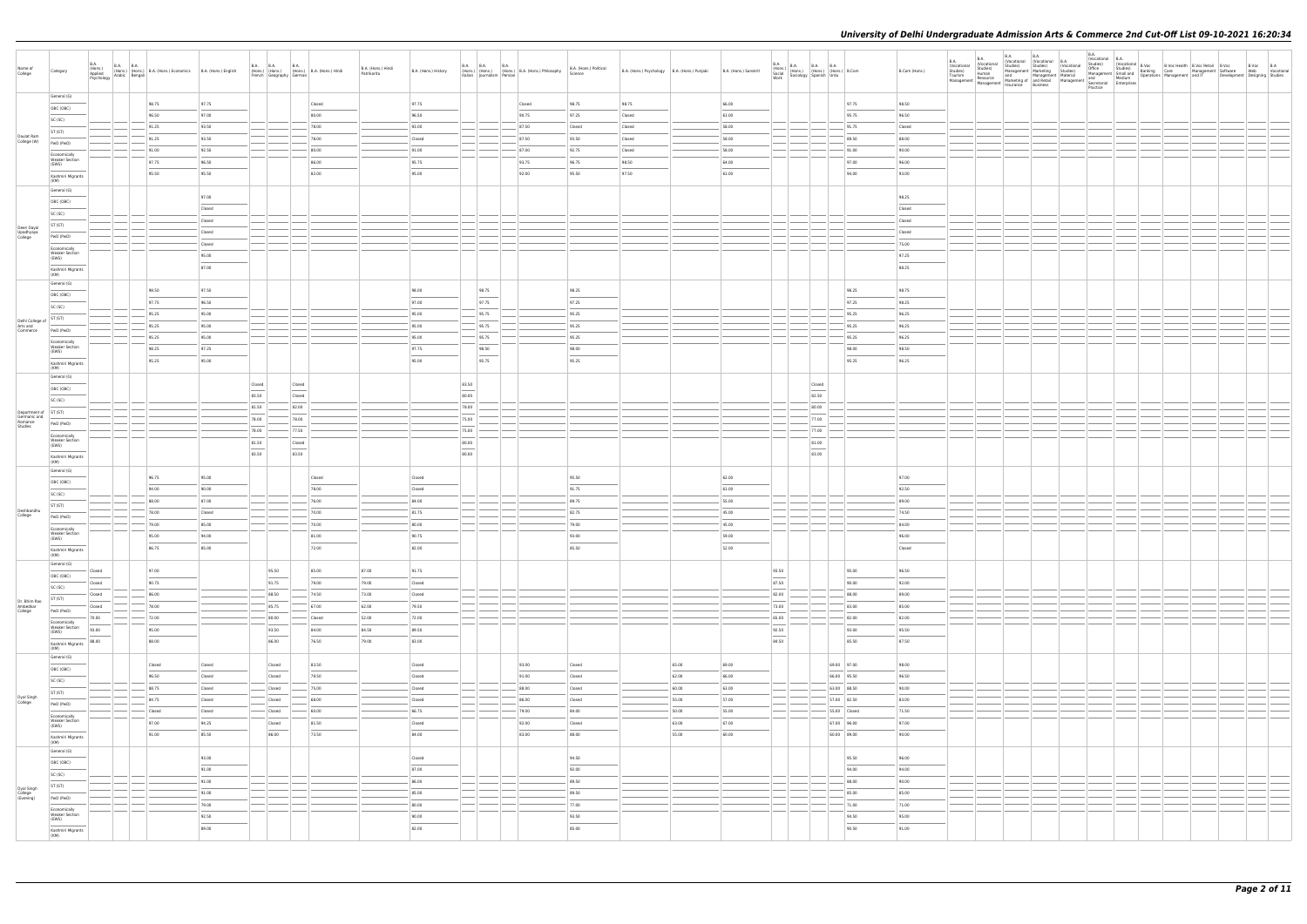| Name of<br>College                    | Category                                       | B.A.<br>(Hons.)<br>Applied | <b>B.A. B.A.</b> | (Hons.) (Hons.) (Hons.) B.A. (Hons.) Economics B.A. (Hons.) English<br>Applied Arabic Bengali (Hons.) Economics B.A. (Hons.) English |                    | <b>B.A. B.A.</b><br><b>B.A.</b><br>(Hons.) (Hons.) (Hons.) B.A. (Hons.) Hindi<br>French Geography German                                                                                                                                                                                                                                                                                                                                                                            |                | B.A. (Hons.) Hindi<br>Patrikarita | B.A. (Hons.) History              | <b>B.A. B.A.</b><br>Italian   Journalism   Persian | <b>B.A.</b><br>(Hons.) (Hons.) (Hons.) B.A. (Hons.) Philosophy | B.A. (Hons.) Political<br>Science | B.A. (Hons.) Psychology B.A. (Hons.) Punjabi | B.A. (Hons.) Sanskrit | B.A. (Hons.) B.A. B.A. B.A. (Hons.) B.Com<br>Social (Hons.) (Hons.) (Hons.) B.Com<br>Work Sociology Spanish Urdu                                                                                                                                                                                                                                                                                                                                                                    |                | B.Com (Hons.)                     | <b>B.A.</b><br><b>B.A.</b><br>(Vocational<br>(Vocational<br>Studies)<br>Human<br>Studies)<br>Management Resource Marketing of and Retail Material and Medium<br>Management Management Insurance Business<br>Insurance Business<br>Secretarial Enterprises | B.A.<br>Studies) | <b>B.A.</b><br>(Vocational (Vocational B.A.<br>Studies)<br>(Vocational<br>Management Marketing Studies) | B.A.<br>(Vocational B.A.<br>Practice | Studies) (Vucaurum B.Voc B. B.Voc Health B.Voc. Nearl Wanagement Schules)<br>Management Smulland Banking Care Management Schuler<br>ward Medium Operations Management and IT Development Designing Studies<br>ward |                                   |  |
|---------------------------------------|------------------------------------------------|----------------------------|------------------|--------------------------------------------------------------------------------------------------------------------------------------|--------------------|-------------------------------------------------------------------------------------------------------------------------------------------------------------------------------------------------------------------------------------------------------------------------------------------------------------------------------------------------------------------------------------------------------------------------------------------------------------------------------------|----------------|-----------------------------------|-----------------------------------|----------------------------------------------------|----------------------------------------------------------------|-----------------------------------|----------------------------------------------|-----------------------|-------------------------------------------------------------------------------------------------------------------------------------------------------------------------------------------------------------------------------------------------------------------------------------------------------------------------------------------------------------------------------------------------------------------------------------------------------------------------------------|----------------|-----------------------------------|-----------------------------------------------------------------------------------------------------------------------------------------------------------------------------------------------------------------------------------------------------------|------------------|---------------------------------------------------------------------------------------------------------|--------------------------------------|--------------------------------------------------------------------------------------------------------------------------------------------------------------------------------------------------------------------|-----------------------------------|--|
|                                       | General (G)                                    |                            |                  |                                                                                                                                      | 98.00              |                                                                                                                                                                                                                                                                                                                                                                                                                                                                                     | Closed         |                                   |                                   |                                                    | 96.00                                                          | 98.00                             |                                              | 67.00                 |                                                                                                                                                                                                                                                                                                                                                                                                                                                                                     | 98.00          | 98.50                             |                                                                                                                                                                                                                                                           |                  |                                                                                                         |                                      |                                                                                                                                                                                                                    |                                   |  |
|                                       | OBC (OBC)                                      | 99.00<br>97.75             |                  | Closed<br>Closed                                                                                                                     | 95.50              |                                                                                                                                                                                                                                                                                                                                                                                                                                                                                     | 85.50          |                                   | Closed<br>Closed                  |                                                    | 91.00                                                          | Closed                            |                                              | 64.00                 |                                                                                                                                                                                                                                                                                                                                                                                                                                                                                     | 96.50          | 97.50                             |                                                                                                                                                                                                                                                           |                  |                                                                                                         |                                      |                                                                                                                                                                                                                    |                                   |  |
|                                       | SC (SC)                                        | 96.75                      |                  | Closed                                                                                                                               | 95.00              |                                                                                                                                                                                                                                                                                                                                                                                                                                                                                     | 81.50          |                                   | 93.50                             |                                                    | 89.00                                                          | Closed                            |                                              | 63.00                 |                                                                                                                                                                                                                                                                                                                                                                                                                                                                                     | Closed         | Closed                            |                                                                                                                                                                                                                                                           |                  |                                                                                                         |                                      |                                                                                                                                                                                                                    |                                   |  |
| Gargi College<br>(W)                  | ST (ST)                                        | Closed                     |                  | 88.50                                                                                                                                | 94.00              |                                                                                                                                                                                                                                                                                                                                                                                                                                                                                     | 80.00          |                                   | 92.75                             |                                                    | 89.00                                                          | Closed                            |                                              | 60.00                 |                                                                                                                                                                                                                                                                                                                                                                                                                                                                                     | 82.75          | 83.75                             |                                                                                                                                                                                                                                                           |                  |                                                                                                         |                                      |                                                                                                                                                                                                                    |                                   |  |
|                                       | PwD (PwD)                                      | 97.00                      |                  | 90.50                                                                                                                                | 94.00              |                                                                                                                                                                                                                                                                                                                                                                                                                                                                                     | 80.00          |                                   | 89.00                             |                                                    | 93.00                                                          | 91.00                             |                                              | 60.00                 |                                                                                                                                                                                                                                                                                                                                                                                                                                                                                     | 88.00          | 89.50                             |                                                                                                                                                                                                                                                           |                  |                                                                                                         |                                      |                                                                                                                                                                                                                    |                                   |  |
|                                       | Economically<br><b>Weaker Section</b><br>(EWS) | 98.00                      |                  | 97.50                                                                                                                                | 95.75              |                                                                                                                                                                                                                                                                                                                                                                                                                                                                                     | 85.75          |                                   | 95.50                             |                                                    | 95.00                                                          | 96.50                             |                                              | 66.00                 |                                                                                                                                                                                                                                                                                                                                                                                                                                                                                     | 97.75          | 98.25                             |                                                                                                                                                                                                                                                           |                  |                                                                                                         |                                      |                                                                                                                                                                                                                    |                                   |  |
|                                       | Kashmiri Migrants                              | 98.25                      |                  | Closed                                                                                                                               | 96.00              |                                                                                                                                                                                                                                                                                                                                                                                                                                                                                     | 85.00          |                                   | 90.00                             |                                                    | 93.00                                                          | 91.00                             |                                              | 63.00                 |                                                                                                                                                                                                                                                                                                                                                                                                                                                                                     | Closed         | 93.00                             |                                                                                                                                                                                                                                                           |                  |                                                                                                         |                                      |                                                                                                                                                                                                                    |                                   |  |
|                                       | (KM)<br>General (G)                            |                            |                  |                                                                                                                                      |                    |                                                                                                                                                                                                                                                                                                                                                                                                                                                                                     |                |                                   |                                   |                                                    |                                                                |                                   |                                              |                       |                                                                                                                                                                                                                                                                                                                                                                                                                                                                                     |                |                                   |                                                                                                                                                                                                                                                           |                  |                                                                                                         |                                      |                                                                                                                                                                                                                    |                                   |  |
|                                       | OBC (OBC)                                      |                            |                  | 99.00                                                                                                                                | 98.50              |                                                                                                                                                                                                                                                                                                                                                                                                                                                                                     | 94.00          |                                   | 98.75                             |                                                    | 96.75                                                          |                                   |                                              | 79.00                 |                                                                                                                                                                                                                                                                                                                                                                                                                                                                                     |                | 99.00                             |                                                                                                                                                                                                                                                           |                  |                                                                                                         |                                      |                                                                                                                                                                                                                    |                                   |  |
|                                       | SC (SC)                                        |                            |                  | 98.00                                                                                                                                | 96.75              |                                                                                                                                                                                                                                                                                                                                                                                                                                                                                     | Closed         |                                   | 97.50                             |                                                    | 95.50                                                          |                                   |                                              | Closed                |                                                                                                                                                                                                                                                                                                                                                                                                                                                                                     |                | 97.25                             |                                                                                                                                                                                                                                                           |                  |                                                                                                         |                                      |                                                                                                                                                                                                                    |                                   |  |
|                                       | ST (ST)                                        |                            |                  | 96.75                                                                                                                                | 95.75              |                                                                                                                                                                                                                                                                                                                                                                                                                                                                                     | 89.00          |                                   | 96.00                             |                                                    | 93.00                                                          |                                   |                                              | Closed                |                                                                                                                                                                                                                                                                                                                                                                                                                                                                                     |                | 96.00                             |                                                                                                                                                                                                                                                           |                  |                                                                                                         |                                      |                                                                                                                                                                                                                    |                                   |  |
| Hansraj College                       | PwD (PwD)                                      |                            |                  | 95.50<br>95.75                                                                                                                       | 94.50<br>93.50     |                                                                                                                                                                                                                                                                                                                                                                                                                                                                                     | 85.00<br>91.00 |                                   | Closed<br>95.50                   |                                                    | 93.00<br>93.00                                                 |                                   |                                              | 63.00<br>62.00        |                                                                                                                                                                                                                                                                                                                                                                                                                                                                                     |                | 92.00<br>90.00                    |                                                                                                                                                                                                                                                           |                  |                                                                                                         |                                      |                                                                                                                                                                                                                    |                                   |  |
|                                       | Economically<br><b>Weaker Section</b>          |                            |                  | 97.25                                                                                                                                | 97.25              |                                                                                                                                                                                                                                                                                                                                                                                                                                                                                     | Closed         |                                   | Closed                            |                                                    | 94.50                                                          |                                   |                                              | Closed                |                                                                                                                                                                                                                                                                                                                                                                                                                                                                                     |                | 97.25                             |                                                                                                                                                                                                                                                           |                  |                                                                                                         |                                      |                                                                                                                                                                                                                    |                                   |  |
|                                       | (EWS)                                          |                            |                  | 95.00                                                                                                                                | 94.50              |                                                                                                                                                                                                                                                                                                                                                                                                                                                                                     | 88.00          |                                   | 94.00                             |                                                    | 93.00                                                          |                                   |                                              | 70.00                 |                                                                                                                                                                                                                                                                                                                                                                                                                                                                                     |                | 90.00                             |                                                                                                                                                                                                                                                           |                  |                                                                                                         |                                      |                                                                                                                                                                                                                    |                                   |  |
|                                       | Kashmiri Migrants<br>(KM)                      |                            |                  |                                                                                                                                      |                    |                                                                                                                                                                                                                                                                                                                                                                                                                                                                                     |                |                                   |                                   |                                                    |                                                                |                                   |                                              |                       |                                                                                                                                                                                                                                                                                                                                                                                                                                                                                     |                |                                   |                                                                                                                                                                                                                                                           |                  |                                                                                                         |                                      |                                                                                                                                                                                                                    |                                   |  |
|                                       | General (G)                                    |                            |                  | 99.25                                                                                                                                | Closed             |                                                                                                                                                                                                                                                                                                                                                                                                                                                                                     | Closed         |                                   | Closed                            |                                                    | Closed                                                         | Closed                            |                                              | Closed                | Closed                                                                                                                                                                                                                                                                                                                                                                                                                                                                              |                | 99.00                             |                                                                                                                                                                                                                                                           |                  |                                                                                                         |                                      |                                                                                                                                                                                                                    |                                   |  |
|                                       | OBC (OBC)<br>SC (SC)                           |                            |                  | 98.25                                                                                                                                | 97.75              |                                                                                                                                                                                                                                                                                                                                                                                                                                                                                     | 93.75          |                                   | 98.25                             |                                                    | Closed                                                         | 99.25                             |                                              | Closed                | 97.50                                                                                                                                                                                                                                                                                                                                                                                                                                                                               |                | 98.00                             |                                                                                                                                                                                                                                                           |                  |                                                                                                         |                                      |                                                                                                                                                                                                                    |                                   |  |
|                                       | ST (ST)                                        |                            |                  | 97.25                                                                                                                                | Closed             |                                                                                                                                                                                                                                                                                                                                                                                                                                                                                     | 92.75          |                                   | 97.50                             |                                                    | Closed                                                         | Closed                            |                                              | 74.75                 | 96.75                                                                                                                                                                                                                                                                                                                                                                                                                                                                               |                | 97.75                             |                                                                                                                                                                                                                                                           |                  |                                                                                                         |                                      |                                                                                                                                                                                                                    |                                   |  |
| Hindu College                         | PwD (PwD)                                      |                            |                  | 96.25                                                                                                                                | Closed             |                                                                                                                                                                                                                                                                                                                                                                                                                                                                                     | Closed         |                                   | 97.25                             |                                                    | Closed                                                         | 97.75                             |                                              | 71.75                 | 96.75                                                                                                                                                                                                                                                                                                                                                                                                                                                                               |                | 96.00                             |                                                                                                                                                                                                                                                           |                  |                                                                                                         |                                      |                                                                                                                                                                                                                    |                                   |  |
|                                       | Economically                                   |                            |                  | 96.00                                                                                                                                | 96.25              |                                                                                                                                                                                                                                                                                                                                                                                                                                                                                     | 93.25          |                                   | 97.25                             |                                                    | Closed                                                         | 97.75                             |                                              | Closed                | Closed                                                                                                                                                                                                                                                                                                                                                                                                                                                                              |                | 92.50                             |                                                                                                                                                                                                                                                           |                  |                                                                                                         |                                      |                                                                                                                                                                                                                    |                                   |  |
|                                       | <b>Weaker Section</b><br>(EWS)                 |                            |                  | 98.00                                                                                                                                | 98.00              |                                                                                                                                                                                                                                                                                                                                                                                                                                                                                     | Closed         |                                   | 97.75                             |                                                    | Closed                                                         | 98.75                             |                                              | Closed                | 97.25                                                                                                                                                                                                                                                                                                                                                                                                                                                                               |                | Closed                            |                                                                                                                                                                                                                                                           |                  |                                                                                                         |                                      |                                                                                                                                                                                                                    |                                   |  |
|                                       | Kashmiri Migrants<br>(KM)                      |                            |                  | 96.00                                                                                                                                | 96.50              |                                                                                                                                                                                                                                                                                                                                                                                                                                                                                     | 93.75          |                                   | 96.75                             |                                                    | 90.75                                                          | 96.75                             |                                              | 72.75                 | 95.75                                                                                                                                                                                                                                                                                                                                                                                                                                                                               |                | 93.50                             |                                                                                                                                                                                                                                                           |                  |                                                                                                         |                                      |                                                                                                                                                                                                                    |                                   |  |
|                                       | General (G)                                    |                            |                  |                                                                                                                                      |                    |                                                                                                                                                                                                                                                                                                                                                                                                                                                                                     |                |                                   |                                   |                                                    |                                                                |                                   |                                              |                       |                                                                                                                                                                                                                                                                                                                                                                                                                                                                                     |                |                                   |                                                                                                                                                                                                                                                           |                  |                                                                                                         |                                      |                                                                                                                                                                                                                    |                                   |  |
|                                       | OBC (OBC)                                      |                            |                  | 98.75<br>96.00                                                                                                                       | 97.75<br>95.50     | 97.50<br>Closed                                                                                                                                                                                                                                                                                                                                                                                                                                                                     | 85.00<br>80.00 |                                   | 97.50<br>Closed                   |                                                    | Closed<br>88.00                                                | 97.75<br>95.75                    | 98.50<br>95.50                               | 65.00<br>60.00        | 96.75<br>94.50                                                                                                                                                                                                                                                                                                                                                                                                                                                                      |                | 98.25<br>95.00                    |                                                                                                                                                                                                                                                           |                  |                                                                                                         |                                      |                                                                                                                                                                                                                    |                                   |  |
|                                       | SC (SC)                                        |                            |                  | 92.00                                                                                                                                | 93.50              | 93.25                                                                                                                                                                                                                                                                                                                                                                                                                                                                               | 78.00          |                                   | 92.75                             |                                                    | 85.00                                                          | 94.50                             | 93.00                                        | 58.00                 | 91.50                                                                                                                                                                                                                                                                                                                                                                                                                                                                               |                | 90.00                             |                                                                                                                                                                                                                                                           |                  |                                                                                                         |                                      |                                                                                                                                                                                                                    |                                   |  |
| Indraprastha                          | ST (ST)                                        |                            |                  | 90.00                                                                                                                                | 93.75              | 95.00                                                                                                                                                                                                                                                                                                                                                                                                                                                                               | 78.00          |                                   | 93.00                             |                                                    | 85.00                                                          | 95.00                             | 93.00                                        | 58.00                 | 93.00                                                                                                                                                                                                                                                                                                                                                                                                                                                                               |                | 87.00                             |                                                                                                                                                                                                                                                           |                  |                                                                                                         |                                      |                                                                                                                                                                                                                    |                                   |  |
| College for<br>Women (W)              | PwD (PwD)                                      |                            |                  | 90.00                                                                                                                                | 94.50              | $-$ 96.75                                                                                                                                                                                                                                                                                                                                                                                                                                                                           | 80.50          |                                   | 94.75                             |                                                    | 89.00                                                          | 93.50                             | 93.00                                        | 60.00                 | $-$ 96.25                                                                                                                                                                                                                                                                                                                                                                                                                                                                           |                | 92.00                             |                                                                                                                                                                                                                                                           |                  |                                                                                                         |                                      |                                                                                                                                                                                                                    |                                   |  |
|                                       | Economically<br><b>Weaker Section</b><br>(EWS) |                            |                  | 97.00                                                                                                                                | 96.50              | 96.50                                                                                                                                                                                                                                                                                                                                                                                                                                                                               | 80.50          |                                   | 96.50                             |                                                    | 90.00                                                          | 96.00                             | 97.50                                        | 60.00                 | 95.75                                                                                                                                                                                                                                                                                                                                                                                                                                                                               |                | 97.00                             |                                                                                                                                                                                                                                                           |                  |                                                                                                         |                                      |                                                                                                                                                                                                                    |                                   |  |
|                                       | Kashmiri Migrants                              |                            |                  | 97.00                                                                                                                                | 96.00              | $\frac{1}{2} \left( \frac{1}{2} \right) \left( \frac{1}{2} \right) \left( \frac{1}{2} \right) \left( \frac{1}{2} \right) \left( \frac{1}{2} \right) \left( \frac{1}{2} \right) \left( \frac{1}{2} \right) \left( \frac{1}{2} \right) \left( \frac{1}{2} \right) \left( \frac{1}{2} \right) \left( \frac{1}{2} \right) \left( \frac{1}{2} \right) \left( \frac{1}{2} \right) \left( \frac{1}{2} \right) \left( \frac{1}{2} \right) \left( \frac{1}{2} \right) \left( \frac$<br>96.75 | 78.50          |                                   | $\frac{1}{2}$<br>96.50            |                                                    | 90.00                                                          | 96.00                             | 96.00                                        | 60.00                 | $\sim$<br>96.25                                                                                                                                                                                                                                                                                                                                                                                                                                                                     |                | $\overline{\phantom{a}}$<br>97.00 |                                                                                                                                                                                                                                                           |                  |                                                                                                         |                                      |                                                                                                                                                                                                                    |                                   |  |
|                                       | (KM)<br>General (G)                            |                            |                  |                                                                                                                                      |                    |                                                                                                                                                                                                                                                                                                                                                                                                                                                                                     |                |                                   |                                   |                                                    |                                                                |                                   |                                              |                       |                                                                                                                                                                                                                                                                                                                                                                                                                                                                                     |                |                                   |                                                                                                                                                                                                                                                           |                  |                                                                                                         |                                      |                                                                                                                                                                                                                    |                                   |  |
|                                       | OBC (OBC)                                      |                            |                  |                                                                                                                                      |                    |                                                                                                                                                                                                                                                                                                                                                                                                                                                                                     |                |                                   |                                   | Closed                                             |                                                                |                                   |                                              |                       |                                                                                                                                                                                                                                                                                                                                                                                                                                                                                     |                |                                   |                                                                                                                                                                                                                                                           |                  |                                                                                                         |                                      |                                                                                                                                                                                                                    |                                   |  |
|                                       | SC (SC)                                        |                            |                  |                                                                                                                                      |                    |                                                                                                                                                                                                                                                                                                                                                                                                                                                                                     |                |                                   |                                   | 89.50                                              |                                                                |                                   |                                              |                       |                                                                                                                                                                                                                                                                                                                                                                                                                                                                                     |                |                                   |                                                                                                                                                                                                                                                           |                  |                                                                                                         |                                      |                                                                                                                                                                                                                    |                                   |  |
| Institute of                          | ST (ST)                                        |                            |                  |                                                                                                                                      |                    |                                                                                                                                                                                                                                                                                                                                                                                                                                                                                     |                |                                   |                                   | 84.00                                              |                                                                |                                   |                                              |                       |                                                                                                                                                                                                                                                                                                                                                                                                                                                                                     |                |                                   |                                                                                                                                                                                                                                                           |                  |                                                                                                         |                                      |                                                                                                                                                                                                                    |                                   |  |
| Home<br>Economics (W) PwD (PwD)       |                                                |                            |                  |                                                                                                                                      |                    |                                                                                                                                                                                                                                                                                                                                                                                                                                                                                     |                |                                   |                                   | 83.00                                              |                                                                |                                   |                                              |                       |                                                                                                                                                                                                                                                                                                                                                                                                                                                                                     |                |                                   |                                                                                                                                                                                                                                                           |                  |                                                                                                         |                                      |                                                                                                                                                                                                                    |                                   |  |
|                                       | Economically<br><b>Weaker Section</b>          |                            |                  |                                                                                                                                      |                    |                                                                                                                                                                                                                                                                                                                                                                                                                                                                                     |                |                                   |                                   | 84.00                                              |                                                                |                                   |                                              |                       |                                                                                                                                                                                                                                                                                                                                                                                                                                                                                     |                |                                   |                                                                                                                                                                                                                                                           |                  |                                                                                                         |                                      |                                                                                                                                                                                                                    |                                   |  |
|                                       | (EWS)                                          |                            |                  |                                                                                                                                      |                    |                                                                                                                                                                                                                                                                                                                                                                                                                                                                                     |                |                                   |                                   | 93.00<br>83.00                                     |                                                                |                                   |                                              |                       |                                                                                                                                                                                                                                                                                                                                                                                                                                                                                     |                |                                   |                                                                                                                                                                                                                                                           |                  |                                                                                                         |                                      |                                                                                                                                                                                                                    |                                   |  |
|                                       | Kashmiri Migrants<br>(KM)                      |                            |                  |                                                                                                                                      |                    |                                                                                                                                                                                                                                                                                                                                                                                                                                                                                     |                |                                   |                                   |                                                    |                                                                |                                   |                                              |                       |                                                                                                                                                                                                                                                                                                                                                                                                                                                                                     |                |                                   |                                                                                                                                                                                                                                                           |                  |                                                                                                         |                                      |                                                                                                                                                                                                                    |                                   |  |
|                                       | General (G)                                    |                            |                  | Closed                                                                                                                               | 95.25              |                                                                                                                                                                                                                                                                                                                                                                                                                                                                                     | 85.00          |                                   | 92.00                             |                                                    | 90.00                                                          | 95.50                             |                                              | 45.00                 | Closed                                                                                                                                                                                                                                                                                                                                                                                                                                                                              | 95.50          | 96.25                             |                                                                                                                                                                                                                                                           |                  |                                                                                                         |                                      |                                                                                                                                                                                                                    |                                   |  |
|                                       | OBC (OBC)                                      |                            |                  | 94.00                                                                                                                                | 93.00              |                                                                                                                                                                                                                                                                                                                                                                                                                                                                                     | 80.00          |                                   | 89.00                             |                                                    | 88.00                                                          | 92.00                             |                                              | 45.00                 | $\frac{1}{2}$<br>88.50                                                                                                                                                                                                                                                                                                                                                                                                                                                              | 91.00          | 91.50                             |                                                                                                                                                                                                                                                           |                  |                                                                                                         |                                      |                                                                                                                                                                                                                    |                                   |  |
|                                       | SC (SC)<br>ST (ST)                             |                            |                  | 90.00                                                                                                                                | 92.00              | $\frac{1}{2}$                                                                                                                                                                                                                                                                                                                                                                                                                                                                       | 80.00          |                                   | 89.00                             |                                                    | 86.00                                                          | 90.00                             |                                              | 45.00                 | 85.00                                                                                                                                                                                                                                                                                                                                                                                                                                                                               | 88.00          | 88.50                             |                                                                                                                                                                                                                                                           |                  |                                                                                                         |                                      |                                                                                                                                                                                                                    |                                   |  |
| Janki Devi<br>Memorial<br>College (W) | PwD (PwD)                                      |                            |                  | 90.00                                                                                                                                | 92.00              |                                                                                                                                                                                                                                                                                                                                                                                                                                                                                     | 73.00          |                                   | 88.00                             |                                                    | 86.00                                                          | 88.00                             |                                              | 45.00                 | 85.00                                                                                                                                                                                                                                                                                                                                                                                                                                                                               | 86.00          | 86.50                             |                                                                                                                                                                                                                                                           |                  |                                                                                                         |                                      |                                                                                                                                                                                                                    |                                   |  |
|                                       | Economically                                   |                            |                  | 90.00                                                                                                                                | 92.00              |                                                                                                                                                                                                                                                                                                                                                                                                                                                                                     | 80.00          |                                   | 87.00                             |                                                    | 85.00                                                          | 84.00                             |                                              | 45.00                 | $-$ 85.00                                                                                                                                                                                                                                                                                                                                                                                                                                                                           | 86.00          | 86.50                             |                                                                                                                                                                                                                                                           |                  |                                                                                                         |                                      |                                                                                                                                                                                                                    |                                   |  |
|                                       | <b>Weaker Section</b><br>(EWS)                 |                            |                  | 94.50                                                                                                                                | 93.00              |                                                                                                                                                                                                                                                                                                                                                                                                                                                                                     | 83.00          |                                   | 89.00<br>$\overline{\phantom{a}}$ |                                                    | 88.00                                                          | 93.00                             |                                              | 45.00                 | 85.00<br>$\sim$                                                                                                                                                                                                                                                                                                                                                                                                                                                                     | 95.00          | 95.75                             |                                                                                                                                                                                                                                                           |                  |                                                                                                         |                                      |                                                                                                                                                                                                                    |                                   |  |
|                                       | Kashmiri Migrants<br>(KM)                      |                            |                  | 90.00                                                                                                                                | 92.00              |                                                                                                                                                                                                                                                                                                                                                                                                                                                                                     | 75.00          |                                   | 89.00                             |                                                    | 86.00                                                          | 88.00                             |                                              | 45.00                 | 85.00                                                                                                                                                                                                                                                                                                                                                                                                                                                                               | 88.00          | 88.50                             |                                                                                                                                                                                                                                                           |                  |                                                                                                         |                                      |                                                                                                                                                                                                                    |                                   |  |
|                                       | General (G)                                    |                            |                  |                                                                                                                                      |                    |                                                                                                                                                                                                                                                                                                                                                                                                                                                                                     |                |                                   |                                   |                                                    |                                                                |                                   |                                              |                       |                                                                                                                                                                                                                                                                                                                                                                                                                                                                                     |                |                                   |                                                                                                                                                                                                                                                           |                  |                                                                                                         |                                      |                                                                                                                                                                                                                    |                                   |  |
|                                       | OBC (OBC)                                      |                            |                  | 96.00                                                                                                                                | 94.50              | 93.00                                                                                                                                                                                                                                                                                                                                                                                                                                                                               | 85.00          |                                   | 93.00                             | 97.00<br>$\frac{1}{2}$                             |                                                                | Closed                            |                                              | 45.00                 |                                                                                                                                                                                                                                                                                                                                                                                                                                                                                     | 94.00          | 96.00                             |                                                                                                                                                                                                                                                           |                  |                                                                                                         |                                      |                                                                                                                                                                                                                    | 84.00<br>$\overline{\phantom{a}}$ |  |
|                                       | SC (SC)                                        |                            |                  | 94.00<br>90.00                                                                                                                       | 87.50<br>Closed    | 91.00<br>$- 88.00$                                                                                                                                                                                                                                                                                                                                                                                                                                                                  | 81.00<br>79.00 |                                   | 89.00<br>87.00                    | 95.00<br>91.00                                     |                                                                | Closed<br>86.50                   |                                              | 45.00<br>45.00        |                                                                                                                                                                                                                                                                                                                                                                                                                                                                                     | 92.00<br>88.00 | 94.00<br>90.00                    |                                                                                                                                                                                                                                                           |                  |                                                                                                         |                                      |                                                                                                                                                                                                                    | 81.00<br>80.00                    |  |
| Kalindi College                       | ST (ST)                                        |                            |                  | 90.00                                                                                                                                | Closed             | 88.00                                                                                                                                                                                                                                                                                                                                                                                                                                                                               | 77.00          |                                   | 86.00                             | 91.00                                              |                                                                | 85.50                             |                                              | 45.00                 |                                                                                                                                                                                                                                                                                                                                                                                                                                                                                     | 88.00          | 90.00                             |                                                                                                                                                                                                                                                           |                  |                                                                                                         |                                      |                                                                                                                                                                                                                    | 79.00                             |  |
| (W)                                   | PwD (PwD)                                      |                            |                  | 90.00                                                                                                                                | 83.00              | 88.00                                                                                                                                                                                                                                                                                                                                                                                                                                                                               | 79.00          |                                   | 84.50                             | 91.00                                              |                                                                | 83.00                             |                                              | 45.00                 |                                                                                                                                                                                                                                                                                                                                                                                                                                                                                     | 88.00          | 90.00                             |                                                                                                                                                                                                                                                           |                  |                                                                                                         |                                      |                                                                                                                                                                                                                    | 81.00                             |  |
|                                       | Economically<br><b>Weaker Section</b>          |                            |                  | 94.00                                                                                                                                | 94.50              | 93.00                                                                                                                                                                                                                                                                                                                                                                                                                                                                               | 85.00          |                                   | 93.00                             | 97.00                                              |                                                                | 92.00                             |                                              | 45.00                 |                                                                                                                                                                                                                                                                                                                                                                                                                                                                                     | 94.00          | 96.00                             |                                                                                                                                                                                                                                                           |                  |                                                                                                         |                                      |                                                                                                                                                                                                                    | 81.00                             |  |
|                                       | (EWS)<br>Kashmiri Migrants                     |                            |                  | 90.00                                                                                                                                | 94.50              | 88.00                                                                                                                                                                                                                                                                                                                                                                                                                                                                               | 79.00          |                                   | 84.00                             | 91.00                                              |                                                                | 83.00                             |                                              | 45.00                 |                                                                                                                                                                                                                                                                                                                                                                                                                                                                                     | 88.00          | 90.00                             |                                                                                                                                                                                                                                                           |                  |                                                                                                         |                                      |                                                                                                                                                                                                                    | $\overline{\phantom{a}}$<br>81.00 |  |
|                                       | (KM)<br>General (G)                            |                            |                  |                                                                                                                                      |                    |                                                                                                                                                                                                                                                                                                                                                                                                                                                                                     |                |                                   |                                   |                                                    |                                                                |                                   |                                              |                       |                                                                                                                                                                                                                                                                                                                                                                                                                                                                                     |                |                                   |                                                                                                                                                                                                                                                           |                  |                                                                                                         |                                      |                                                                                                                                                                                                                    |                                   |  |
|                                       | OBC (OBC)                                      |                            |                  | Closed                                                                                                                               | 98.00              | 97.50                                                                                                                                                                                                                                                                                                                                                                                                                                                                               | 82.00          |                                   | 97.00                             | 98.00                                              | 93.00                                                          | 98.50                             | 98.75                                        | 70.00                 | 97.00<br>$\frac{1}{2} \left( \frac{1}{2} \right) \left( \frac{1}{2} \right) \left( \frac{1}{2} \right) \left( \frac{1}{2} \right) \left( \frac{1}{2} \right) \left( \frac{1}{2} \right) \left( \frac{1}{2} \right) \left( \frac{1}{2} \right) \left( \frac{1}{2} \right) \left( \frac{1}{2} \right) \left( \frac{1}{2} \right) \left( \frac{1}{2} \right) \left( \frac{1}{2} \right) \left( \frac{1}{2} \right) \left( \frac{1}{2} \right) \left( \frac{1}{2} \right) \left( \frac$ | 96.50          | Closed                            |                                                                                                                                                                                                                                                           |                  |                                                                                                         |                                      |                                                                                                                                                                                                                    |                                   |  |
|                                       | SC (SC)                                        |                            |                  | Closed                                                                                                                               | 94.50              | 95.00                                                                                                                                                                                                                                                                                                                                                                                                                                                                               | 79.00          |                                   | 94.00                             | 94.50                                              | 88.00                                                          | Closed                            | Closed                                       | 68.00                 | 93.00                                                                                                                                                                                                                                                                                                                                                                                                                                                                               | Closed         | Closed                            |                                                                                                                                                                                                                                                           |                  |                                                                                                         |                                      |                                                                                                                                                                                                                    |                                   |  |
|                                       | ST (ST)                                        |                            |                  | 89.50                                                                                                                                | 93.50              | $-$ 93.00                                                                                                                                                                                                                                                                                                                                                                                                                                                                           | 77.00          |                                   | 92.00                             | 93.50                                              | 85.00                                                          | 92.50                             | Closed                                       | 65.00                 | 92.00                                                                                                                                                                                                                                                                                                                                                                                                                                                                               | 89.00          | 92.00                             |                                                                                                                                                                                                                                                           |                  |                                                                                                         |                                      |                                                                                                                                                                                                                    |                                   |  |
| Kamala Nehru<br>College (W)           | PwD (PwD)                                      |                            |                  | 89.50                                                                                                                                | 94.50              | 93.00                                                                                                                                                                                                                                                                                                                                                                                                                                                                               | 75.00          |                                   | 91.50                             | 92.50                                              | 85.00                                                          | 92.50                             | 92.00                                        | 63.00                 | 92.50                                                                                                                                                                                                                                                                                                                                                                                                                                                                               | 89.00          | 92.00                             |                                                                                                                                                                                                                                                           |                  |                                                                                                         |                                      |                                                                                                                                                                                                                    |                                   |  |
|                                       | Economically<br><b>Weaker Section</b>          |                            |                  | 84.00                                                                                                                                | 88.00              | $-$ 87.00                                                                                                                                                                                                                                                                                                                                                                                                                                                                           | $- 71.00$      |                                   | 87.00                             | $-$ 87.00                                          | 79.00                                                          | 85.00                             | Closed                                       | 60.00                 | $-86.00$                                                                                                                                                                                                                                                                                                                                                                                                                                                                            | 84.00          | 87.00                             |                                                                                                                                                                                                                                                           |                  |                                                                                                         |                                      |                                                                                                                                                                                                                    |                                   |  |
|                                       | (EWS)                                          |                            |                  | Closed                                                                                                                               | 97.00<br><b>NA</b> | 95.00                                                                                                                                                                                                                                                                                                                                                                                                                                                                               | 80.00          |                                   | 95.00                             | 97.00<br>$\frac{1}{2}$<br>NA                       | 90.00<br>89.00                                                 | 97.50                             | 96.00                                        | 69.00<br>64.00        | 93.00<br>$\overline{\phantom{m}}$                                                                                                                                                                                                                                                                                                                                                                                                                                                   | 95.00<br>90.00 | 97.00                             |                                                                                                                                                                                                                                                           |                  |                                                                                                         |                                      |                                                                                                                                                                                                                    |                                   |  |
|                                       | Kashmiri Migrants<br>(KM)                      |                            |                  | Closed                                                                                                                               |                    | 89.00                                                                                                                                                                                                                                                                                                                                                                                                                                                                               | <b>NA</b>      |                                   | 89.00                             |                                                    |                                                                | 94.50                             | NA                                           |                       | 86.00                                                                                                                                                                                                                                                                                                                                                                                                                                                                               |                | NA                                |                                                                                                                                                                                                                                                           |                  |                                                                                                         |                                      |                                                                                                                                                                                                                    |                                   |  |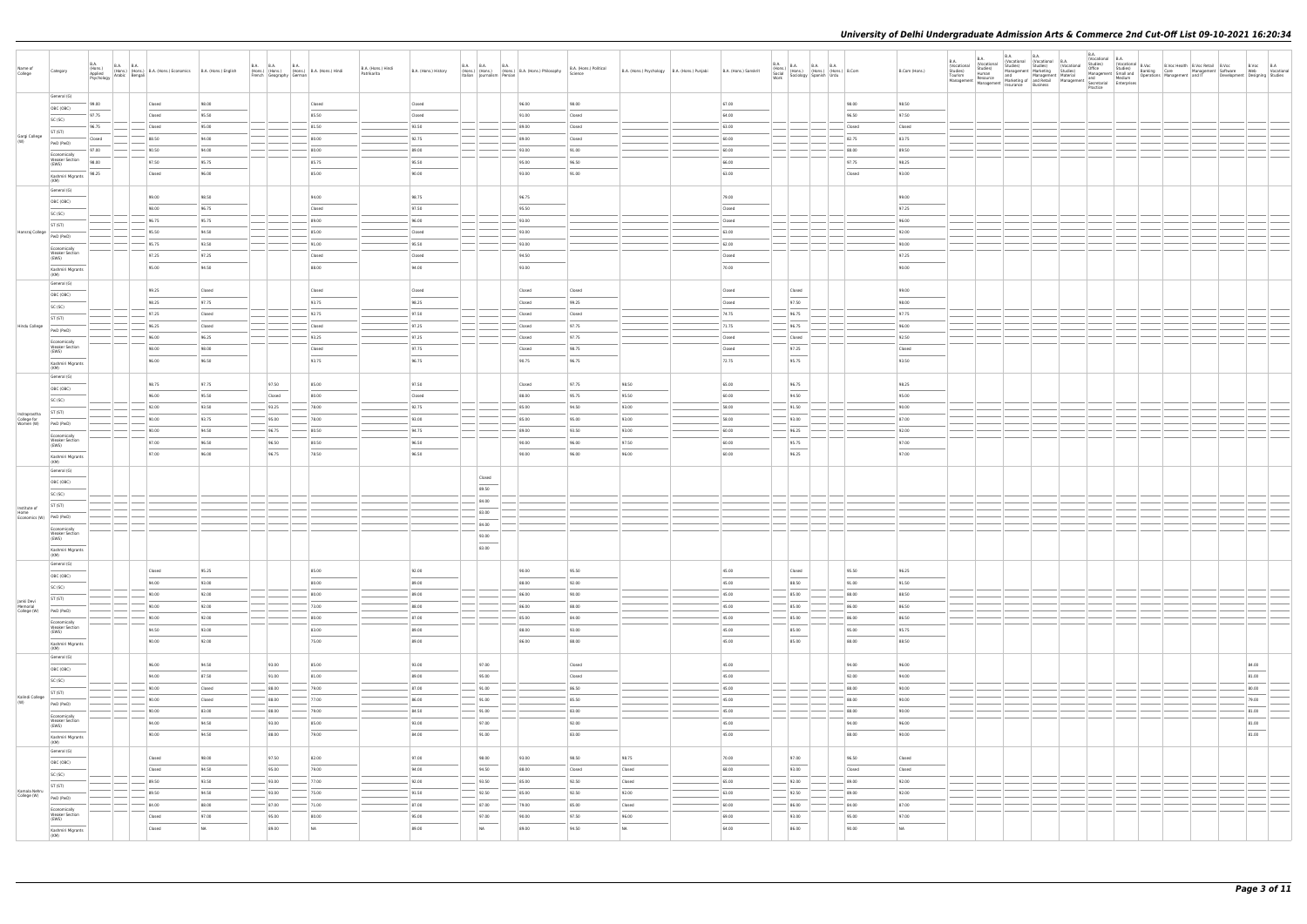| Name of<br>College                                  | Category                              | <b>B.A.</b> | B.A. (Hons.) B.A. B.A. (Hons.) B.A. (Hons.) Economics B.A. (Hons.) English Psychology Arabic Bengali |        |        |       | B.A. B.A. B.A. B.A. (Hons.)<br>(Hons.) (Hons.) B.A. (Hons.) Hindi<br>French Geography German | B.A. (Hons.) Hindi<br>Patrikarita | B.A. (Hons.) History              | <b>B.A. B.A. B.A.</b> | (Hons.) (Hons.) (Hons.) B.A. (Hons.) Philosophy<br>Italian Journalism Persian | B.A. (Hons.) Political<br>Science                                                                                                                                                                                                                                                                                                                                                                                                                                                   | B.A. (Hons.) Psychology B.A. (Hons.) Punjabi |           | B.A. (Hons.) Sanskrit  | B.A.<br>B.A. (Hons.) B.A. B.A. B.A. (Hons.) B.Com<br>Social (Hons.) (Hons.) (Hons.) B.Com<br>Work Sociology Spanish Urdu |               | B.Com (Hons.)                     | <b>B.A.</b><br><b>B.A.</b><br>(Vocational<br>(Vocational<br>Studies)<br>Tourism<br>Studies)<br>Human                                                                                                                                                                                                                                                                                                                                                                                               | B.A. | <b>B.A.</b><br>(Vocational (Vocational B.A. | Studies) Studies) (Vocational<br>Management Marketing Studies)<br>and Management Material | B.A.<br>(Vocational B.A. |  | Vocatorian I<br>2016 - Studies) (Vocational B.Voc<br>Office – Studies) (Vocational Banking – B.Voc Health B.Voc Retail B.Voc<br>Management Small and Therations Management and IT – Development Designing Studies<br>Management Madilu |  |
|-----------------------------------------------------|---------------------------------------|-------------|------------------------------------------------------------------------------------------------------|--------|--------|-------|----------------------------------------------------------------------------------------------|-----------------------------------|-----------------------------------|-----------------------|-------------------------------------------------------------------------------|-------------------------------------------------------------------------------------------------------------------------------------------------------------------------------------------------------------------------------------------------------------------------------------------------------------------------------------------------------------------------------------------------------------------------------------------------------------------------------------|----------------------------------------------|-----------|------------------------|--------------------------------------------------------------------------------------------------------------------------|---------------|-----------------------------------|----------------------------------------------------------------------------------------------------------------------------------------------------------------------------------------------------------------------------------------------------------------------------------------------------------------------------------------------------------------------------------------------------------------------------------------------------------------------------------------------------|------|---------------------------------------------|-------------------------------------------------------------------------------------------|--------------------------|--|----------------------------------------------------------------------------------------------------------------------------------------------------------------------------------------------------------------------------------------|--|
|                                                     | General (G)                           |             |                                                                                                      |        |        |       |                                                                                              |                                   |                                   |                       |                                                                               |                                                                                                                                                                                                                                                                                                                                                                                                                                                                                     | 98.50                                        |           |                        |                                                                                                                          |               | 97.75                             | $\begin{array}{ l l l l }\hline \textbf{Management} & \textbf{Resource} & \textbf{margement} & \textbf{and} & \textbf{and} & \textbf{and} & \textbf{and} & \textbf{and} & \textbf{and} & \textbf{and} & \textbf{and} & \textbf{and} & \textbf{and} & \textbf{and} & \textbf{and} & \textbf{and} & \textbf{and} & \textbf{and} & \textbf{and} & \textbf{and} & \textbf{and} & \textbf{and} & \textbf{and} & \textbf{and} & \textbf{and} & \textbf{and} & \textbf{and} & \textbf{and} & \textbf{and$ |      |                                             |                                                                                           | Practice                 |  |                                                                                                                                                                                                                                        |  |
|                                                     | OBC (OBC)                             |             |                                                                                                      |        |        |       |                                                                                              |                                   |                                   |                       |                                                                               |                                                                                                                                                                                                                                                                                                                                                                                                                                                                                     |                                              |           |                        |                                                                                                                          |               |                                   |                                                                                                                                                                                                                                                                                                                                                                                                                                                                                                    |      |                                             |                                                                                           |                          |  |                                                                                                                                                                                                                                        |  |
|                                                     | SC (SC)                               |             |                                                                                                      |        |        |       |                                                                                              |                                   |                                   |                       |                                                                               |                                                                                                                                                                                                                                                                                                                                                                                                                                                                                     | 97.00                                        |           |                        |                                                                                                                          |               | 91.75                             |                                                                                                                                                                                                                                                                                                                                                                                                                                                                                                    |      |                                             |                                                                                           |                          |  |                                                                                                                                                                                                                                        |  |
|                                                     | ST (ST)                               |             |                                                                                                      |        |        |       |                                                                                              |                                   |                                   |                       |                                                                               |                                                                                                                                                                                                                                                                                                                                                                                                                                                                                     | 93.00                                        |           |                        |                                                                                                                          |               | 86.75                             |                                                                                                                                                                                                                                                                                                                                                                                                                                                                                                    |      |                                             |                                                                                           |                          |  |                                                                                                                                                                                                                                        |  |
| Keshav<br>Mahavidyalaya                             | PwD (PwD)                             |             |                                                                                                      |        |        |       |                                                                                              |                                   |                                   |                       |                                                                               |                                                                                                                                                                                                                                                                                                                                                                                                                                                                                     | 91.00                                        |           |                        |                                                                                                                          |               | 78.00                             |                                                                                                                                                                                                                                                                                                                                                                                                                                                                                                    |      |                                             |                                                                                           |                          |  |                                                                                                                                                                                                                                        |  |
|                                                     | Economically                          |             |                                                                                                      |        |        |       |                                                                                              |                                   |                                   |                       |                                                                               |                                                                                                                                                                                                                                                                                                                                                                                                                                                                                     | 97.00                                        |           |                        |                                                                                                                          |               | 73.00                             |                                                                                                                                                                                                                                                                                                                                                                                                                                                                                                    |      |                                             |                                                                                           |                          |  |                                                                                                                                                                                                                                        |  |
|                                                     | <b>Weaker Section</b><br>(EWS)        |             |                                                                                                      |        |        |       |                                                                                              |                                   |                                   |                       |                                                                               |                                                                                                                                                                                                                                                                                                                                                                                                                                                                                     | 98.00                                        |           |                        |                                                                                                                          |               | 96.75                             |                                                                                                                                                                                                                                                                                                                                                                                                                                                                                                    |      |                                             |                                                                                           |                          |  |                                                                                                                                                                                                                                        |  |
|                                                     | Kashmiri Migrants                     |             |                                                                                                      |        |        |       |                                                                                              |                                   |                                   |                       |                                                                               |                                                                                                                                                                                                                                                                                                                                                                                                                                                                                     | 94.75                                        |           |                        |                                                                                                                          |               | 87.75                             |                                                                                                                                                                                                                                                                                                                                                                                                                                                                                                    |      |                                             |                                                                                           |                          |  |                                                                                                                                                                                                                                        |  |
|                                                     | (KM)                                  |             |                                                                                                      |        |        |       |                                                                                              |                                   |                                   |                       |                                                                               |                                                                                                                                                                                                                                                                                                                                                                                                                                                                                     |                                              |           |                        |                                                                                                                          |               |                                   |                                                                                                                                                                                                                                                                                                                                                                                                                                                                                                    |      |                                             |                                                                                           |                          |  |                                                                                                                                                                                                                                        |  |
|                                                     | General (G)                           |             | 98.75                                                                                                | Closed |        | 98.75 | 94.00                                                                                        |                                   | 98.25                             |                       |                                                                               | 99.25                                                                                                                                                                                                                                                                                                                                                                                                                                                                               |                                              |           | 78.00                  |                                                                                                                          | Closed Closed | 98.75                             |                                                                                                                                                                                                                                                                                                                                                                                                                                                                                                    |      |                                             |                                                                                           |                          |  |                                                                                                                                                                                                                                        |  |
|                                                     | OBC (OBC)                             |             | 97.75                                                                                                | Closed |        | 97.25 | 93.25                                                                                        |                                   | 97.00                             |                       |                                                                               | 99.00                                                                                                                                                                                                                                                                                                                                                                                                                                                                               |                                              |           | 76.00                  |                                                                                                                          | 82.00 98.75   | 97.00                             |                                                                                                                                                                                                                                                                                                                                                                                                                                                                                                    |      |                                             |                                                                                           |                          |  |                                                                                                                                                                                                                                        |  |
|                                                     | SC (SC)                               |             |                                                                                                      |        |        |       |                                                                                              |                                   | 94.75                             |                       |                                                                               | 98.00                                                                                                                                                                                                                                                                                                                                                                                                                                                                               |                                              |           | 75.00                  |                                                                                                                          | 75.00 97.00   | 95.75                             |                                                                                                                                                                                                                                                                                                                                                                                                                                                                                                    |      |                                             |                                                                                           |                          |  |                                                                                                                                                                                                                                        |  |
| Kirori Mal                                          | ST (ST)                               |             | 96.50                                                                                                | Closed |        | 96.25 | 92.00                                                                                        |                                   |                                   |                       |                                                                               |                                                                                                                                                                                                                                                                                                                                                                                                                                                                                     |                                              |           |                        |                                                                                                                          |               |                                   |                                                                                                                                                                                                                                                                                                                                                                                                                                                                                                    |      |                                             |                                                                                           |                          |  |                                                                                                                                                                                                                                        |  |
| College                                             | PwD (PwD)                             |             | 95.25                                                                                                | 93.75  |        | 96.25 | 91.50                                                                                        |                                   | Closed                            |                       |                                                                               | 98.00                                                                                                                                                                                                                                                                                                                                                                                                                                                                               |                                              |           | 73.00                  |                                                                                                                          | 75.00 93.00   | 91.50                             |                                                                                                                                                                                                                                                                                                                                                                                                                                                                                                    |      |                                             |                                                                                           |                          |  |                                                                                                                                                                                                                                        |  |
|                                                     | Economically                          |             | 95.00                                                                                                | 92.50  |        | 92.00 | 91.25                                                                                        |                                   | 94.00                             |                       |                                                                               | 98.00                                                                                                                                                                                                                                                                                                                                                                                                                                                                               |                                              |           | 72.00                  |                                                                                                                          | 77.00 92.00   | 90.00                             |                                                                                                                                                                                                                                                                                                                                                                                                                                                                                                    |      |                                             |                                                                                           |                          |  |                                                                                                                                                                                                                                        |  |
|                                                     | <b>Weaker Section</b><br>(EWS)        |             | 97.00                                                                                                | 97.00  |        | 98.00 | 93.00                                                                                        |                                   | 97.00                             |                       |                                                                               | 99.00                                                                                                                                                                                                                                                                                                                                                                                                                                                                               |                                              |           | 76.00                  |                                                                                                                          | 82.00 98.00   | 97.25                             |                                                                                                                                                                                                                                                                                                                                                                                                                                                                                                    |      |                                             |                                                                                           |                          |  |                                                                                                                                                                                                                                        |  |
|                                                     | Kashmiri Migrants                     |             | 95.00                                                                                                | 93.00  |        | 90.25 | 89.00                                                                                        |                                   | 95.00                             |                       |                                                                               | 98.00                                                                                                                                                                                                                                                                                                                                                                                                                                                                               |                                              |           | 73.00                  |                                                                                                                          | 76.50 95.00   | 90.00                             |                                                                                                                                                                                                                                                                                                                                                                                                                                                                                                    |      |                                             |                                                                                           |                          |  |                                                                                                                                                                                                                                        |  |
|                                                     | (KM)<br>General (G)                   |             |                                                                                                      |        |        |       |                                                                                              |                                   |                                   |                       |                                                                               |                                                                                                                                                                                                                                                                                                                                                                                                                                                                                     |                                              |           |                        |                                                                                                                          |               |                                   |                                                                                                                                                                                                                                                                                                                                                                                                                                                                                                    |      |                                             |                                                                                           |                          |  |                                                                                                                                                                                                                                        |  |
|                                                     |                                       |             |                                                                                                      |        |        |       |                                                                                              |                                   |                                   |                       |                                                                               |                                                                                                                                                                                                                                                                                                                                                                                                                                                                                     |                                              |           |                        |                                                                                                                          |               |                                   |                                                                                                                                                                                                                                                                                                                                                                                                                                                                                                    |      |                                             |                                                                                           |                          |  |                                                                                                                                                                                                                                        |  |
|                                                     | OBC (OBC)                             |             |                                                                                                      |        |        |       |                                                                                              |                                   |                                   |                       |                                                                               |                                                                                                                                                                                                                                                                                                                                                                                                                                                                                     |                                              |           |                        |                                                                                                                          |               |                                   |                                                                                                                                                                                                                                                                                                                                                                                                                                                                                                    |      |                                             |                                                                                           |                          |  |                                                                                                                                                                                                                                        |  |
|                                                     | SC (SC)                               |             |                                                                                                      |        |        |       |                                                                                              |                                   |                                   |                       |                                                                               |                                                                                                                                                                                                                                                                                                                                                                                                                                                                                     |                                              |           |                        |                                                                                                                          |               |                                   |                                                                                                                                                                                                                                                                                                                                                                                                                                                                                                    |      |                                             |                                                                                           |                          |  |                                                                                                                                                                                                                                        |  |
| Lady Irwin                                          | ST (ST)                               |             |                                                                                                      |        |        |       |                                                                                              |                                   |                                   |                       |                                                                               |                                                                                                                                                                                                                                                                                                                                                                                                                                                                                     |                                              |           |                        |                                                                                                                          |               |                                   |                                                                                                                                                                                                                                                                                                                                                                                                                                                                                                    |      |                                             |                                                                                           |                          |  |                                                                                                                                                                                                                                        |  |
| College (W)                                         | PwD (PwD)                             |             |                                                                                                      |        |        |       |                                                                                              |                                   |                                   |                       |                                                                               |                                                                                                                                                                                                                                                                                                                                                                                                                                                                                     |                                              |           |                        |                                                                                                                          |               |                                   |                                                                                                                                                                                                                                                                                                                                                                                                                                                                                                    |      |                                             |                                                                                           |                          |  |                                                                                                                                                                                                                                        |  |
|                                                     | Economically<br><b>Weaker Section</b> |             |                                                                                                      |        |        |       |                                                                                              |                                   |                                   |                       |                                                                               |                                                                                                                                                                                                                                                                                                                                                                                                                                                                                     |                                              |           |                        |                                                                                                                          |               |                                   |                                                                                                                                                                                                                                                                                                                                                                                                                                                                                                    |      |                                             |                                                                                           |                          |  |                                                                                                                                                                                                                                        |  |
|                                                     | (EWS)                                 |             |                                                                                                      |        |        |       |                                                                                              |                                   |                                   |                       |                                                                               |                                                                                                                                                                                                                                                                                                                                                                                                                                                                                     |                                              |           |                        |                                                                                                                          |               |                                   |                                                                                                                                                                                                                                                                                                                                                                                                                                                                                                    |      |                                             |                                                                                           |                          |  |                                                                                                                                                                                                                                        |  |
|                                                     | Kashmiri Migrants<br>(KM)             |             |                                                                                                      |        |        |       |                                                                                              |                                   |                                   |                       |                                                                               |                                                                                                                                                                                                                                                                                                                                                                                                                                                                                     |                                              |           |                        |                                                                                                                          |               |                                   |                                                                                                                                                                                                                                                                                                                                                                                                                                                                                                    |      |                                             |                                                                                           |                          |  |                                                                                                                                                                                                                                        |  |
|                                                     | General (G)                           |             |                                                                                                      |        |        |       |                                                                                              |                                   |                                   |                       |                                                                               |                                                                                                                                                                                                                                                                                                                                                                                                                                                                                     |                                              |           |                        |                                                                                                                          |               |                                   |                                                                                                                                                                                                                                                                                                                                                                                                                                                                                                    |      |                                             |                                                                                           |                          |  |                                                                                                                                                                                                                                        |  |
|                                                     | OBC (OBC)                             |             | 99.50                                                                                                | 98.75  |        |       | 93.00                                                                                        |                                   | 99.00                             | 99.00                 | Closed                                                                        | 99.50                                                                                                                                                                                                                                                                                                                                                                                                                                                                               | 99.50                                        |           | Closed                 | 98.50<br>$\frac{1}{2}$                                                                                                   |               | 99.50                             |                                                                                                                                                                                                                                                                                                                                                                                                                                                                                                    |      |                                             |                                                                                           |                          |  |                                                                                                                                                                                                                                        |  |
|                                                     | SC (SC)                               |             | 98.00                                                                                                | 97.00  |        |       | Closed                                                                                       |                                   | 97.75                             | Closed                | 93.50                                                                         | 98.50                                                                                                                                                                                                                                                                                                                                                                                                                                                                               | 98.50                                        |           | 70.00                  | 96.00                                                                                                                    |               | Closed                            |                                                                                                                                                                                                                                                                                                                                                                                                                                                                                                    |      |                                             |                                                                                           |                          |  |                                                                                                                                                                                                                                        |  |
|                                                     | ST (ST)                               |             | 96.25                                                                                                | 95.00  |        |       | Closed                                                                                       |                                   | 96.00                             | 95.50                 | 92.50                                                                         | 97.50                                                                                                                                                                                                                                                                                                                                                                                                                                                                               | 97.75                                        |           | 65.00                  | 94.50                                                                                                                    |               | Closed                            |                                                                                                                                                                                                                                                                                                                                                                                                                                                                                                    |      |                                             |                                                                                           |                          |  |                                                                                                                                                                                                                                        |  |
| Lady Shri Ram<br>College for<br>Women (W) PWD (PWD) |                                       |             | 94.00                                                                                                | 94.75  |        |       | 84.00                                                                                        |                                   | 96.50                             | 95.50                 | 92.50                                                                         | 97.50                                                                                                                                                                                                                                                                                                                                                                                                                                                                               | 98.00                                        |           | 65.00                  | Closed                                                                                                                   |               | 96.25                             |                                                                                                                                                                                                                                                                                                                                                                                                                                                                                                    |      |                                             |                                                                                           |                          |  |                                                                                                                                                                                                                                        |  |
|                                                     | Economically                          |             | 94.00                                                                                                | 93.75  |        |       | 85.00                                                                                        |                                   | 94.00                             | 96.50                 | 92.50                                                                         | 95.50                                                                                                                                                                                                                                                                                                                                                                                                                                                                               | 98.00                                        |           | 65.00                  | 94.75                                                                                                                    |               | 97.00                             |                                                                                                                                                                                                                                                                                                                                                                                                                                                                                                    |      |                                             |                                                                                           |                          |  |                                                                                                                                                                                                                                        |  |
|                                                     | <b>Weaker Section</b><br>(EWS)        |             | 97.75                                                                                                | 97.00  |        |       | 89.25                                                                                        |                                   | 97.50                             | 96.50                 | 94.50                                                                         | 98.00                                                                                                                                                                                                                                                                                                                                                                                                                                                                               | 98.25                                        |           | Closed                 | Closed                                                                                                                   |               | 98.25                             |                                                                                                                                                                                                                                                                                                                                                                                                                                                                                                    |      |                                             |                                                                                           |                          |  |                                                                                                                                                                                                                                        |  |
|                                                     | Kashmiri Migrants                     |             | 97.50                                                                                                | 95.50  |        |       | 86.00                                                                                        |                                   | 96.00                             | 96.75                 | 94.50                                                                         | 97.75                                                                                                                                                                                                                                                                                                                                                                                                                                                                               | 98.50                                        |           | 65.00                  | 95.00                                                                                                                    |               | 97.00                             |                                                                                                                                                                                                                                                                                                                                                                                                                                                                                                    |      |                                             |                                                                                           |                          |  |                                                                                                                                                                                                                                        |  |
|                                                     | (KM)                                  |             |                                                                                                      |        |        |       |                                                                                              |                                   |                                   |                       |                                                                               |                                                                                                                                                                                                                                                                                                                                                                                                                                                                                     |                                              |           |                        |                                                                                                                          |               |                                   |                                                                                                                                                                                                                                                                                                                                                                                                                                                                                                    |      |                                             |                                                                                           |                          |  |                                                                                                                                                                                                                                        |  |
|                                                     | General (G)                           |             | 97.00                                                                                                | 95.50  |        |       | 82.00                                                                                        |                                   | Closed                            |                       | Closed                                                                        | 95.00                                                                                                                                                                                                                                                                                                                                                                                                                                                                               | 96.50                                        |           | 55.00                  | 94.00                                                                                                                    | 95.50         | 97.50                             |                                                                                                                                                                                                                                                                                                                                                                                                                                                                                                    |      |                                             |                                                                                           |                          |  |                                                                                                                                                                                                                                        |  |
|                                                     | OBC (OBC)                             |             | 93.00                                                                                                | 91.00  |        |       | 80.00                                                                                        |                                   | 89.00                             |                       | 84.00                                                                         | 90.00                                                                                                                                                                                                                                                                                                                                                                                                                                                                               | 94.00                                        |           | 53.00                  | 92.00                                                                                                                    | 92.50         | 94.50                             |                                                                                                                                                                                                                                                                                                                                                                                                                                                                                                    |      |                                             |                                                                                           |                          |  |                                                                                                                                                                                                                                        |  |
|                                                     | SC (SC)                               |             | 91.50                                                                                                | 90.00  |        |       | 79.00                                                                                        |                                   | 86.50                             |                       | 84.00                                                                         | 87.75                                                                                                                                                                                                                                                                                                                                                                                                                                                                               | 93.00                                        |           | 53.00                  | 91.00                                                                                                                    | 90.50         | 92.50                             |                                                                                                                                                                                                                                                                                                                                                                                                                                                                                                    |      |                                             |                                                                                           |                          |  |                                                                                                                                                                                                                                        |  |
| Lakshmibai                                          | ST (ST)                               |             | 91.50                                                                                                | 90.00  |        |       | 78.00                                                                                        |                                   | 86.00                             |                       | 84.00                                                                         | 87.00                                                                                                                                                                                                                                                                                                                                                                                                                                                                               | 91.00                                        |           | 53.00                  | 90.00                                                                                                                    | 90.50         | 92.50                             |                                                                                                                                                                                                                                                                                                                                                                                                                                                                                                    |      |                                             |                                                                                           |                          |  |                                                                                                                                                                                                                                        |  |
| College (W)                                         | PwD (PwD)                             |             |                                                                                                      |        |        |       |                                                                                              |                                   |                                   |                       |                                                                               |                                                                                                                                                                                                                                                                                                                                                                                                                                                                                     |                                              |           |                        |                                                                                                                          |               |                                   |                                                                                                                                                                                                                                                                                                                                                                                                                                                                                                    |      |                                             |                                                                                           |                          |  |                                                                                                                                                                                                                                        |  |
|                                                     | Economically<br><b>Weaker Section</b> |             | 92.00                                                                                                | 90.00  |        |       | 78.00                                                                                        |                                   | 86.00                             |                       | 84.00                                                                         | 85.00                                                                                                                                                                                                                                                                                                                                                                                                                                                                               | 91.00                                        |           | 55.00                  | 90.00                                                                                                                    | 90.50         | 92.50                             |                                                                                                                                                                                                                                                                                                                                                                                                                                                                                                    |      |                                             |                                                                                           |                          |  |                                                                                                                                                                                                                                        |  |
|                                                     | (EWS)<br>$\overline{\phantom{a}}$     |             | 96.50                                                                                                | 94.00  |        |       | 82.00                                                                                        |                                   | 90.00                             |                       | 86.00                                                                         | 94.00                                                                                                                                                                                                                                                                                                                                                                                                                                                                               | 96.00                                        |           | 55.00                  | 93.00                                                                                                                    | 95.50         | 97.50                             |                                                                                                                                                                                                                                                                                                                                                                                                                                                                                                    |      |                                             |                                                                                           |                          |  |                                                                                                                                                                                                                                        |  |
|                                                     | Kashmiri Migrants<br>(KM)             |             | 96.00                                                                                                | 94.00  |        |       | 82.00                                                                                        |                                   | 90.00                             |                       | 84.00                                                                         | 94.00                                                                                                                                                                                                                                                                                                                                                                                                                                                                               | 96.00                                        |           | 55.00                  | 94.00                                                                                                                    | 95.50         | 97.50                             |                                                                                                                                                                                                                                                                                                                                                                                                                                                                                                    |      |                                             |                                                                                           |                          |  |                                                                                                                                                                                                                                        |  |
|                                                     | General (G)                           |             |                                                                                                      |        |        |       |                                                                                              |                                   |                                   |                       |                                                                               |                                                                                                                                                                                                                                                                                                                                                                                                                                                                                     |                                              |           |                        |                                                                                                                          |               |                                   |                                                                                                                                                                                                                                                                                                                                                                                                                                                                                                    |      |                                             |                                                                                           |                          |  |                                                                                                                                                                                                                                        |  |
|                                                     | OBC (OBC)                             |             |                                                                                                      | 95.50  |        |       | 94.00                                                                                        |                                   |                                   | 97.00<br>$\sim$       |                                                                               | 97.00<br>$\frac{1}{2} \left( \frac{1}{2} \right) \left( \frac{1}{2} \right) \left( \frac{1}{2} \right) \left( \frac{1}{2} \right) \left( \frac{1}{2} \right) \left( \frac{1}{2} \right) \left( \frac{1}{2} \right) \left( \frac{1}{2} \right) \left( \frac{1}{2} \right) \left( \frac{1}{2} \right) \left( \frac{1}{2} \right) \left( \frac{1}{2} \right) \left( \frac{1}{2} \right) \left( \frac{1}{2} \right) \left( \frac{1}{2} \right) \left( \frac{1}{2} \right) \left( \frac$ |                                              |           |                        |                                                                                                                          |               | Closed                            |                                                                                                                                                                                                                                                                                                                                                                                                                                                                                                    |      |                                             |                                                                                           |                          |  |                                                                                                                                                                                                                                        |  |
|                                                     | SC (SC)                               |             |                                                                                                      | 89.75  |        |       | 93.00                                                                                        |                                   |                                   | 93.50                 |                                                                               | 94.00                                                                                                                                                                                                                                                                                                                                                                                                                                                                               |                                              |           |                        |                                                                                                                          |               | 91.50                             |                                                                                                                                                                                                                                                                                                                                                                                                                                                                                                    |      |                                             |                                                                                           |                          |  |                                                                                                                                                                                                                                        |  |
|                                                     | ST (ST)                               |             |                                                                                                      | 86.75  | $\sim$ |       | 93.00                                                                                        |                                   |                                   | 92.50                 |                                                                               | 93.00                                                                                                                                                                                                                                                                                                                                                                                                                                                                               |                                              |           |                        |                                                                                                                          |               | 87.00                             |                                                                                                                                                                                                                                                                                                                                                                                                                                                                                                    |      |                                             |                                                                                           |                          |  |                                                                                                                                                                                                                                        |  |
| Maharaja<br>Agrasen<br>College                      | PwD (PwD)                             |             |                                                                                                      | 85.00  |        |       | 88.00                                                                                        |                                   |                                   | 89.00                 |                                                                               | 89.00                                                                                                                                                                                                                                                                                                                                                                                                                                                                               |                                              |           |                        |                                                                                                                          |               | 80.00                             |                                                                                                                                                                                                                                                                                                                                                                                                                                                                                                    |      |                                             |                                                                                           |                          |  |                                                                                                                                                                                                                                        |  |
|                                                     | Economically                          |             |                                                                                                      | 85.50  |        |       | 88.00                                                                                        |                                   |                                   | 91.50                 |                                                                               | 92.00                                                                                                                                                                                                                                                                                                                                                                                                                                                                               |                                              |           |                        |                                                                                                                          |               | 86.00                             |                                                                                                                                                                                                                                                                                                                                                                                                                                                                                                    |      |                                             |                                                                                           |                          |  |                                                                                                                                                                                                                                        |  |
|                                                     | <b>Weaker Section</b><br>(EWS)        |             |                                                                                                      | 92.75  |        |       | 93.00                                                                                        |                                   |                                   | 95.50                 |                                                                               | 93.00                                                                                                                                                                                                                                                                                                                                                                                                                                                                               |                                              |           |                        |                                                                                                                          |               | 95.00                             |                                                                                                                                                                                                                                                                                                                                                                                                                                                                                                    |      |                                             |                                                                                           |                          |  |                                                                                                                                                                                                                                        |  |
|                                                     | $\overline{\phantom{a}}$              |             |                                                                                                      | 92.00  |        |       | 88.00                                                                                        |                                   |                                   | 93.50                 |                                                                               | $\sim$<br>91.00                                                                                                                                                                                                                                                                                                                                                                                                                                                                     |                                              |           |                        |                                                                                                                          |               | $\overline{\phantom{a}}$<br>94.00 |                                                                                                                                                                                                                                                                                                                                                                                                                                                                                                    |      |                                             |                                                                                           |                          |  |                                                                                                                                                                                                                                        |  |
|                                                     | Kashmiri Migrants<br>(KM)             |             |                                                                                                      |        |        |       |                                                                                              |                                   |                                   |                       |                                                                               |                                                                                                                                                                                                                                                                                                                                                                                                                                                                                     |                                              |           |                        |                                                                                                                          |               |                                   |                                                                                                                                                                                                                                                                                                                                                                                                                                                                                                    |      |                                             |                                                                                           |                          |  |                                                                                                                                                                                                                                        |  |
|                                                     | General (G)                           |             | 97.75                                                                                                | Closed |        |       | 81.50                                                                                        |                                   | Closed                            |                       |                                                                               | 96.75                                                                                                                                                                                                                                                                                                                                                                                                                                                                               |                                              |           | 62.00                  | 95.75                                                                                                                    | 96.25         | 97.50                             |                                                                                                                                                                                                                                                                                                                                                                                                                                                                                                    |      |                                             |                                                                                           |                          |  |                                                                                                                                                                                                                                        |  |
|                                                     | OBC (OBC)                             |             | 94.50                                                                                                | 94.50  |        |       | 80.00                                                                                        |                                   | 93.75                             |                       |                                                                               | 95.00                                                                                                                                                                                                                                                                                                                                                                                                                                                                               |                                              |           | 61.00                  | $\sim$<br>Closed                                                                                                         | 94.25         | 95.50                             |                                                                                                                                                                                                                                                                                                                                                                                                                                                                                                    |      |                                             |                                                                                           |                          |  |                                                                                                                                                                                                                                        |  |
|                                                     | SC (SC)                               |             |                                                                                                      |        |        |       | 77.00                                                                                        |                                   | 92.50                             |                       |                                                                               | 93.00                                                                                                                                                                                                                                                                                                                                                                                                                                                                               |                                              |           | 60.00                  |                                                                                                                          |               | 91.00                             |                                                                                                                                                                                                                                                                                                                                                                                                                                                                                                    |      |                                             |                                                                                           |                          |  |                                                                                                                                                                                                                                        |  |
| Maitreyi                                            | ST (ST)                               |             | 91.00                                                                                                | 92.50  |        |       |                                                                                              |                                   |                                   |                       |                                                                               |                                                                                                                                                                                                                                                                                                                                                                                                                                                                                     |                                              |           |                        | 88.00                                                                                                                    | 90.00         |                                   |                                                                                                                                                                                                                                                                                                                                                                                                                                                                                                    |      |                                             |                                                                                           |                          |  |                                                                                                                                                                                                                                        |  |
| College (W)                                         | PwD (PwD)                             |             | 91.00                                                                                                | 92.50  |        |       | 77.00                                                                                        |                                   | 92.50                             |                       |                                                                               | 93.00                                                                                                                                                                                                                                                                                                                                                                                                                                                                               |                                              |           | 60.00                  | Closed                                                                                                                   | 90.00         | 91.00                             |                                                                                                                                                                                                                                                                                                                                                                                                                                                                                                    |      |                                             |                                                                                           |                          |  |                                                                                                                                                                                                                                        |  |
|                                                     | Economically                          |             | 90.00                                                                                                | 85.00  |        |       | 76.00                                                                                        |                                   | 89.00                             |                       |                                                                               | 90.00                                                                                                                                                                                                                                                                                                                                                                                                                                                                               |                                              |           | 60.00                  | 85.00                                                                                                                    | 89.00         | 90.00                             |                                                                                                                                                                                                                                                                                                                                                                                                                                                                                                    |      |                                             |                                                                                           |                          |  |                                                                                                                                                                                                                                        |  |
|                                                     | <b>Weaker Section</b><br>(EWS)        |             | 97.75                                                                                                | 95.75  |        |       | 81.50<br>$\sim$                                                                              |                                   | 95.00<br>$\overline{\phantom{a}}$ |                       |                                                                               | 96.75                                                                                                                                                                                                                                                                                                                                                                                                                                                                               |                                              |           | 62.00<br>$\frac{1}{2}$ | 95.50<br>$\sim$                                                                                                          | 96.25         | 97.50                             |                                                                                                                                                                                                                                                                                                                                                                                                                                                                                                    |      |                                             |                                                                                           |                          |  |                                                                                                                                                                                                                                        |  |
|                                                     | Kashmiri Migrants                     |             | 93.00                                                                                                | 94.50  |        |       | 80.00                                                                                        |                                   | 92.00                             |                       |                                                                               | 93.00                                                                                                                                                                                                                                                                                                                                                                                                                                                                               |                                              |           | 61.00                  | 90.00                                                                                                                    | 90.50         | 92.00                             |                                                                                                                                                                                                                                                                                                                                                                                                                                                                                                    |      |                                             |                                                                                           |                          |  |                                                                                                                                                                                                                                        |  |
|                                                     | (KM)<br>General (G)                   |             |                                                                                                      |        |        |       |                                                                                              |                                   |                                   |                       |                                                                               |                                                                                                                                                                                                                                                                                                                                                                                                                                                                                     |                                              |           |                        |                                                                                                                          |               |                                   |                                                                                                                                                                                                                                                                                                                                                                                                                                                                                                    |      |                                             |                                                                                           |                          |  |                                                                                                                                                                                                                                        |  |
|                                                     | Sikh Minority (SM)                    |             |                                                                                                      | 95.00  |        |       | 75.00                                                                                        |                                   | 91.00                             |                       | 83.00                                                                         | 93.00                                                                                                                                                                                                                                                                                                                                                                                                                                                                               | 97.50                                        | 60.00     | 62.00                  |                                                                                                                          | 93.00         | 95.00                             |                                                                                                                                                                                                                                                                                                                                                                                                                                                                                                    |      |                                             |                                                                                           |                          |  |                                                                                                                                                                                                                                        |  |
| Mata Sundri                                         |                                       |             |                                                                                                      | 91.00  |        |       | 70.00                                                                                        |                                   | 80.00                             |                       | 78.00                                                                         | 88.00                                                                                                                                                                                                                                                                                                                                                                                                                                                                               | 94.00                                        | 55.00     | 57.00                  |                                                                                                                          | 90.00         | 93.00                             |                                                                                                                                                                                                                                                                                                                                                                                                                                                                                                    |      |                                             |                                                                                           |                          |  |                                                                                                                                                                                                                                        |  |
| College for<br>Women (W)<br>* Sikh                  | PwD (PwD)                             |             |                                                                                                      | 83.00  |        |       | 70.00                                                                                        |                                   | 78.00                             |                       | 73.00                                                                         | 81.00                                                                                                                                                                                                                                                                                                                                                                                                                                                                               | 92.00                                        | 50.00     | 52.00                  |                                                                                                                          | 81.00         | 83.50                             |                                                                                                                                                                                                                                                                                                                                                                                                                                                                                                    |      |                                             |                                                                                           |                          |  |                                                                                                                                                                                                                                        |  |
| Minority(SM)                                        | Economically<br>Weaker Section        |             |                                                                                                      | NA     |        |       | NA                                                                                           |                                   | NA                                |                       | NA                                                                            | NA                                                                                                                                                                                                                                                                                                                                                                                                                                                                                  | <b>NA</b>                                    | <b>NA</b> | N <sub>A</sub>         |                                                                                                                          | <b>NA</b>     | NA                                |                                                                                                                                                                                                                                                                                                                                                                                                                                                                                                    |      |                                             |                                                                                           |                          |  |                                                                                                                                                                                                                                        |  |
|                                                     | (EWS)<br>$\sim$                       |             |                                                                                                      | 90.00  |        |       | 70.00                                                                                        |                                   | $\sim$<br>85.00                   |                       | 80.00                                                                         | 88.00                                                                                                                                                                                                                                                                                                                                                                                                                                                                               | 92.00                                        | 57.00     | 59.00                  |                                                                                                                          | 90.00         | 92.50                             |                                                                                                                                                                                                                                                                                                                                                                                                                                                                                                    |      |                                             |                                                                                           |                          |  |                                                                                                                                                                                                                                        |  |
|                                                     | Kashmiri Migrants<br>(KM)             |             |                                                                                                      |        |        |       |                                                                                              |                                   |                                   |                       |                                                                               |                                                                                                                                                                                                                                                                                                                                                                                                                                                                                     |                                              |           |                        |                                                                                                                          |               |                                   |                                                                                                                                                                                                                                                                                                                                                                                                                                                                                                    |      |                                             |                                                                                           |                          |  |                                                                                                                                                                                                                                        |  |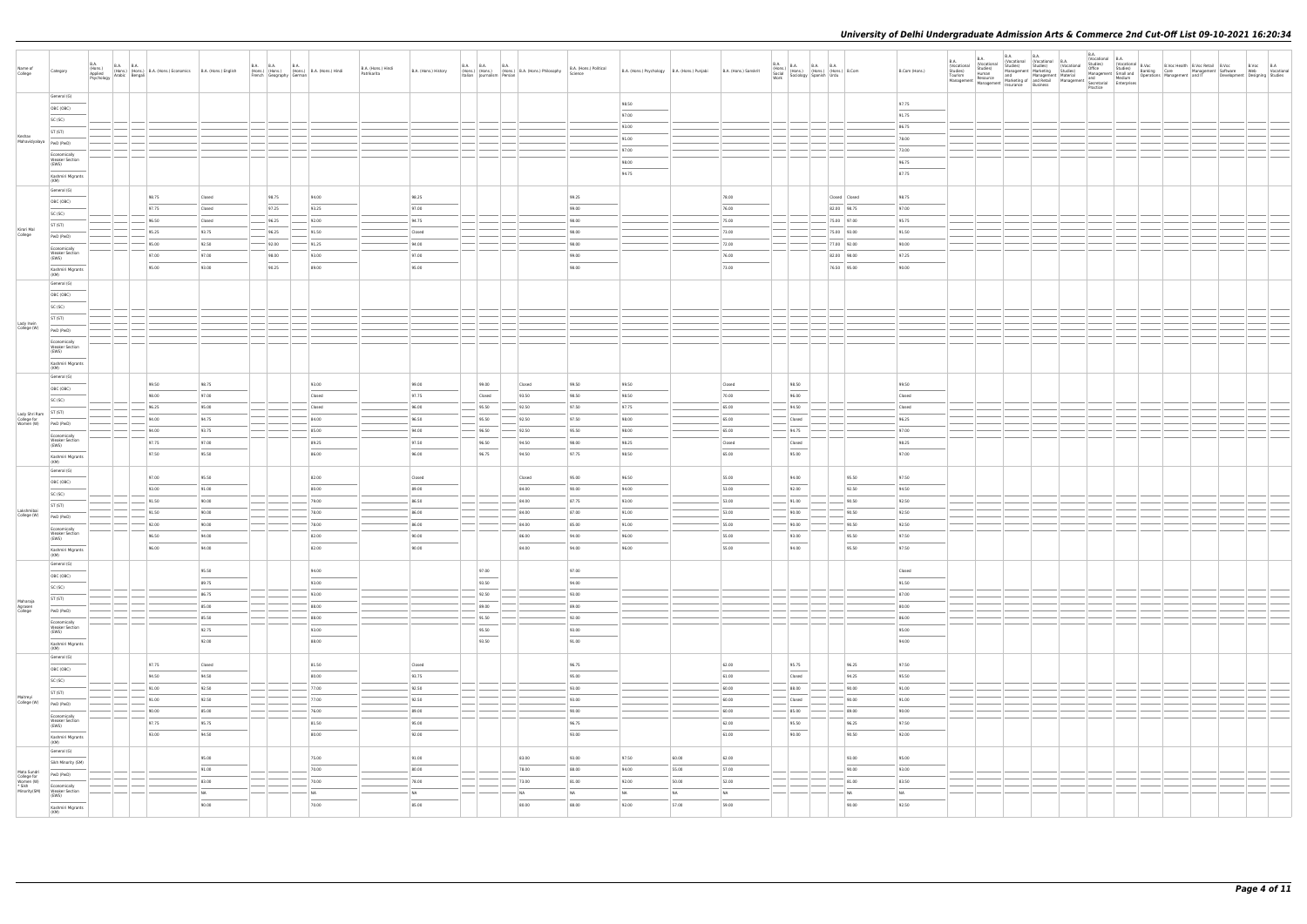|                                       | B.A.<br>(Hons.)<br>Applied                     | <b>B.A. B.A.</b> |                                                                                                                                      |                | <b>B.A. B.A.</b><br><b>B.A.</b>                                       |                 |                                   |                      | <b>B.A. B.A.</b>           | <b>B.A.</b>                                     |                                    |                                              |                       |                                                                                                                  |                |                                   | <b>B.A.</b><br><b>B.A.</b><br>(Vocational<br>(Vocational                                                                                                                    | B.A.<br>Studies) | <b>B.A.</b><br>(Vocational (Vocational B.A.<br>Studies)<br>(Vocational | B.A.<br>(Vocational B.A. |                                                                                                                                                                                                                          |                                                                                                                                                                                                                                                                                                                                                                                                                                                                                     |  |
|---------------------------------------|------------------------------------------------|------------------|--------------------------------------------------------------------------------------------------------------------------------------|----------------|-----------------------------------------------------------------------|-----------------|-----------------------------------|----------------------|----------------------------|-------------------------------------------------|------------------------------------|----------------------------------------------|-----------------------|------------------------------------------------------------------------------------------------------------------|----------------|-----------------------------------|-----------------------------------------------------------------------------------------------------------------------------------------------------------------------------|------------------|------------------------------------------------------------------------|--------------------------|--------------------------------------------------------------------------------------------------------------------------------------------------------------------------------------------------------------------------|-------------------------------------------------------------------------------------------------------------------------------------------------------------------------------------------------------------------------------------------------------------------------------------------------------------------------------------------------------------------------------------------------------------------------------------------------------------------------------------|--|
| Name of<br>College                    | Category                                       |                  | (Hons.) (Hons.) (Hons.) B.A. (Hons.) Economics B.A. (Hons.) English<br>Applied Arabic Bengali (Hons.) Economics B.A. (Hons.) English |                | (Hons.) (Hons.) (Hons.) B.A. (Hons.) Hindi<br>French Geography German |                 | B.A. (Hons.) Hindi<br>Patrikarita | B.A. (Hons.) History | Italian Journalism Persian | (Hons.) (Hons.) (Hons.) B.A. (Hons.) Philosophy | B.A. (Hons.) Political<br>Science  | B.A. (Hons.) Psychology B.A. (Hons.) Punjabi | B.A. (Hons.) Sanskrit | B.A. (Hons.) B.A. B.A. B.A. (Hons.) B.Com<br>Social (Hons.) (Hons.) (Hons.) B.Com<br>Work Sociology Spanish Urdu |                | B.Com (Hons.)                     | Studies)<br>Human<br>Studies)<br>Tourism Human<br>Management Resource and Menketing of and and Medium<br>Management Management Insurance Business<br>Spectragia Enterprises |                  | Management Marketing Studies)                                          | Practice                 | (Vocational B. Portugal and B. Nocket Management Software<br>1999 - Studies (Management Software Management Software Web Vocational<br>Management Small and Banking Care Management and TT Development Designing Studies |                                                                                                                                                                                                                                                                                                                                                                                                                                                                                     |  |
|                                       | General (G)                                    |                  | 70.00 99.00                                                                                                                          | Closed         | Closed                                                                | Closed          |                                   | 99.00                |                            | Closed                                          | Closed                             |                                              | Closed                | 98.50                                                                                                            |                |                                   |                                                                                                                                                                             |                  |                                                                        |                          |                                                                                                                                                                                                                          |                                                                                                                                                                                                                                                                                                                                                                                                                                                                                     |  |
|                                       | OBC (OBC)                                      |                  | 68.00 97.75                                                                                                                          | 98.00          | 97.50                                                                 | 89.50           |                                   | 98.00                |                            | Closed                                          | 98.50                              |                                              | 73.00                 | Closed                                                                                                           |                |                                   |                                                                                                                                                                             |                  |                                                                        |                          |                                                                                                                                                                                                                          |                                                                                                                                                                                                                                                                                                                                                                                                                                                                                     |  |
|                                       | SC (SC)                                        |                  | 65.00 Closed                                                                                                                         | Closed         | 96.00                                                                 | Closed          |                                   | 96.00                |                            | 90.50                                           | Closed                             |                                              | 68.00                 | 93.75                                                                                                            |                |                                   |                                                                                                                                                                             |                  |                                                                        |                          |                                                                                                                                                                                                                          |                                                                                                                                                                                                                                                                                                                                                                                                                                                                                     |  |
| Miranda House<br>(W)                  | ST (ST)                                        |                  | 64.00 Closed                                                                                                                         | Closed         | 96.00                                                                 | 84.25           |                                   | 97.25                |                            | Closed                                          | 97.50                              |                                              | 63.00                 | Closed                                                                                                           |                |                                   |                                                                                                                                                                             |                  |                                                                        |                          |                                                                                                                                                                                                                          |                                                                                                                                                                                                                                                                                                                                                                                                                                                                                     |  |
|                                       | PwD (PwD)                                      |                  | 60.00 Closed                                                                                                                         | Closed         | Closed                                                                | Closed          |                                   | Closed               |                            | 89.50                                           | 94.50                              |                                              | Closed                | $-93.00$                                                                                                         |                |                                   |                                                                                                                                                                             |                  |                                                                        |                          |                                                                                                                                                                                                                          |                                                                                                                                                                                                                                                                                                                                                                                                                                                                                     |  |
|                                       | Economically<br><b>Weaker Section</b><br>(EWS) |                  | 68.00 97.25                                                                                                                          | 98.00          | Closed                                                                | Closed          |                                   | 97.50                |                            | 95.75                                           | Closed                             |                                              | 73.00                 | 96.50                                                                                                            |                |                                   |                                                                                                                                                                             |                  |                                                                        |                          |                                                                                                                                                                                                                          |                                                                                                                                                                                                                                                                                                                                                                                                                                                                                     |  |
|                                       | Kashmiri Migrants<br>(KM)                      |                  | 65.00 Closed                                                                                                                         | Closed         | Closed                                                                | 85.00           |                                   | 97.50                |                            | Closed                                          | Closed                             |                                              | 68.00                 | 94.00                                                                                                            |                |                                   |                                                                                                                                                                             |                  |                                                                        |                          |                                                                                                                                                                                                                          |                                                                                                                                                                                                                                                                                                                                                                                                                                                                                     |  |
|                                       | General (G)                                    |                  |                                                                                                                                      |                |                                                                       |                 |                                   |                      |                            |                                                 |                                    |                                              |                       |                                                                                                                  |                |                                   |                                                                                                                                                                             |                  |                                                                        |                          |                                                                                                                                                                                                                          |                                                                                                                                                                                                                                                                                                                                                                                                                                                                                     |  |
|                                       | OBC (OBC)                                      |                  | 97.00                                                                                                                                | Closed         |                                                                       | Closed          |                                   | Closed               |                            |                                                 | Closed                             |                                              | 60.00                 |                                                                                                                  | 97.00          | 97.50                             |                                                                                                                                                                             |                  |                                                                        |                          |                                                                                                                                                                                                                          |                                                                                                                                                                                                                                                                                                                                                                                                                                                                                     |  |
|                                       | SC (SC)                                        |                  | 95.00                                                                                                                                | Closed         |                                                                       | Closed          |                                   | 92.00                |                            |                                                 | 93.50                              |                                              | 57.00                 |                                                                                                                  | 96.00          | 96.50                             |                                                                                                                                                                             |                  |                                                                        |                          |                                                                                                                                                                                                                          |                                                                                                                                                                                                                                                                                                                                                                                                                                                                                     |  |
| Motilal Nehru                         | ST (ST)                                        |                  | 93.00                                                                                                                                | 90.00          |                                                                       | Closed          |                                   | 91.00                |                            |                                                 | 93.00                              |                                              | 55.00                 |                                                                                                                  | 93.00          | 93.00                             |                                                                                                                                                                             |                  |                                                                        |                          |                                                                                                                                                                                                                          |                                                                                                                                                                                                                                                                                                                                                                                                                                                                                     |  |
| College                               | PwD (PwD)                                      |                  | 93.00<br>93.00                                                                                                                       | 88.00<br>88.00 |                                                                       | 72.00<br>78.00  |                                   | 90.00<br>88.00       |                            |                                                 | 92.00<br>91.00                     |                                              | 55.00<br>55.00        |                                                                                                                  | 89.00<br>93.00 | 90.00<br>93.00                    |                                                                                                                                                                             |                  |                                                                        |                          |                                                                                                                                                                                                                          |                                                                                                                                                                                                                                                                                                                                                                                                                                                                                     |  |
|                                       | Economically<br><b>Weaker Section</b>          |                  | 96.00                                                                                                                                | 94.00          |                                                                       | 83.00           |                                   | 93.00                |                            |                                                 | 94.50                              |                                              | 58.00                 |                                                                                                                  | 95.00          | 96.00                             |                                                                                                                                                                             |                  |                                                                        |                          |                                                                                                                                                                                                                          |                                                                                                                                                                                                                                                                                                                                                                                                                                                                                     |  |
|                                       | (EWS)                                          |                  | 93.00                                                                                                                                | 88.00          |                                                                       | 83.00           |                                   | 88.00                |                            |                                                 | 91.00                              |                                              | 55.00                 |                                                                                                                  | 93.00          | 93.00                             |                                                                                                                                                                             |                  |                                                                        |                          |                                                                                                                                                                                                                          |                                                                                                                                                                                                                                                                                                                                                                                                                                                                                     |  |
|                                       | Kashmiri Migrants<br>(KM)<br>General (G)       |                  |                                                                                                                                      |                |                                                                       |                 |                                   |                      |                            |                                                 |                                    |                                              |                       |                                                                                                                  |                |                                   |                                                                                                                                                                             |                  |                                                                        |                          |                                                                                                                                                                                                                          |                                                                                                                                                                                                                                                                                                                                                                                                                                                                                     |  |
|                                       | OBC (OBC)                                      |                  |                                                                                                                                      | 94.00          |                                                                       | 79.50           |                                   | Closed               |                            |                                                 | 93.50                              |                                              |                       |                                                                                                                  | 95.00          | 96.00                             |                                                                                                                                                                             |                  |                                                                        |                          |                                                                                                                                                                                                                          |                                                                                                                                                                                                                                                                                                                                                                                                                                                                                     |  |
|                                       | SC (SC)                                        |                  |                                                                                                                                      | 89.00          |                                                                       | Closed          |                                   | Closed               |                            |                                                 | 88.75                              |                                              |                       |                                                                                                                  | 90.50          | 91.00                             |                                                                                                                                                                             |                  |                                                                        |                          |                                                                                                                                                                                                                          |                                                                                                                                                                                                                                                                                                                                                                                                                                                                                     |  |
|                                       | ST (ST)                                        |                  |                                                                                                                                      | 83.50          |                                                                       | Closed          |                                   | Closed               |                            |                                                 | Closed                             |                                              |                       |                                                                                                                  | 84.00          | 88.00                             |                                                                                                                                                                             |                  |                                                                        |                          |                                                                                                                                                                                                                          |                                                                                                                                                                                                                                                                                                                                                                                                                                                                                     |  |
| Motilal Nehru<br>College<br>(Evening) | PwD (PwD)                                      |                  |                                                                                                                                      | 85.00          |                                                                       | 69.00           |                                   | 81.00                |                            |                                                 | 83.50                              |                                              |                       |                                                                                                                  | 84.00          | 88.00                             |                                                                                                                                                                             |                  |                                                                        |                          |                                                                                                                                                                                                                          |                                                                                                                                                                                                                                                                                                                                                                                                                                                                                     |  |
|                                       | Economically                                   |                  |                                                                                                                                      | 74.00          |                                                                       | 62.00           |                                   | 62.00                |                            |                                                 | 63.50                              |                                              |                       |                                                                                                                  | 70.00          | 70.00                             |                                                                                                                                                                             |                  |                                                                        |                          |                                                                                                                                                                                                                          |                                                                                                                                                                                                                                                                                                                                                                                                                                                                                     |  |
|                                       | <b>Weaker Section</b><br>(EWS)                 |                  |                                                                                                                                      | 93.00          |                                                                       | 78.50           |                                   | 88.00                |                            |                                                 | 92.00                              |                                              |                       |                                                                                                                  | 94.00          | 95.00                             |                                                                                                                                                                             |                  |                                                                        |                          |                                                                                                                                                                                                                          |                                                                                                                                                                                                                                                                                                                                                                                                                                                                                     |  |
|                                       | Kashmiri Migrants<br>(KM)                      |                  |                                                                                                                                      | 84.00          |                                                                       | 69.50           |                                   | 80.00                |                            |                                                 | 83.50                              |                                              |                       |                                                                                                                  | 85.00          | 86.00                             |                                                                                                                                                                             |                  |                                                                        |                          |                                                                                                                                                                                                                          |                                                                                                                                                                                                                                                                                                                                                                                                                                                                                     |  |
|                                       | General (G)                                    |                  | 97.00                                                                                                                                | 94.00          |                                                                       | 88.00           |                                   | 92.00                |                            |                                                 | 94.00                              |                                              | 67.00                 |                                                                                                                  | 95.00          | 96.00                             |                                                                                                                                                                             |                  |                                                                        |                          |                                                                                                                                                                                                                          |                                                                                                                                                                                                                                                                                                                                                                                                                                                                                     |  |
|                                       | OBC (OBC)                                      |                  | 93.00                                                                                                                                | 90.00          |                                                                       | 86.00           |                                   | 88.00                |                            |                                                 | 91.00                              |                                              | 65.00                 |                                                                                                                  | 91.00          | 93.00                             |                                                                                                                                                                             |                  |                                                                        |                          |                                                                                                                                                                                                                          |                                                                                                                                                                                                                                                                                                                                                                                                                                                                                     |  |
|                                       | SC (SC)                                        |                  | 90.00                                                                                                                                | 89.00          |                                                                       | 84.00           |                                   | 85.00                |                            |                                                 | 90.00                              |                                              | 65.00                 |                                                                                                                  | 90.00          | 91.50                             |                                                                                                                                                                             |                  |                                                                        |                          |                                                                                                                                                                                                                          |                                                                                                                                                                                                                                                                                                                                                                                                                                                                                     |  |
| P.G.D.A.V.                            | ST (ST)                                        |                  | 89.00                                                                                                                                | 88.00          |                                                                       | 83.00           |                                   | 84.00                |                            |                                                 | 89.00                              |                                              | 65.00                 |                                                                                                                  | 90.00          | 91.50                             |                                                                                                                                                                             |                  |                                                                        |                          |                                                                                                                                                                                                                          |                                                                                                                                                                                                                                                                                                                                                                                                                                                                                     |  |
| College                               | PwD (PwD)                                      |                  | 85.00                                                                                                                                | 82.00          |                                                                       | 82.00           |                                   | 82.00                |                            |                                                 | 83.00                              |                                              | 65.00                 |                                                                                                                  | 88.00          | 89.00                             |                                                                                                                                                                             |                  |                                                                        |                          |                                                                                                                                                                                                                          |                                                                                                                                                                                                                                                                                                                                                                                                                                                                                     |  |
|                                       | Economically<br><b>Weaker Section</b>          |                  | 95.00                                                                                                                                | 93.00          |                                                                       | 87.00           |                                   | 91.00                |                            |                                                 | 92.00                              |                                              | 65.00                 |                                                                                                                  | 94.00          | 95.00                             |                                                                                                                                                                             |                  |                                                                        |                          |                                                                                                                                                                                                                          |                                                                                                                                                                                                                                                                                                                                                                                                                                                                                     |  |
|                                       | (EWS)                                          |                  | 88.00                                                                                                                                | 85.00          |                                                                       | 82.00           |                                   | 83.00                |                            |                                                 | 86.00                              |                                              | $\sim$<br>61.00       |                                                                                                                  | 87.00          | 88.00                             |                                                                                                                                                                             |                  |                                                                        |                          |                                                                                                                                                                                                                          |                                                                                                                                                                                                                                                                                                                                                                                                                                                                                     |  |
|                                       | Kashmiri Migrants<br>(KM)                      |                  |                                                                                                                                      |                |                                                                       |                 |                                   |                      |                            |                                                 |                                    |                                              |                       |                                                                                                                  |                |                                   |                                                                                                                                                                             |                  |                                                                        |                          |                                                                                                                                                                                                                          |                                                                                                                                                                                                                                                                                                                                                                                                                                                                                     |  |
|                                       | General (G)                                    |                  |                                                                                                                                      |                |                                                                       | Closed          |                                   |                      |                            |                                                 | Closed                             |                                              | 60.00                 |                                                                                                                  | 93.75          | Closed                            |                                                                                                                                                                             |                  |                                                                        |                          |                                                                                                                                                                                                                          |                                                                                                                                                                                                                                                                                                                                                                                                                                                                                     |  |
|                                       | OBC (OBC)                                      |                  |                                                                                                                                      |                |                                                                       | Closed          |                                   |                      |                            |                                                 | Closed                             |                                              | 57.00                 |                                                                                                                  | Closed         | Closed                            |                                                                                                                                                                             |                  |                                                                        |                          |                                                                                                                                                                                                                          |                                                                                                                                                                                                                                                                                                                                                                                                                                                                                     |  |
|                                       | SC (SC)                                        |                  |                                                                                                                                      |                |                                                                       | 72.00           |                                   |                      |                            |                                                 | Closed                             |                                              | 55.00                 |                                                                                                                  | 78.50          | Closed                            |                                                                                                                                                                             |                  |                                                                        |                          |                                                                                                                                                                                                                          |                                                                                                                                                                                                                                                                                                                                                                                                                                                                                     |  |
| P.G.D.A.V.<br>College                 | ST (ST)                                        |                  |                                                                                                                                      |                |                                                                       | 63.00           |                                   |                      |                            |                                                 | Closed                             |                                              | 55.00                 |                                                                                                                  | 71.00          | 69.00                             |                                                                                                                                                                             |                  |                                                                        |                          |                                                                                                                                                                                                                          |                                                                                                                                                                                                                                                                                                                                                                                                                                                                                     |  |
| (Evening)                             | PwD (PwD)                                      |                  |                                                                                                                                      |                |                                                                       | 56.00           |                                   |                      |                            |                                                 | 60.50                              |                                              | 55.00                 |                                                                                                                  | 72.00          | 71.00                             |                                                                                                                                                                             |                  |                                                                        |                          |                                                                                                                                                                                                                          |                                                                                                                                                                                                                                                                                                                                                                                                                                                                                     |  |
|                                       | Economically<br><b>Weaker Section</b>          |                  |                                                                                                                                      |                |                                                                       | 75.00           |                                   |                      |                            |                                                 | Closed                             |                                              | 57.00                 |                                                                                                                  | 89.50          | Closed                            |                                                                                                                                                                             |                  |                                                                        |                          |                                                                                                                                                                                                                          |                                                                                                                                                                                                                                                                                                                                                                                                                                                                                     |  |
|                                       | (EWS)<br>Kashmiri Migrants<br>(KM)             |                  |                                                                                                                                      |                |                                                                       | 64.00           |                                   |                      |                            |                                                 | 74.00                              |                                              | 59.00                 |                                                                                                                  | 76.00          | 78.00                             |                                                                                                                                                                             |                  |                                                                        |                          |                                                                                                                                                                                                                          |                                                                                                                                                                                                                                                                                                                                                                                                                                                                                     |  |
|                                       | General (G)                                    |                  |                                                                                                                                      |                |                                                                       |                 |                                   |                      |                            |                                                 |                                    |                                              |                       |                                                                                                                  |                |                                   |                                                                                                                                                                             |                  |                                                                        |                          |                                                                                                                                                                                                                          |                                                                                                                                                                                                                                                                                                                                                                                                                                                                                     |  |
|                                       | OBC (OBC)                                      |                  | 97.00                                                                                                                                | 94.50          |                                                                       | 88.00           |                                   | 96.00                |                            |                                                 | 96.00                              |                                              | 75.00                 |                                                                                                                  |                | 97.50<br>$\overline{\phantom{a}}$ |                                                                                                                                                                             |                  |                                                                        |                          |                                                                                                                                                                                                                          |                                                                                                                                                                                                                                                                                                                                                                                                                                                                                     |  |
|                                       | SC (SC)                                        |                  | 91.00                                                                                                                                | 91.00          |                                                                       | 82.00           |                                   | 90.00                |                            |                                                 | 94.00                              |                                              | 73.00                 |                                                                                                                  |                | 94.00                             |                                                                                                                                                                             |                  |                                                                        |                          |                                                                                                                                                                                                                          |                                                                                                                                                                                                                                                                                                                                                                                                                                                                                     |  |
|                                       | ST (ST)                                        |                  | $-87.00$                                                                                                                             | 87.00          | $\overline{\phantom{a}}$                                              | 81.00           |                                   | 88.00                |                            |                                                 | 92.00                              |                                              | 71.00                 |                                                                                                                  |                | 89.00                             |                                                                                                                                                                             |                  |                                                                        |                          |                                                                                                                                                                                                                          |                                                                                                                                                                                                                                                                                                                                                                                                                                                                                     |  |
| Rajdhani<br>College                   | PwD (PwD)                                      |                  | 87.00<br>87.00                                                                                                                       | 86.00<br>84.00 |                                                                       | 75.00<br>Closed |                                   | 84.00<br>78.00       |                            |                                                 | 89.00<br>89.00                     |                                              | 70.00<br>70.00        |                                                                                                                  |                | 88.00<br>88.00                    |                                                                                                                                                                             |                  |                                                                        |                          |                                                                                                                                                                                                                          |                                                                                                                                                                                                                                                                                                                                                                                                                                                                                     |  |
|                                       | Economically<br><b>Weaker Section</b>          |                  | 96.00                                                                                                                                | 92.50          |                                                                       | 85.00           |                                   | 93.00                |                            |                                                 | 95.00                              |                                              | 73.00                 |                                                                                                                  |                | 96.50                             |                                                                                                                                                                             |                  |                                                                        |                          |                                                                                                                                                                                                                          |                                                                                                                                                                                                                                                                                                                                                                                                                                                                                     |  |
|                                       | (EWS)<br>Kashmiri Migrants                     |                  | 87.00                                                                                                                                | 87.00          |                                                                       | 65.00           |                                   | 75.00                |                            |                                                 | 90.00                              |                                              | 70.00                 |                                                                                                                  |                | $\overline{\phantom{a}}$<br>88.00 |                                                                                                                                                                             |                  |                                                                        |                          |                                                                                                                                                                                                                          |                                                                                                                                                                                                                                                                                                                                                                                                                                                                                     |  |
|                                       | (KM)<br>General (G)                            |                  |                                                                                                                                      |                |                                                                       |                 |                                   |                      |                            |                                                 |                                    |                                              |                       |                                                                                                                  |                |                                   |                                                                                                                                                                             |                  |                                                                        |                          |                                                                                                                                                                                                                          |                                                                                                                                                                                                                                                                                                                                                                                                                                                                                     |  |
|                                       | OBC (OBC)                                      |                  |                                                                                                                                      | 95.00          |                                                                       | 83.00           | 85.00                             | 92.50                |                            |                                                 | Closed<br>$\overline{\phantom{a}}$ |                                              |                       |                                                                                                                  | Closed         | 97.50                             |                                                                                                                                                                             |                  |                                                                        |                          |                                                                                                                                                                                                                          |                                                                                                                                                                                                                                                                                                                                                                                                                                                                                     |  |
|                                       | SC (SC)                                        |                  |                                                                                                                                      | 91.00          |                                                                       | 80.50           | 83.00                             | 88.00                |                            |                                                 | 92.50                              |                                              |                       |                                                                                                                  | 93.00          | 94.00                             |                                                                                                                                                                             |                  |                                                                        |                          |                                                                                                                                                                                                                          |                                                                                                                                                                                                                                                                                                                                                                                                                                                                                     |  |
|                                       | ST (ST)                                        |                  |                                                                                                                                      | 88.00          |                                                                       | 78.00           | 81.00                             | 86.50                |                            |                                                 | 90.50                              |                                              |                       |                                                                                                                  | 87.00          | 87.00                             |                                                                                                                                                                             |                  |                                                                        |                          |                                                                                                                                                                                                                          |                                                                                                                                                                                                                                                                                                                                                                                                                                                                                     |  |
| Ram Lal Anand<br>College              | PwD (PwD)                                      |                  |                                                                                                                                      | 87.00          |                                                                       | 77.00           | 80.00                             | 86.50                |                            |                                                 | 90.00                              |                                              |                       |                                                                                                                  | 83.00          | 84.00                             |                                                                                                                                                                             |                  |                                                                        |                          |                                                                                                                                                                                                                          |                                                                                                                                                                                                                                                                                                                                                                                                                                                                                     |  |
|                                       | Economically                                   |                  |                                                                                                                                      | 84.00          |                                                                       | 74.00           | 77.00                             | 80.00                |                            |                                                 | 83.00                              |                                              |                       |                                                                                                                  | 83.00          | 84.00                             |                                                                                                                                                                             |                  |                                                                        |                          |                                                                                                                                                                                                                          |                                                                                                                                                                                                                                                                                                                                                                                                                                                                                     |  |
|                                       | <b>Weaker Section</b><br>(EWS)                 |                  |                                                                                                                                      | 93.00          |                                                                       | 79.00           | 82.00                             | 90.50                |                            |                                                 | 92.50                              |                                              |                       |                                                                                                                  | Closed         | 95.00                             |                                                                                                                                                                             |                  |                                                                        |                          |                                                                                                                                                                                                                          |                                                                                                                                                                                                                                                                                                                                                                                                                                                                                     |  |
|                                       | Kashmiri Migrants<br>(KM)                      |                  |                                                                                                                                      | 92.00          |                                                                       | 80.00           | 82.00                             | 88.00                |                            |                                                 | 90.00                              |                                              |                       |                                                                                                                  | 91.00          | 92.00                             |                                                                                                                                                                             |                  |                                                                        |                          |                                                                                                                                                                                                                          |                                                                                                                                                                                                                                                                                                                                                                                                                                                                                     |  |
|                                       | General (G)                                    |                  |                                                                                                                                      | 95.50          |                                                                       | 85.00           |                                   |                      |                            | 92.00                                           | Closed                             |                                              |                       |                                                                                                                  | 96.00          | 97.00                             |                                                                                                                                                                             |                  |                                                                        |                          | 93.00                                                                                                                                                                                                                    | 93.00                                                                                                                                                                                                                                                                                                                                                                                                                                                                               |  |
|                                       | 98.25<br>OBC (OBC)<br>96.50                    |                  | Closed<br>96.00                                                                                                                      | 93.00          |                                                                       | 84.00           |                                   |                      |                            | 91.00                                           | 94.00                              |                                              |                       |                                                                                                                  | 92.00          | 93.00                             |                                                                                                                                                                             |                  |                                                                        |                          | 91.50                                                                                                                                                                                                                    | <b>Contract Contract Contract</b><br>91.50                                                                                                                                                                                                                                                                                                                                                                                                                                          |  |
|                                       | SC (SC)<br>95.00                               |                  | 94.00                                                                                                                                | 92.00          |                                                                       | 83.00           |                                   |                      |                            | 90.00                                           | 93.00                              |                                              |                       |                                                                                                                  | 88.50          | 89.00                             |                                                                                                                                                                             |                  |                                                                        |                          | 90.00                                                                                                                                                                                                                    | 90.00                                                                                                                                                                                                                                                                                                                                                                                                                                                                               |  |
| Ramanujan                             | ST (ST)<br>93.00                               |                  | 92.00                                                                                                                                | 90.00          |                                                                       | 82.00           |                                   |                      |                            | 88.00                                           | 92.00                              |                                              |                       |                                                                                                                  | 87.00          | 88.00                             |                                                                                                                                                                             |                  |                                                                        |                          | 89.00                                                                                                                                                                                                                    | 89.00                                                                                                                                                                                                                                                                                                                                                                                                                                                                               |  |
| College                               | PwD (PwD)<br>94.00                             |                  | 93.00                                                                                                                                | 91.00          | $\frac{1}{2}$                                                         | 83.00           |                                   |                      |                            | 89.00                                           | 92.00                              |                                              |                       |                                                                                                                  | 80.00          | 82.00                             |                                                                                                                                                                             |                  |                                                                        |                          | 89.00                                                                                                                                                                                                                    | 89.00                                                                                                                                                                                                                                                                                                                                                                                                                                                                               |  |
|                                       | Economically<br><b>Weaker Section</b><br>96.50 |                  | 96.00                                                                                                                                | 93.50          |                                                                       | 84.00           |                                   |                      |                            | 91.00                                           | 94.50                              |                                              |                       |                                                                                                                  | 94.50          | 95.50                             |                                                                                                                                                                             |                  |                                                                        |                          | 92.00                                                                                                                                                                                                                    | 92.00                                                                                                                                                                                                                                                                                                                                                                                                                                                                               |  |
|                                       | (EWS)<br>95.00                                 |                  | 94.00                                                                                                                                | 92.00          |                                                                       | 84.00           |                                   |                      |                            | 90.00                                           | 93.00                              |                                              |                       |                                                                                                                  | 88.50          | 89.00                             |                                                                                                                                                                             |                  |                                                                        |                          | $\overline{\phantom{a}}$<br>90.00                                                                                                                                                                                        | $\frac{1}{2} \left( \frac{1}{2} \right) \left( \frac{1}{2} \right) \left( \frac{1}{2} \right) \left( \frac{1}{2} \right) \left( \frac{1}{2} \right) \left( \frac{1}{2} \right) \left( \frac{1}{2} \right) \left( \frac{1}{2} \right) \left( \frac{1}{2} \right) \left( \frac{1}{2} \right) \left( \frac{1}{2} \right) \left( \frac{1}{2} \right) \left( \frac{1}{2} \right) \left( \frac{1}{2} \right) \left( \frac{1}{2} \right) \left( \frac{1}{2} \right) \left( \frac$<br>90.00 |  |
|                                       | Kashmiri Migrants<br>(KM)                      |                  |                                                                                                                                      |                |                                                                       |                 |                                   |                      |                            |                                                 |                                    |                                              |                       |                                                                                                                  |                |                                   |                                                                                                                                                                             |                  |                                                                        |                          |                                                                                                                                                                                                                          |                                                                                                                                                                                                                                                                                                                                                                                                                                                                                     |  |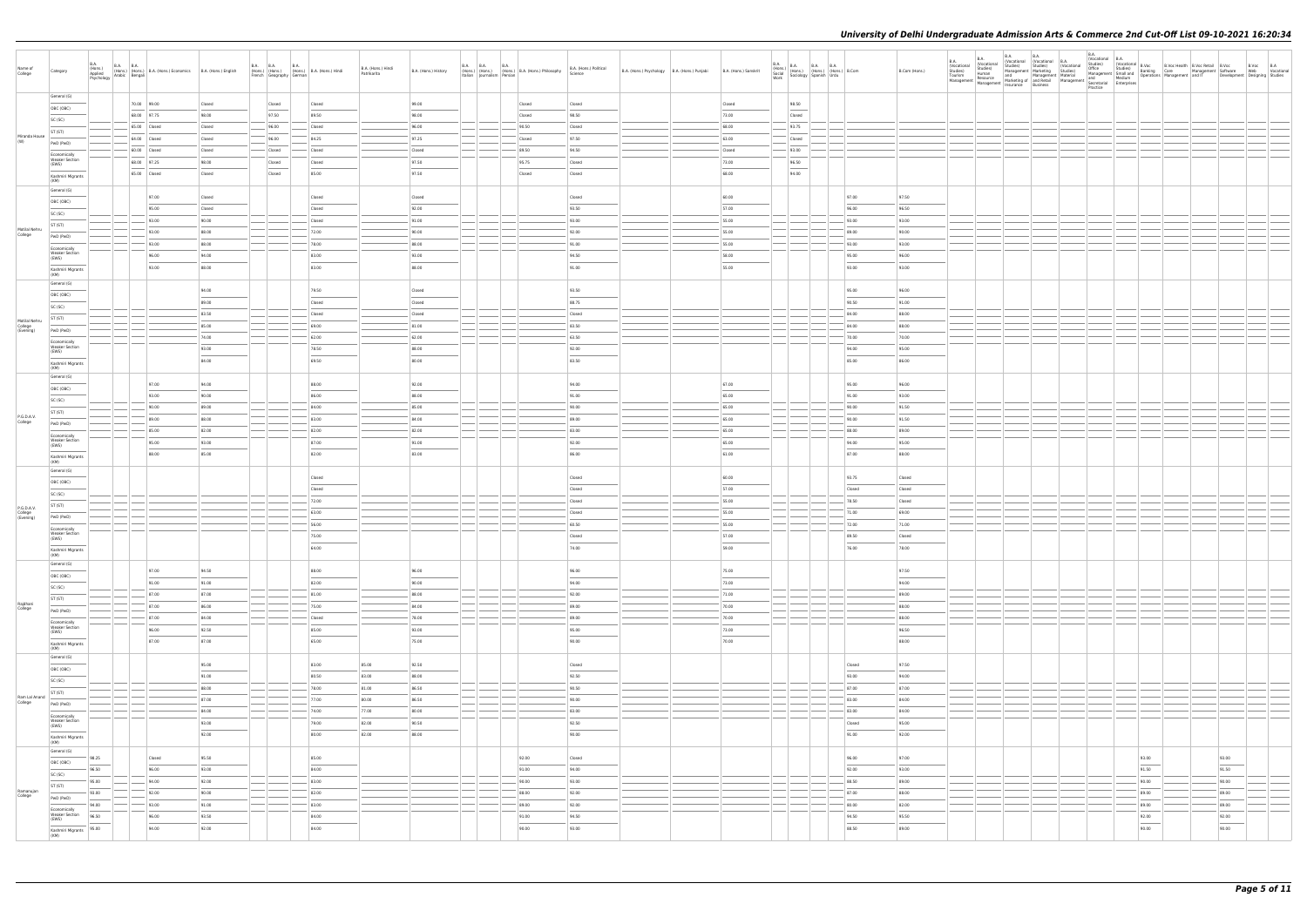| Name of<br>College                                   | <b>B.A.</b><br>Category                                                                                                                                                                                                                                                                                                                                                                                                                                                                                 | B.A. (Hons.) B.A. B.A. (Hons.) B.A. (Hons.) Economics B.A. (Hons.) English Psychology Arabic Bengali |                | B.A. B.A. B.A. B.A. (Hons.)<br>(Hons.) (Hons.) (Hons.) B.A. (Hons.) Hindi<br>French Geography German |                                   | B.A. (Hons.) Hindi<br>Patrikarita | B.A. (Hons.) History              | B.A. (Hons.) (Hons.) B.A. (Hons.) B.A. (Hons.) Philosophy<br>Italian Journalism Persian Persian | B.A. (Hons.) Political<br>Science | B.A. (Hons.) Psychology B.A. (Hons.) Punjabi                                                                                                                                                                                                                                                                                                                                                                                                                                        | B.A. (Hons.) Sanskrit | B.A.<br>B.A. (Hons.) B.A. B.A. B.A. (Hons.) B.Com<br>Social (Hons.) (Hons.) (Hons.) B.Com<br>Work Sociology Spanish Urdu |                | B.Com (Hons.)  | <b>B.A.</b><br><b>B.A.</b><br>(Vocational<br>(Vocational<br>Studies)<br>Tourism<br>Studies)<br>Human<br>Tourism Thesource and Management Material<br>Management Management Management Management Management Management Management Management Management Secretarial<br>Enterprises | B.A. | <b>B.A.</b><br>(Vocational Vocational B.A.<br>Studies) Studies (Vocat | B.A.<br>(Vocational B.A.<br>Practice | Nocational Books<br>Considers Studies) (Vocational Studies) (Vocational B.Voc Bell, B.Voc Retail B.Voc Books<br>Management Marketing Studies) Management Small planking Care Management Software Web Vocational<br>and Management Mater |  |  |
|------------------------------------------------------|---------------------------------------------------------------------------------------------------------------------------------------------------------------------------------------------------------------------------------------------------------------------------------------------------------------------------------------------------------------------------------------------------------------------------------------------------------------------------------------------------------|------------------------------------------------------------------------------------------------------|----------------|------------------------------------------------------------------------------------------------------|-----------------------------------|-----------------------------------|-----------------------------------|-------------------------------------------------------------------------------------------------|-----------------------------------|-------------------------------------------------------------------------------------------------------------------------------------------------------------------------------------------------------------------------------------------------------------------------------------------------------------------------------------------------------------------------------------------------------------------------------------------------------------------------------------|-----------------------|--------------------------------------------------------------------------------------------------------------------------|----------------|----------------|------------------------------------------------------------------------------------------------------------------------------------------------------------------------------------------------------------------------------------------------------------------------------------|------|-----------------------------------------------------------------------|--------------------------------------|-----------------------------------------------------------------------------------------------------------------------------------------------------------------------------------------------------------------------------------------|--|--|
|                                                      | General (G)                                                                                                                                                                                                                                                                                                                                                                                                                                                                                             | 99.00                                                                                                | 98.25          |                                                                                                      | 93.00                             |                                   | 98.75                             |                                                                                                 | 100                               |                                                                                                                                                                                                                                                                                                                                                                                                                                                                                     | 79.00                 |                                                                                                                          | Closed         | 99.00          |                                                                                                                                                                                                                                                                                    |      |                                                                       |                                      |                                                                                                                                                                                                                                         |  |  |
|                                                      | OBC (OBC)<br>SC (SC)                                                                                                                                                                                                                                                                                                                                                                                                                                                                                    | 98.00                                                                                                | 97.00          |                                                                                                      | 91.00                             |                                   | 97.75                             |                                                                                                 | 99.25                             |                                                                                                                                                                                                                                                                                                                                                                                                                                                                                     | 77.00                 |                                                                                                                          | 98.00          | 98.00          |                                                                                                                                                                                                                                                                                    |      |                                                                       |                                      |                                                                                                                                                                                                                                         |  |  |
|                                                      | ST (ST)                                                                                                                                                                                                                                                                                                                                                                                                                                                                                                 | 96.75                                                                                                | 95.00          |                                                                                                      | 88.00                             |                                   | 95.25                             |                                                                                                 | 98.75                             |                                                                                                                                                                                                                                                                                                                                                                                                                                                                                     | 75.00                 |                                                                                                                          | 97.00          | 97.00          |                                                                                                                                                                                                                                                                                    |      |                                                                       |                                      |                                                                                                                                                                                                                                         |  |  |
| Ramjas College                                       | PwD (PwD)                                                                                                                                                                                                                                                                                                                                                                                                                                                                                               | 95.50                                                                                                | 94.00          |                                                                                                      | 84.00                             |                                   | 95.25                             |                                                                                                 | 97.50                             |                                                                                                                                                                                                                                                                                                                                                                                                                                                                                     | 68.00                 |                                                                                                                          | 96.50          | 96.50          |                                                                                                                                                                                                                                                                                    |      |                                                                       |                                      |                                                                                                                                                                                                                                         |  |  |
|                                                      | Economically                                                                                                                                                                                                                                                                                                                                                                                                                                                                                            | 96.00                                                                                                | 94.00          |                                                                                                      | 88.00                             |                                   | 95.75                             |                                                                                                 | 97.00                             |                                                                                                                                                                                                                                                                                                                                                                                                                                                                                     | 72.00                 |                                                                                                                          | 96.25          | 96.50          |                                                                                                                                                                                                                                                                                    |      |                                                                       |                                      |                                                                                                                                                                                                                                         |  |  |
|                                                      | <b>Weaker Section</b><br>(EWS)                                                                                                                                                                                                                                                                                                                                                                                                                                                                          | 98.25                                                                                                | 98.00          |                                                                                                      | 92.50                             |                                   | 98.25                             |                                                                                                 | 99.25                             |                                                                                                                                                                                                                                                                                                                                                                                                                                                                                     | 77.00                 |                                                                                                                          | 98.75          | 98.75          |                                                                                                                                                                                                                                                                                    |      |                                                                       |                                      |                                                                                                                                                                                                                                         |  |  |
|                                                      | Kashmiri Migrants<br>(KM)                                                                                                                                                                                                                                                                                                                                                                                                                                                                               | 95.25                                                                                                | 96.00          |                                                                                                      | 84.00                             |                                   | 96.75                             |                                                                                                 | 97.75                             |                                                                                                                                                                                                                                                                                                                                                                                                                                                                                     | 75.00                 |                                                                                                                          | 97.00          | 97.00          |                                                                                                                                                                                                                                                                                    |      |                                                                       |                                      |                                                                                                                                                                                                                                         |  |  |
|                                                      | General (G)                                                                                                                                                                                                                                                                                                                                                                                                                                                                                             | 97.75                                                                                                | 97.50          |                                                                                                      | 85.00                             |                                   | 94.00                             |                                                                                                 | 96.00                             |                                                                                                                                                                                                                                                                                                                                                                                                                                                                                     | Closed                |                                                                                                                          | 66.00 96.25    | 98.00          |                                                                                                                                                                                                                                                                                    |      |                                                                       |                                      |                                                                                                                                                                                                                                         |  |  |
|                                                      | OBC (OBC)                                                                                                                                                                                                                                                                                                                                                                                                                                                                                               | 93.75                                                                                                | 93.00          |                                                                                                      | 82.00                             |                                   | 88.00                             |                                                                                                 | 93.00                             |                                                                                                                                                                                                                                                                                                                                                                                                                                                                                     | 56.00                 |                                                                                                                          | 60.00 91.50    | 94.00          |                                                                                                                                                                                                                                                                                    |      |                                                                       |                                      |                                                                                                                                                                                                                                         |  |  |
|                                                      | SC (SC)<br>ST (ST)                                                                                                                                                                                                                                                                                                                                                                                                                                                                                      | 84.75                                                                                                | 89.00          |                                                                                                      | 80.00                             |                                   | 86.00                             |                                                                                                 | 89.00                             |                                                                                                                                                                                                                                                                                                                                                                                                                                                                                     | 56.00                 |                                                                                                                          | 55.00 Closed   | 84.75          |                                                                                                                                                                                                                                                                                    |      |                                                                       |                                      |                                                                                                                                                                                                                                         |  |  |
| Satyawati<br>College                                 | PwD (PwD)                                                                                                                                                                                                                                                                                                                                                                                                                                                                                               | 79.75                                                                                                | 89.00          |                                                                                                      | 78.00                             |                                   | 86.00                             |                                                                                                 | 89.00                             |                                                                                                                                                                                                                                                                                                                                                                                                                                                                                     | 53.00                 |                                                                                                                          | 53.00 77.50    | 79.00          |                                                                                                                                                                                                                                                                                    |      |                                                                       |                                      |                                                                                                                                                                                                                                         |  |  |
|                                                      | Economically                                                                                                                                                                                                                                                                                                                                                                                                                                                                                            | 74.75                                                                                                | Closed         |                                                                                                      | Closed                            |                                   | 83.00                             |                                                                                                 | Closed                            |                                                                                                                                                                                                                                                                                                                                                                                                                                                                                     | 50.00                 |                                                                                                                          | 50.00 69.00    | 73.00          |                                                                                                                                                                                                                                                                                    |      |                                                                       |                                      |                                                                                                                                                                                                                                         |  |  |
|                                                      | <b>Weaker Section</b><br>(EWS)                                                                                                                                                                                                                                                                                                                                                                                                                                                                          | 96.75                                                                                                | 95.00          |                                                                                                      | 83.00                             |                                   | 91.00                             |                                                                                                 | 95.00                             |                                                                                                                                                                                                                                                                                                                                                                                                                                                                                     | 59.50                 |                                                                                                                          | 64.00 95.00    | 97.00          |                                                                                                                                                                                                                                                                                    |      |                                                                       |                                      |                                                                                                                                                                                                                                         |  |  |
|                                                      | Kashmiri Migrants<br>(KM)                                                                                                                                                                                                                                                                                                                                                                                                                                                                               | NA                                                                                                   | <b>NA</b>      |                                                                                                      | NA                                |                                   | <b>NA</b>                         |                                                                                                 | NA                                |                                                                                                                                                                                                                                                                                                                                                                                                                                                                                     | NA                    |                                                                                                                          | NA NA          | NA             |                                                                                                                                                                                                                                                                                    |      |                                                                       |                                      |                                                                                                                                                                                                                                         |  |  |
|                                                      | General (G)                                                                                                                                                                                                                                                                                                                                                                                                                                                                                             | Closed                                                                                               | 94.00          |                                                                                                      | 87.00                             |                                   | 93.00                             |                                                                                                 | 95.00                             |                                                                                                                                                                                                                                                                                                                                                                                                                                                                                     |                       |                                                                                                                          | 93.00          | 95.00          |                                                                                                                                                                                                                                                                                    |      |                                                                       |                                      |                                                                                                                                                                                                                                         |  |  |
|                                                      | OBC (OBC)                                                                                                                                                                                                                                                                                                                                                                                                                                                                                               | 92.00                                                                                                | 91.00          |                                                                                                      | 83.00                             |                                   | 86.00                             |                                                                                                 | 91.00                             |                                                                                                                                                                                                                                                                                                                                                                                                                                                                                     |                       |                                                                                                                          | 89.00          | 91.00          |                                                                                                                                                                                                                                                                                    |      |                                                                       |                                      |                                                                                                                                                                                                                                         |  |  |
|                                                      | SC (SC)                                                                                                                                                                                                                                                                                                                                                                                                                                                                                                 | $- 82.00$                                                                                            | 84.00          |                                                                                                      | 80.00                             |                                   | 85.00                             |                                                                                                 | 86.00                             |                                                                                                                                                                                                                                                                                                                                                                                                                                                                                     |                       |                                                                                                                          | 78.00          | 81.00          |                                                                                                                                                                                                                                                                                    |      |                                                                       |                                      |                                                                                                                                                                                                                                         |  |  |
| Satyawati<br>College<br>(Evening)                    | ST (ST)<br>PwD (PwD)                                                                                                                                                                                                                                                                                                                                                                                                                                                                                    | 75.00                                                                                                | 84.00          |                                                                                                      | 78.00                             |                                   | 85.00                             |                                                                                                 | 86.00                             |                                                                                                                                                                                                                                                                                                                                                                                                                                                                                     |                       |                                                                                                                          | 74.00          | 76.00          |                                                                                                                                                                                                                                                                                    |      |                                                                       |                                      |                                                                                                                                                                                                                                         |  |  |
|                                                      | Economically                                                                                                                                                                                                                                                                                                                                                                                                                                                                                            | 68.00                                                                                                | 72.00          |                                                                                                      | 76.00                             |                                   | 79.00                             |                                                                                                 | 84.00                             |                                                                                                                                                                                                                                                                                                                                                                                                                                                                                     |                       |                                                                                                                          | 66.00          | 70.00          |                                                                                                                                                                                                                                                                                    |      |                                                                       |                                      |                                                                                                                                                                                                                                         |  |  |
|                                                      | <b>Weaker Section</b><br>(EWS)                                                                                                                                                                                                                                                                                                                                                                                                                                                                          | 94.00                                                                                                | 92.00          |                                                                                                      | 84.00                             |                                   | 89.00                             |                                                                                                 | 93.00                             |                                                                                                                                                                                                                                                                                                                                                                                                                                                                                     |                       |                                                                                                                          | 92.00          | 94.00          |                                                                                                                                                                                                                                                                                    |      |                                                                       |                                      |                                                                                                                                                                                                                                         |  |  |
|                                                      | Kashmiri Migrants<br>(KM)                                                                                                                                                                                                                                                                                                                                                                                                                                                                               | NA                                                                                                   | <b>NA</b>      |                                                                                                      | NA                                |                                   | NA                                |                                                                                                 | NA                                |                                                                                                                                                                                                                                                                                                                                                                                                                                                                                     |                       |                                                                                                                          | <b>NA</b>      | NA             |                                                                                                                                                                                                                                                                                    |      |                                                                       |                                      |                                                                                                                                                                                                                                         |  |  |
|                                                      | General (G)                                                                                                                                                                                                                                                                                                                                                                                                                                                                                             | 98.50                                                                                                | 96.50          | 98.00                                                                                                | 87.50                             |                                   | 96.25                             |                                                                                                 | 97.50                             |                                                                                                                                                                                                                                                                                                                                                                                                                                                                                     |                       |                                                                                                                          | 97.25          | 98.00          |                                                                                                                                                                                                                                                                                    |      |                                                                       |                                      |                                                                                                                                                                                                                                         |  |  |
|                                                      | OBC (OBC)                                                                                                                                                                                                                                                                                                                                                                                                                                                                                               | 96.00                                                                                                | Closed         | 96.00                                                                                                | 82.75                             |                                   | Closed                            |                                                                                                 | Closed                            |                                                                                                                                                                                                                                                                                                                                                                                                                                                                                     |                       |                                                                                                                          | Closed         | 95.50          |                                                                                                                                                                                                                                                                                    |      |                                                                       |                                      |                                                                                                                                                                                                                                         |  |  |
|                                                      | SC (SC)                                                                                                                                                                                                                                                                                                                                                                                                                                                                                                 | 93.00                                                                                                | Closed         | Closed                                                                                               | 80.50                             |                                   | Closed                            |                                                                                                 | 93.00                             |                                                                                                                                                                                                                                                                                                                                                                                                                                                                                     |                       |                                                                                                                          | 90.75          | 92.50          |                                                                                                                                                                                                                                                                                    |      |                                                                       |                                      |                                                                                                                                                                                                                                         |  |  |
| Shaheed<br>Bhagat Singh                              | ST (ST)<br>PwD (PwD)                                                                                                                                                                                                                                                                                                                                                                                                                                                                                    | 91.00                                                                                                | Closed         | 93.75                                                                                                | 77.00                             |                                   | 91.50                             |                                                                                                 | Closed                            |                                                                                                                                                                                                                                                                                                                                                                                                                                                                                     |                       |                                                                                                                          | 90.75          | 90.50          |                                                                                                                                                                                                                                                                                    |      |                                                                       |                                      |                                                                                                                                                                                                                                         |  |  |
|                                                      | Economically                                                                                                                                                                                                                                                                                                                                                                                                                                                                                            | 84.50                                                                                                | 82.50          | 84.00                                                                                                | 74.50                             |                                   | 79.00                             |                                                                                                 | 85.00                             |                                                                                                                                                                                                                                                                                                                                                                                                                                                                                     |                       |                                                                                                                          | 84.00          | 84.00          |                                                                                                                                                                                                                                                                                    |      |                                                                       |                                      |                                                                                                                                                                                                                                         |  |  |
|                                                      | Weaker Section<br>(EWS)                                                                                                                                                                                                                                                                                                                                                                                                                                                                                 | Closed                                                                                               | Closed         | Closed                                                                                               | Closed                            |                                   | Closed                            |                                                                                                 | Closed                            |                                                                                                                                                                                                                                                                                                                                                                                                                                                                                     |                       |                                                                                                                          | Closed         | 96.50          |                                                                                                                                                                                                                                                                                    |      |                                                                       |                                      |                                                                                                                                                                                                                                         |  |  |
|                                                      | Kashmiri Migrants<br>(KM)                                                                                                                                                                                                                                                                                                                                                                                                                                                                               | 91.00                                                                                                | 87.00          | 89.00                                                                                                | 77.00                             |                                   | 88.00                             |                                                                                                 | 89.00                             |                                                                                                                                                                                                                                                                                                                                                                                                                                                                                     |                       |                                                                                                                          | 91.00          | 91.00          |                                                                                                                                                                                                                                                                                    |      |                                                                       |                                      |                                                                                                                                                                                                                                         |  |  |
|                                                      | General (G)                                                                                                                                                                                                                                                                                                                                                                                                                                                                                             |                                                                                                      |                |                                                                                                      |                                   |                                   |                                   |                                                                                                 |                                   |                                                                                                                                                                                                                                                                                                                                                                                                                                                                                     |                       |                                                                                                                          |                |                |                                                                                                                                                                                                                                                                                    |      |                                                                       |                                      |                                                                                                                                                                                                                                         |  |  |
|                                                      | OBC (OBC)                                                                                                                                                                                                                                                                                                                                                                                                                                                                                               |                                                                                                      |                | 94.00<br>91.00                                                                                       |                                   |                                   |                                   |                                                                                                 | 93.75<br>Closed                   |                                                                                                                                                                                                                                                                                                                                                                                                                                                                                     |                       |                                                                                                                          | 95.25<br>91.00 | 97.50<br>94.00 |                                                                                                                                                                                                                                                                                    |      |                                                                       |                                      |                                                                                                                                                                                                                                         |  |  |
|                                                      | SC (SC)                                                                                                                                                                                                                                                                                                                                                                                                                                                                                                 |                                                                                                      |                | 86.00                                                                                                |                                   |                                   |                                   |                                                                                                 | 85.50                             |                                                                                                                                                                                                                                                                                                                                                                                                                                                                                     |                       |                                                                                                                          | 85.00          | 88.00          |                                                                                                                                                                                                                                                                                    |      |                                                                       |                                      |                                                                                                                                                                                                                                         |  |  |
| Shaheed<br><b>Bhagat Singh</b>                       | ST (ST)                                                                                                                                                                                                                                                                                                                                                                                                                                                                                                 |                                                                                                      |                | 88.00                                                                                                |                                   |                                   |                                   |                                                                                                 | 84.00                             |                                                                                                                                                                                                                                                                                                                                                                                                                                                                                     |                       |                                                                                                                          | 83.00          | 87.00          |                                                                                                                                                                                                                                                                                    |      |                                                                       |                                      |                                                                                                                                                                                                                                         |  |  |
| College<br>(Evening)                                 | PwD (PwD)<br>Economically                                                                                                                                                                                                                                                                                                                                                                                                                                                                               |                                                                                                      |                | 70.00                                                                                                |                                   |                                   |                                   |                                                                                                 | 70.00                             |                                                                                                                                                                                                                                                                                                                                                                                                                                                                                     |                       |                                                                                                                          | 78.00          | 80.00          |                                                                                                                                                                                                                                                                                    |      |                                                                       |                                      |                                                                                                                                                                                                                                         |  |  |
|                                                      | <b>Weaker Section</b><br>(EWS)                                                                                                                                                                                                                                                                                                                                                                                                                                                                          |                                                                                                      |                | 92.75                                                                                                |                                   |                                   |                                   |                                                                                                 | 91.75                             |                                                                                                                                                                                                                                                                                                                                                                                                                                                                                     |                       |                                                                                                                          | 94.50          | 96.00          |                                                                                                                                                                                                                                                                                    |      |                                                                       |                                      |                                                                                                                                                                                                                                         |  |  |
|                                                      | $\frac{1}{2} \left( \frac{1}{2} \right) \left( \frac{1}{2} \right) \left( \frac{1}{2} \right) \left( \frac{1}{2} \right) \left( \frac{1}{2} \right) \left( \frac{1}{2} \right) \left( \frac{1}{2} \right) \left( \frac{1}{2} \right) \left( \frac{1}{2} \right) \left( \frac{1}{2} \right) \left( \frac{1}{2} \right) \left( \frac{1}{2} \right) \left( \frac{1}{2} \right) \left( \frac{1}{2} \right) \left( \frac{1}{2} \right) \left( \frac{1}{2} \right) \left( \frac$<br>Kashmiri Migrants<br>(KM) |                                                                                                      |                | 84.00                                                                                                |                                   |                                   |                                   |                                                                                                 | 84.00                             |                                                                                                                                                                                                                                                                                                                                                                                                                                                                                     |                       |                                                                                                                          | 85.25          | 87.50          |                                                                                                                                                                                                                                                                                    |      |                                                                       |                                      |                                                                                                                                                                                                                                         |  |  |
|                                                      | General (G)                                                                                                                                                                                                                                                                                                                                                                                                                                                                                             |                                                                                                      |                |                                                                                                      |                                   |                                   |                                   |                                                                                                 |                                   | 96.00                                                                                                                                                                                                                                                                                                                                                                                                                                                                               |                       |                                                                                                                          |                |                |                                                                                                                                                                                                                                                                                    |      |                                                                       |                                      |                                                                                                                                                                                                                                         |  |  |
|                                                      | OBC (OBC)                                                                                                                                                                                                                                                                                                                                                                                                                                                                                               |                                                                                                      |                |                                                                                                      |                                   |                                   |                                   |                                                                                                 |                                   | $\frac{1}{2} \left( \frac{1}{2} \right) \left( \frac{1}{2} \right) \left( \frac{1}{2} \right) \left( \frac{1}{2} \right) \left( \frac{1}{2} \right) \left( \frac{1}{2} \right) \left( \frac{1}{2} \right) \left( \frac{1}{2} \right) \left( \frac{1}{2} \right) \left( \frac{1}{2} \right) \left( \frac{1}{2} \right) \left( \frac{1}{2} \right) \left( \frac{1}{2} \right) \left( \frac{1}{2} \right) \left( \frac{1}{2} \right) \left( \frac{1}{2} \right) \left( \frac$<br>93.00 |                       |                                                                                                                          |                |                |                                                                                                                                                                                                                                                                                    |      |                                                                       |                                      |                                                                                                                                                                                                                                         |  |  |
| Shaheed                                              | SC (SC)                                                                                                                                                                                                                                                                                                                                                                                                                                                                                                 |                                                                                                      |                |                                                                                                      |                                   |                                   |                                   |                                                                                                 |                                   | 89.00                                                                                                                                                                                                                                                                                                                                                                                                                                                                               |                       |                                                                                                                          |                |                |                                                                                                                                                                                                                                                                                    |      |                                                                       |                                      |                                                                                                                                                                                                                                         |  |  |
| Rajguru College<br>of Applied<br>Sciences for        | ST (ST)<br>PwD (PwD)                                                                                                                                                                                                                                                                                                                                                                                                                                                                                    |                                                                                                      |                |                                                                                                      |                                   |                                   |                                   |                                                                                                 |                                   | 87.00                                                                                                                                                                                                                                                                                                                                                                                                                                                                               |                       |                                                                                                                          |                |                |                                                                                                                                                                                                                                                                                    |      |                                                                       |                                      |                                                                                                                                                                                                                                         |  |  |
| Women (W)                                            | Economically                                                                                                                                                                                                                                                                                                                                                                                                                                                                                            |                                                                                                      |                |                                                                                                      |                                   |                                   |                                   |                                                                                                 |                                   | 87.00                                                                                                                                                                                                                                                                                                                                                                                                                                                                               |                       |                                                                                                                          |                |                |                                                                                                                                                                                                                                                                                    |      |                                                                       |                                      |                                                                                                                                                                                                                                         |  |  |
|                                                      | Weaker Section<br>(EWS)                                                                                                                                                                                                                                                                                                                                                                                                                                                                                 |                                                                                                      |                |                                                                                                      |                                   |                                   |                                   |                                                                                                 |                                   | 95.00<br>$\overline{\phantom{a}}$                                                                                                                                                                                                                                                                                                                                                                                                                                                   |                       |                                                                                                                          |                |                |                                                                                                                                                                                                                                                                                    |      |                                                                       |                                      |                                                                                                                                                                                                                                         |  |  |
|                                                      | Kashmiri Migrants<br>(KM)                                                                                                                                                                                                                                                                                                                                                                                                                                                                               |                                                                                                      |                |                                                                                                      |                                   |                                   |                                   |                                                                                                 |                                   | 88.00                                                                                                                                                                                                                                                                                                                                                                                                                                                                               |                       |                                                                                                                          |                |                |                                                                                                                                                                                                                                                                                    |      |                                                                       |                                      |                                                                                                                                                                                                                                         |  |  |
|                                                      | General (G)                                                                                                                                                                                                                                                                                                                                                                                                                                                                                             |                                                                                                      |                |                                                                                                      |                                   |                                   |                                   |                                                                                                 |                                   |                                                                                                                                                                                                                                                                                                                                                                                                                                                                                     |                       |                                                                                                                          |                |                |                                                                                                                                                                                                                                                                                    |      |                                                                       |                                      |                                                                                                                                                                                                                                         |  |  |
|                                                      | OBC (OBC)                                                                                                                                                                                                                                                                                                                                                                                                                                                                                               |                                                                                                      |                |                                                                                                      |                                   |                                   |                                   |                                                                                                 |                                   |                                                                                                                                                                                                                                                                                                                                                                                                                                                                                     |                       |                                                                                                                          |                |                |                                                                                                                                                                                                                                                                                    |      |                                                                       |                                      |                                                                                                                                                                                                                                         |  |  |
|                                                      | SC (SC)                                                                                                                                                                                                                                                                                                                                                                                                                                                                                                 |                                                                                                      |                |                                                                                                      |                                   |                                   |                                   |                                                                                                 |                                   |                                                                                                                                                                                                                                                                                                                                                                                                                                                                                     |                       |                                                                                                                          |                |                |                                                                                                                                                                                                                                                                                    |      |                                                                       |                                      |                                                                                                                                                                                                                                         |  |  |
| Shaheed<br>Sukhdev<br>College<br>Business<br>Studies | ST (ST)<br>PwD (PwD)                                                                                                                                                                                                                                                                                                                                                                                                                                                                                    |                                                                                                      |                |                                                                                                      |                                   |                                   |                                   |                                                                                                 |                                   |                                                                                                                                                                                                                                                                                                                                                                                                                                                                                     |                       |                                                                                                                          |                |                |                                                                                                                                                                                                                                                                                    |      |                                                                       |                                      |                                                                                                                                                                                                                                         |  |  |
|                                                      | Economically                                                                                                                                                                                                                                                                                                                                                                                                                                                                                            |                                                                                                      |                |                                                                                                      |                                   |                                   |                                   |                                                                                                 |                                   |                                                                                                                                                                                                                                                                                                                                                                                                                                                                                     |                       |                                                                                                                          |                |                |                                                                                                                                                                                                                                                                                    |      |                                                                       |                                      |                                                                                                                                                                                                                                         |  |  |
|                                                      | Weaker Section<br>(EWS)                                                                                                                                                                                                                                                                                                                                                                                                                                                                                 |                                                                                                      |                |                                                                                                      |                                   |                                   |                                   |                                                                                                 |                                   |                                                                                                                                                                                                                                                                                                                                                                                                                                                                                     |                       |                                                                                                                          |                |                |                                                                                                                                                                                                                                                                                    |      |                                                                       |                                      |                                                                                                                                                                                                                                         |  |  |
|                                                      | Kashmiri Migrants<br>(KM)                                                                                                                                                                                                                                                                                                                                                                                                                                                                               |                                                                                                      |                |                                                                                                      |                                   |                                   |                                   |                                                                                                 |                                   |                                                                                                                                                                                                                                                                                                                                                                                                                                                                                     |                       |                                                                                                                          |                |                |                                                                                                                                                                                                                                                                                    |      |                                                                       |                                      |                                                                                                                                                                                                                                         |  |  |
|                                                      | General (G)                                                                                                                                                                                                                                                                                                                                                                                                                                                                                             |                                                                                                      |                |                                                                                                      |                                   |                                   |                                   |                                                                                                 |                                   |                                                                                                                                                                                                                                                                                                                                                                                                                                                                                     |                       |                                                                                                                          |                |                |                                                                                                                                                                                                                                                                                    |      |                                                                       |                                      |                                                                                                                                                                                                                                         |  |  |
|                                                      | OBC (OBC)                                                                                                                                                                                                                                                                                                                                                                                                                                                                                               | 97.75<br>94.50                                                                                       | 96.00<br>92.50 | 95.50<br>92.00                                                                                       | 86.00<br>83.00                    |                                   | 94.00<br>91.00                    |                                                                                                 | 96.50<br>93.50                    |                                                                                                                                                                                                                                                                                                                                                                                                                                                                                     | 72.00<br>70.00        |                                                                                                                          | 96.00<br>93.00 | 97.50<br>95.00 |                                                                                                                                                                                                                                                                                    |      |                                                                       |                                      |                                                                                                                                                                                                                                         |  |  |
|                                                      | SC (SC)                                                                                                                                                                                                                                                                                                                                                                                                                                                                                                 | $-91.00$                                                                                             | 91.50          | $-$ 90.00                                                                                            | 81.00                             |                                   | 89.00                             |                                                                                                 | 91.50                             |                                                                                                                                                                                                                                                                                                                                                                                                                                                                                     | 63.00                 |                                                                                                                          | 87.00          | 88.00          |                                                                                                                                                                                                                                                                                    |      |                                                                       |                                      |                                                                                                                                                                                                                                         |  |  |
| Shivaji College                                      | ST (ST)                                                                                                                                                                                                                                                                                                                                                                                                                                                                                                 | 85.00                                                                                                | 90.50          | Closed                                                                                               | 76.00                             |                                   | 85.00                             |                                                                                                 | 89.50                             |                                                                                                                                                                                                                                                                                                                                                                                                                                                                                     | 63.00                 |                                                                                                                          | 81.00          | 82.00          |                                                                                                                                                                                                                                                                                    |      |                                                                       |                                      |                                                                                                                                                                                                                                         |  |  |
|                                                      | PwD (PwD)<br>Economically                                                                                                                                                                                                                                                                                                                                                                                                                                                                               | 78.00                                                                                                | 80.00          | $-$ 77.00                                                                                            | $-75.00$                          |                                   | 75.00                             |                                                                                                 | 85.00                             |                                                                                                                                                                                                                                                                                                                                                                                                                                                                                     | 55.00                 |                                                                                                                          | 75.00          | 76.00          |                                                                                                                                                                                                                                                                                    |      |                                                                       |                                      |                                                                                                                                                                                                                                         |  |  |
|                                                      | Weaker Section<br>(EWS)                                                                                                                                                                                                                                                                                                                                                                                                                                                                                 | 96.00                                                                                                | 95.00          | 94.00<br>$\frac{1}{2}$                                                                               | 85.00<br>$\overline{\phantom{a}}$ |                                   | 93.00<br>$\overline{\phantom{a}}$ |                                                                                                 | 95.00<br>$\frac{1}{2}$            |                                                                                                                                                                                                                                                                                                                                                                                                                                                                                     | 71.00                 |                                                                                                                          | 95.00          | 96.50          |                                                                                                                                                                                                                                                                                    |      |                                                                       |                                      |                                                                                                                                                                                                                                         |  |  |
|                                                      | Kashmiri Migrants<br>(KM)                                                                                                                                                                                                                                                                                                                                                                                                                                                                               | 92.75                                                                                                | 91.00          | 90.50                                                                                                | 81.00                             |                                   | 89.00                             |                                                                                                 | 91.50                             |                                                                                                                                                                                                                                                                                                                                                                                                                                                                                     | 67.00                 |                                                                                                                          | 91.00          | 92.50          |                                                                                                                                                                                                                                                                                    |      |                                                                       |                                      |                                                                                                                                                                                                                                         |  |  |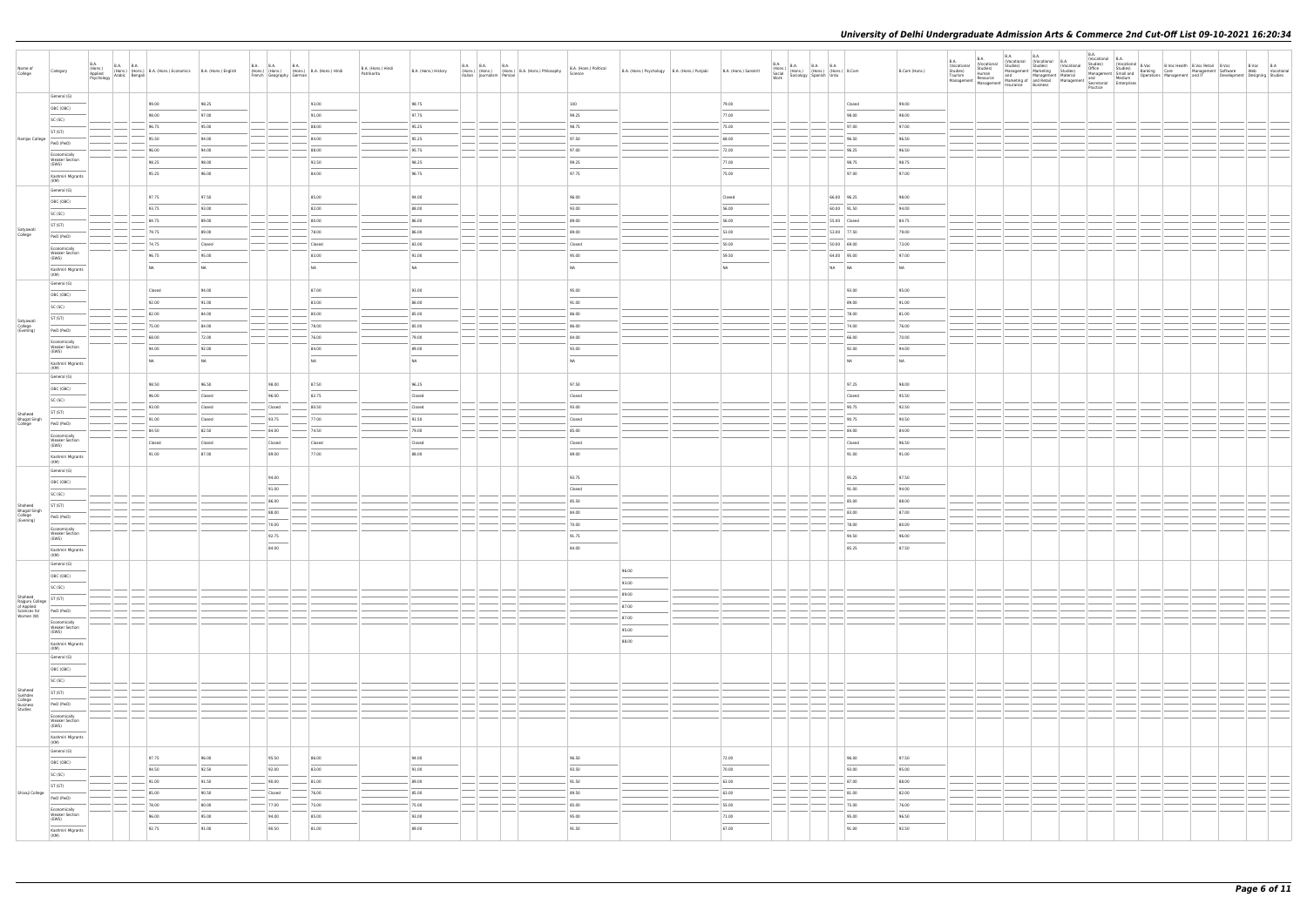| Name of<br>College                                                                        | Category                                                                                                                                                                                                                                                                                                                                                                                                                                                                                                | <b>B.A.</b> | B.A. (Hons.) B.A. B.A. (Hons.) B.A. (Hons.) Economics B.A. (Hons.) English Applied (Hons.) Bengali B.A. (Hons.) English Association |           | B.A. (Hons.) B.A. (Hons.) B.A. (Hons.) Hindi<br>French Geography German |                          | B.A. (Hons.) Hindi<br>Patrikarita | B.A. (Hons.) History     |        | B.A. B.A. B.A. B.A. (Hons.) B.A. (Hons.) Philosophy B.A. (Hons.) Political (Hons.) (Hons.) Philosophy B.A. (Hons.) Philosophy B.A. (Hons.) Political | B.A. (Hons.) Psychology B.A. (Hons.) Punjabi B.A. (Hons.) Sanskrit |                                   |       | $\begin{tabular}{ l c c c c } \hline B.A. & B.A. & B.A. & B.A. & B.A. & \\\hline (Hons.) & (Hons.) & (Hons.) & (Hons.) & B. Com & \\\hline Society & Spanish & Urdu & \\\hline Work & & \\\hline \end{tabular}$ | B.Com (Hons.) | $\begin{tabular}{l c c c c c c c c} \hline B.A. & B.A. & B.A. & B.A. & B.A. & Voxational & B.A.\\ \hline (Voxational) & Studes) & Studes & Suvides & Voxational & B.Voc & B.Voc Health & B.Voc Retail & B.Voc\\ \hline Tourite) & Studes & Studes & Voxational & B.Woc & Suvides & Suvides & Suvides & Suvides & Suvides\\ \hline Tourite) & Mamanagement & Masteling & Sucides & Mamanagement & Masteling & Manaagement & Masteling & Suvides & Manaagement & Masteling & Manaagement & Masteling & Suvides$ |  |  |  | Development Designing Studies | B.Voc B.A<br>Web Vocational |
|-------------------------------------------------------------------------------------------|---------------------------------------------------------------------------------------------------------------------------------------------------------------------------------------------------------------------------------------------------------------------------------------------------------------------------------------------------------------------------------------------------------------------------------------------------------------------------------------------------------|-------------|-------------------------------------------------------------------------------------------------------------------------------------|-----------|-------------------------------------------------------------------------|--------------------------|-----------------------------------|--------------------------|--------|------------------------------------------------------------------------------------------------------------------------------------------------------|--------------------------------------------------------------------|-----------------------------------|-------|-----------------------------------------------------------------------------------------------------------------------------------------------------------------------------------------------------------------|---------------|---------------------------------------------------------------------------------------------------------------------------------------------------------------------------------------------------------------------------------------------------------------------------------------------------------------------------------------------------------------------------------------------------------------------------------------------------------------------------------------------------------------|--|--|--|-------------------------------|-----------------------------|
|                                                                                           | General (G)<br>OBC (OBC)                                                                                                                                                                                                                                                                                                                                                                                                                                                                                |             | 99.75                                                                                                                               |           |                                                                         |                          |                                   |                          |        |                                                                                                                                                      |                                                                    |                                   |       |                                                                                                                                                                                                                 | 99.12         |                                                                                                                                                                                                                                                                                                                                                                                                                                                                                                               |  |  |  |                               |                             |
|                                                                                           | SC (SC)                                                                                                                                                                                                                                                                                                                                                                                                                                                                                                 |             | 98.50                                                                                                                               |           |                                                                         |                          |                                   |                          |        |                                                                                                                                                      |                                                                    |                                   |       |                                                                                                                                                                                                                 | 98.12         |                                                                                                                                                                                                                                                                                                                                                                                                                                                                                                               |  |  |  |                               |                             |
|                                                                                           | ST (ST)                                                                                                                                                                                                                                                                                                                                                                                                                                                                                                 |             | 97.50                                                                                                                               |           |                                                                         |                          |                                   |                          |        |                                                                                                                                                      |                                                                    |                                   |       |                                                                                                                                                                                                                 | 98.00         |                                                                                                                                                                                                                                                                                                                                                                                                                                                                                                               |  |  |  |                               |                             |
| Shri Ram<br>College of<br>Commerce                                                        |                                                                                                                                                                                                                                                                                                                                                                                                                                                                                                         |             | 96.75                                                                                                                               |           |                                                                         |                          |                                   |                          |        |                                                                                                                                                      |                                                                    |                                   |       |                                                                                                                                                                                                                 | 96.50         |                                                                                                                                                                                                                                                                                                                                                                                                                                                                                                               |  |  |  |                               |                             |
|                                                                                           | PwD (PwD)                                                                                                                                                                                                                                                                                                                                                                                                                                                                                               |             | 96.50                                                                                                                               |           |                                                                         |                          |                                   |                          |        |                                                                                                                                                      |                                                                    |                                   |       |                                                                                                                                                                                                                 | 93.00         |                                                                                                                                                                                                                                                                                                                                                                                                                                                                                                               |  |  |  |                               |                             |
|                                                                                           | Economically<br><b>Weaker Section</b>                                                                                                                                                                                                                                                                                                                                                                                                                                                                   |             | 98.50                                                                                                                               |           |                                                                         |                          |                                   |                          |        |                                                                                                                                                      |                                                                    |                                   |       |                                                                                                                                                                                                                 | 98.12         |                                                                                                                                                                                                                                                                                                                                                                                                                                                                                                               |  |  |  |                               |                             |
|                                                                                           | (EWS)<br>Kashmiri Migrants<br>(KM)                                                                                                                                                                                                                                                                                                                                                                                                                                                                      |             | 96.25                                                                                                                               |           |                                                                         |                          |                                   |                          |        |                                                                                                                                                      |                                                                    |                                   |       |                                                                                                                                                                                                                 | 94.00         |                                                                                                                                                                                                                                                                                                                                                                                                                                                                                                               |  |  |  |                               |                             |
|                                                                                           | General (G)                                                                                                                                                                                                                                                                                                                                                                                                                                                                                             |             | Closed                                                                                                                              | 94.00     |                                                                         | 86.50                    |                                   | Closed                   |        | 94.75                                                                                                                                                |                                                                    |                                   |       | 95.00                                                                                                                                                                                                           | 96.50         |                                                                                                                                                                                                                                                                                                                                                                                                                                                                                                               |  |  |  |                               |                             |
|                                                                                           | OBC (OBC)                                                                                                                                                                                                                                                                                                                                                                                                                                                                                               |             | 90.50                                                                                                                               | 90.00     |                                                                         | 80.50                    |                                   | Closed                   |        | Closed                                                                                                                                               |                                                                    |                                   |       | 89.75                                                                                                                                                                                                           | 90.50         |                                                                                                                                                                                                                                                                                                                                                                                                                                                                                                               |  |  |  |                               |                             |
|                                                                                           | SC (SC)                                                                                                                                                                                                                                                                                                                                                                                                                                                                                                 |             | 85.00                                                                                                                               | 87.50     |                                                                         | $-75.00$                 |                                   | 82.50                    |        | Closed                                                                                                                                               |                                                                    |                                   |       | 86.00                                                                                                                                                                                                           | 87.00         |                                                                                                                                                                                                                                                                                                                                                                                                                                                                                                               |  |  |  |                               |                             |
| Shyam Lal                                                                                 | ST (ST)                                                                                                                                                                                                                                                                                                                                                                                                                                                                                                 |             | 84.00                                                                                                                               | 86.50     |                                                                         | 74.00                    |                                   | 82.00                    |        | 87.00                                                                                                                                                |                                                                    |                                   |       | 85.00                                                                                                                                                                                                           | 84.00         |                                                                                                                                                                                                                                                                                                                                                                                                                                                                                                               |  |  |  |                               |                             |
| College                                                                                   | PwD (PwD)                                                                                                                                                                                                                                                                                                                                                                                                                                                                                               |             |                                                                                                                                     |           |                                                                         |                          |                                   |                          |        |                                                                                                                                                      |                                                                    |                                   |       |                                                                                                                                                                                                                 |               |                                                                                                                                                                                                                                                                                                                                                                                                                                                                                                               |  |  |  |                               |                             |
|                                                                                           | Economically                                                                                                                                                                                                                                                                                                                                                                                                                                                                                            |             | 80.00                                                                                                                               | 80.00     |                                                                         | $-72.00$                 |                                   | 80.00                    |        | 80.00                                                                                                                                                |                                                                    |                                   |       | 80.00                                                                                                                                                                                                           | 80.00         |                                                                                                                                                                                                                                                                                                                                                                                                                                                                                                               |  |  |  |                               |                             |
|                                                                                           | <b>Weaker Section</b><br>(EWS)                                                                                                                                                                                                                                                                                                                                                                                                                                                                          |             | 95.50                                                                                                                               | 93.00     |                                                                         | 86.00                    |                                   | 89.50                    |        | 93.75                                                                                                                                                |                                                                    |                                   |       | 94.75                                                                                                                                                                                                           | 96.00         |                                                                                                                                                                                                                                                                                                                                                                                                                                                                                                               |  |  |  |                               |                             |
|                                                                                           | Kashmiri Migrants<br>(KM)                                                                                                                                                                                                                                                                                                                                                                                                                                                                               |             | 87.00                                                                                                                               | 84.00     |                                                                         | 76.50                    |                                   | 81.00                    |        | 84.75                                                                                                                                                |                                                                    |                                   |       | 85.00                                                                                                                                                                                                           | 86.50         |                                                                                                                                                                                                                                                                                                                                                                                                                                                                                                               |  |  |  |                               |                             |
|                                                                                           | General (G)                                                                                                                                                                                                                                                                                                                                                                                                                                                                                             |             | 96.50                                                                                                                               |           |                                                                         | 87.50                    |                                   |                          |        | 93.00                                                                                                                                                |                                                                    |                                   |       | 94.50                                                                                                                                                                                                           | 96.50         |                                                                                                                                                                                                                                                                                                                                                                                                                                                                                                               |  |  |  |                               |                             |
|                                                                                           | OBC (OBC)                                                                                                                                                                                                                                                                                                                                                                                                                                                                                               |             |                                                                                                                                     |           |                                                                         |                          |                                   |                          |        |                                                                                                                                                      |                                                                    |                                   |       |                                                                                                                                                                                                                 |               |                                                                                                                                                                                                                                                                                                                                                                                                                                                                                                               |  |  |  |                               |                             |
|                                                                                           | SC (SC)                                                                                                                                                                                                                                                                                                                                                                                                                                                                                                 |             | 91.00                                                                                                                               |           |                                                                         | 81.50                    |                                   |                          |        | 89.00                                                                                                                                                |                                                                    |                                   |       | 89.50                                                                                                                                                                                                           | 90.00         |                                                                                                                                                                                                                                                                                                                                                                                                                                                                                                               |  |  |  |                               |                             |
|                                                                                           | ST (ST)                                                                                                                                                                                                                                                                                                                                                                                                                                                                                                 |             | 85.00                                                                                                                               |           |                                                                         | 76.00                    |                                   |                          |        | 87.00                                                                                                                                                |                                                                    |                                   |       | 85.00                                                                                                                                                                                                           | 85.00         |                                                                                                                                                                                                                                                                                                                                                                                                                                                                                                               |  |  |  |                               |                             |
| Shyam Lal<br>College<br>(Evening)                                                         | PwD (PwD)                                                                                                                                                                                                                                                                                                                                                                                                                                                                                               |             | 84.50                                                                                                                               |           |                                                                         | 76.00                    |                                   |                          |        | 87.00                                                                                                                                                |                                                                    |                                   |       | 85.00                                                                                                                                                                                                           | 85.00         |                                                                                                                                                                                                                                                                                                                                                                                                                                                                                                               |  |  |  |                               |                             |
|                                                                                           |                                                                                                                                                                                                                                                                                                                                                                                                                                                                                                         |             | 80.50                                                                                                                               |           |                                                                         | 76.00                    |                                   |                          |        | 87.00                                                                                                                                                |                                                                    |                                   |       | 79.00                                                                                                                                                                                                           | 79.00         |                                                                                                                                                                                                                                                                                                                                                                                                                                                                                                               |  |  |  |                               |                             |
|                                                                                           | Economically<br><b>Weaker Section</b>                                                                                                                                                                                                                                                                                                                                                                                                                                                                   |             | 94.50                                                                                                                               |           |                                                                         | 86.50                    |                                   |                          |        | 91.00                                                                                                                                                |                                                                    |                                   |       | 93.00                                                                                                                                                                                                           | 94.50         |                                                                                                                                                                                                                                                                                                                                                                                                                                                                                                               |  |  |  |                               |                             |
|                                                                                           | (EWS)<br>Kashmiri Migrants<br>(KM)                                                                                                                                                                                                                                                                                                                                                                                                                                                                      |             | 88.00                                                                                                                               |           |                                                                         | 79.00                    |                                   |                          |        | 85.00                                                                                                                                                |                                                                    |                                   |       | 86.00                                                                                                                                                                                                           | 86.00         |                                                                                                                                                                                                                                                                                                                                                                                                                                                                                                               |  |  |  |                               |                             |
|                                                                                           | General (G)                                                                                                                                                                                                                                                                                                                                                                                                                                                                                             | 96.50       | 95.50                                                                                                                               | 94.50     | Closed                                                                  | Closed                   |                                   | 93.00                    | Closed | 94.00                                                                                                                                                |                                                                    |                                   | 55.00 | 94.00                                                                                                                                                                                                           | 95.75         |                                                                                                                                                                                                                                                                                                                                                                                                                                                                                                               |  |  |  |                               |                             |
|                                                                                           | OBC (OBC)                                                                                                                                                                                                                                                                                                                                                                                                                                                                                               | 92.00       | 90.00                                                                                                                               | 91.00     | Closed                                                                  | 77.50                    |                                   | 91.00                    | 80.50  | 91.00                                                                                                                                                |                                                                    |                                   | 53.00 | 90.00                                                                                                                                                                                                           | 92.00         |                                                                                                                                                                                                                                                                                                                                                                                                                                                                                                               |  |  |  |                               |                             |
|                                                                                           | SC (SC)                                                                                                                                                                                                                                                                                                                                                                                                                                                                                                 | 90.00       | 88.00                                                                                                                               | 91.00     | $-$ 84.75                                                               | $- 77.50$                |                                   | 90.00                    | 79.50  | 90.00                                                                                                                                                |                                                                    |                                   | 53.00 | 90.00                                                                                                                                                                                                           | 92.00         |                                                                                                                                                                                                                                                                                                                                                                                                                                                                                                               |  |  |  |                               |                             |
| Shyama Prasad   ST (ST)                                                                   |                                                                                                                                                                                                                                                                                                                                                                                                                                                                                                         |             |                                                                                                                                     |           |                                                                         |                          |                                   |                          |        |                                                                                                                                                      |                                                                    |                                   |       |                                                                                                                                                                                                                 |               |                                                                                                                                                                                                                                                                                                                                                                                                                                                                                                               |  |  |  |                               |                             |
| Mukherji<br>College For<br>Women (W)                                                      | PwD (PwD)                                                                                                                                                                                                                                                                                                                                                                                                                                                                                               | 89.00       | 88.00                                                                                                                               | 91.00     | 84.75                                                                   | 75.50                    |                                   | 90.00                    | 79.00  | 90.00                                                                                                                                                |                                                                    |                                   | 53.00 | 90.00                                                                                                                                                                                                           | 92.00         |                                                                                                                                                                                                                                                                                                                                                                                                                                                                                                               |  |  |  |                               |                             |
|                                                                                           | Economically                                                                                                                                                                                                                                                                                                                                                                                                                                                                                            | 87.00       | 85.00                                                                                                                               | 91.00     | 84.50                                                                   | 75.50                    |                                   | 89.00                    | 78.00  | 89.00                                                                                                                                                |                                                                    |                                   | 53.00 | 90.00                                                                                                                                                                                                           | 92.00         |                                                                                                                                                                                                                                                                                                                                                                                                                                                                                                               |  |  |  |                               |                             |
|                                                                                           | Weaker Section<br>(EWS)                                                                                                                                                                                                                                                                                                                                                                                                                                                                                 | 96.00       | 94.50                                                                                                                               | 94.00     | 90.50                                                                   | 77.50                    |                                   | 90.00                    | 84.00  | 92.00                                                                                                                                                |                                                                    |                                   | 53.00 | 92.00                                                                                                                                                                                                           | 94.00         |                                                                                                                                                                                                                                                                                                                                                                                                                                                                                                               |  |  |  |                               |                             |
|                                                                                           | $\frac{1}{2} \left( \frac{1}{2} \right) \left( \frac{1}{2} \right) \left( \frac{1}{2} \right) \left( \frac{1}{2} \right) \left( \frac{1}{2} \right) \left( \frac{1}{2} \right) \left( \frac{1}{2} \right) \left( \frac{1}{2} \right) \left( \frac{1}{2} \right) \left( \frac{1}{2} \right) \left( \frac{1}{2} \right) \left( \frac{1}{2} \right) \left( \frac{1}{2} \right) \left( \frac{1}{2} \right) \left( \frac{1}{2} \right) \left( \frac{1}{2} \right) \left( \frac$<br>Kashmiri Migrants<br>(KM) | 95.00       | 90.00                                                                                                                               | 89.00     | 84.50                                                                   | 75.50                    |                                   | 89.00                    | 79.00  | 91.00                                                                                                                                                |                                                                    |                                   | 53.00 | 90.00                                                                                                                                                                                                           | 92.00         |                                                                                                                                                                                                                                                                                                                                                                                                                                                                                                               |  |  |  |                               |                             |
|                                                                                           | General (G)                                                                                                                                                                                                                                                                                                                                                                                                                                                                                             |             |                                                                                                                                     |           |                                                                         |                          |                                   |                          |        |                                                                                                                                                      |                                                                    |                                   |       |                                                                                                                                                                                                                 |               |                                                                                                                                                                                                                                                                                                                                                                                                                                                                                                               |  |  |  |                               |                             |
|                                                                                           | OBC (OBC)                                                                                                                                                                                                                                                                                                                                                                                                                                                                                               |             |                                                                                                                                     | Closed    |                                                                         | 84.00                    |                                   |                          |        | Closed                                                                                                                                               |                                                                    |                                   |       | 95.00                                                                                                                                                                                                           | 97.00         |                                                                                                                                                                                                                                                                                                                                                                                                                                                                                                               |  |  |  |                               |                             |
|                                                                                           | SC (SC)                                                                                                                                                                                                                                                                                                                                                                                                                                                                                                 |             |                                                                                                                                     | 90.25     |                                                                         | 82.00                    |                                   |                          |        | 92.50                                                                                                                                                |                                                                    |                                   |       | 92.00                                                                                                                                                                                                           | 93.00         |                                                                                                                                                                                                                                                                                                                                                                                                                                                                                                               |  |  |  |                               |                             |
|                                                                                           | ST (ST)                                                                                                                                                                                                                                                                                                                                                                                                                                                                                                 |             |                                                                                                                                     | Closed    |                                                                         | $-81.00$                 |                                   |                          |        | 91.25                                                                                                                                                |                                                                    |                                   |       | 89.50                                                                                                                                                                                                           | 90.00         |                                                                                                                                                                                                                                                                                                                                                                                                                                                                                                               |  |  |  |                               |                             |
| Sri Aurobindo<br>College (Day) $\left  \begin{array}{cc} PWD & (PWD) \end{array} \right $ |                                                                                                                                                                                                                                                                                                                                                                                                                                                                                                         |             |                                                                                                                                     | 86.50     |                                                                         | 78.00                    |                                   |                          |        | 91.25                                                                                                                                                |                                                                    |                                   |       | 88.00                                                                                                                                                                                                           | 86.00         |                                                                                                                                                                                                                                                                                                                                                                                                                                                                                                               |  |  |  |                               |                             |
|                                                                                           |                                                                                                                                                                                                                                                                                                                                                                                                                                                                                                         |             |                                                                                                                                     | 82.00     |                                                                         | 78.00                    |                                   |                          |        | 87.00                                                                                                                                                |                                                                    |                                   |       | 82.00                                                                                                                                                                                                           | 85.00         |                                                                                                                                                                                                                                                                                                                                                                                                                                                                                                               |  |  |  |                               |                             |
|                                                                                           | Economically<br><b>Weaker Section</b>                                                                                                                                                                                                                                                                                                                                                                                                                                                                   |             |                                                                                                                                     | 92.50     |                                                                         | 83.00                    |                                   |                          |        | Closed                                                                                                                                               |                                                                    |                                   |       | 93.25                                                                                                                                                                                                           | 95.00         |                                                                                                                                                                                                                                                                                                                                                                                                                                                                                                               |  |  |  |                               |                             |
|                                                                                           | (EWS)                                                                                                                                                                                                                                                                                                                                                                                                                                                                                                   |             |                                                                                                                                     | 88.00     |                                                                         | 75.00                    |                                   |                          |        | 85.00                                                                                                                                                |                                                                    |                                   |       | 86.00                                                                                                                                                                                                           | 88.00         |                                                                                                                                                                                                                                                                                                                                                                                                                                                                                                               |  |  |  |                               |                             |
|                                                                                           | Kashmiri Migrants<br>(KM)<br>General (G)                                                                                                                                                                                                                                                                                                                                                                                                                                                                |             |                                                                                                                                     |           |                                                                         |                          |                                   |                          |        |                                                                                                                                                      |                                                                    |                                   |       |                                                                                                                                                                                                                 |               |                                                                                                                                                                                                                                                                                                                                                                                                                                                                                                               |  |  |  |                               |                             |
|                                                                                           | OBC (OBC)                                                                                                                                                                                                                                                                                                                                                                                                                                                                                               | Closed      | Closed                                                                                                                              | 92.00     |                                                                         | 77.50                    |                                   |                          |        |                                                                                                                                                      |                                                                    |                                   |       | 93.50                                                                                                                                                                                                           | 94.50         |                                                                                                                                                                                                                                                                                                                                                                                                                                                                                                               |  |  |  |                               |                             |
|                                                                                           |                                                                                                                                                                                                                                                                                                                                                                                                                                                                                                         | 89.75       | 91.00                                                                                                                               | 89.00     |                                                                         | 75.00                    |                                   |                          |        |                                                                                                                                                      |                                                                    |                                   |       | 89.00                                                                                                                                                                                                           | 91.00         |                                                                                                                                                                                                                                                                                                                                                                                                                                                                                                               |  |  |  |                               |                             |
|                                                                                           | SC (SC)                                                                                                                                                                                                                                                                                                                                                                                                                                                                                                 | 87.75       | 89.00                                                                                                                               | 88.00     |                                                                         | 74.00                    |                                   |                          |        |                                                                                                                                                      |                                                                    |                                   |       | 86.00                                                                                                                                                                                                           | 88.00         |                                                                                                                                                                                                                                                                                                                                                                                                                                                                                                               |  |  |  |                               |                             |
| Sri Aurobindo                                                                             | ST (ST)                                                                                                                                                                                                                                                                                                                                                                                                                                                                                                 | 86.75       | 89.00                                                                                                                               | 88.00     |                                                                         | 74.00                    |                                   |                          |        |                                                                                                                                                      |                                                                    |                                   |       | 84.00                                                                                                                                                                                                           | 85.00         |                                                                                                                                                                                                                                                                                                                                                                                                                                                                                                               |  |  |  |                               |                             |
| College<br>(Evening)                                                                      | PwD (PwD)                                                                                                                                                                                                                                                                                                                                                                                                                                                                                               |             |                                                                                                                                     |           |                                                                         |                          |                                   |                          |        |                                                                                                                                                      |                                                                    |                                   |       |                                                                                                                                                                                                                 |               |                                                                                                                                                                                                                                                                                                                                                                                                                                                                                                               |  |  |  |                               |                             |
|                                                                                           | Economically                                                                                                                                                                                                                                                                                                                                                                                                                                                                                            | 83.00       | 84.00                                                                                                                               | 83.00     |                                                                         | 69.00                    |                                   |                          |        |                                                                                                                                                      |                                                                    |                                   |       | 84.00                                                                                                                                                                                                           | 84.00         |                                                                                                                                                                                                                                                                                                                                                                                                                                                                                                               |  |  |  |                               |                             |
|                                                                                           | <b>Weaker Section</b><br>(EWS)                                                                                                                                                                                                                                                                                                                                                                                                                                                                          | Closed      | Closed                                                                                                                              | 90.00     |                                                                         | 76.00<br>$\frac{1}{2}$   |                                   |                          |        |                                                                                                                                                      |                                                                    |                                   |       | 90.00                                                                                                                                                                                                           | 92.50         |                                                                                                                                                                                                                                                                                                                                                                                                                                                                                                               |  |  |  |                               |                             |
|                                                                                           | $\frac{1}{2} \left( \frac{1}{2} \right) \left( \frac{1}{2} \right) \left( \frac{1}{2} \right) \left( \frac{1}{2} \right) \left( \frac{1}{2} \right) \left( \frac{1}{2} \right) \left( \frac{1}{2} \right) \left( \frac{1}{2} \right) \left( \frac{1}{2} \right) \left( \frac{1}{2} \right) \left( \frac{1}{2} \right) \left( \frac{1}{2} \right) \left( \frac{1}{2} \right) \left( \frac{1}{2} \right) \left( \frac{1}{2} \right) \left( \frac{1}{2} \right) \left( \frac$<br>Kashmiri Migrants<br>(KM) | 88.00       | 89.00                                                                                                                               | 88.00     |                                                                         | 74.00                    |                                   |                          |        |                                                                                                                                                      |                                                                    |                                   |       | 89.00                                                                                                                                                                                                           | 89.00         |                                                                                                                                                                                                                                                                                                                                                                                                                                                                                                               |  |  |  |                               |                             |
|                                                                                           | General (G)<br>Sikh Minority (SM)                                                                                                                                                                                                                                                                                                                                                                                                                                                                       |             | Closed                                                                                                                              |           |                                                                         |                          |                                   |                          |        |                                                                                                                                                      |                                                                    | 63.00                             |       | 97.00                                                                                                                                                                                                           | 98.25         |                                                                                                                                                                                                                                                                                                                                                                                                                                                                                                               |  |  |  |                               |                             |
|                                                                                           | PwD (PwD)                                                                                                                                                                                                                                                                                                                                                                                                                                                                                               |             | 94.75                                                                                                                               |           |                                                                         |                          |                                   |                          |        |                                                                                                                                                      |                                                                    | 59.00                             |       | 93.00                                                                                                                                                                                                           | 94.50         |                                                                                                                                                                                                                                                                                                                                                                                                                                                                                                               |  |  |  |                               |                             |
| Sri Guru Gobind<br>Singh College<br>of Commerce<br>* Sikh<br>Minority(SM)                 |                                                                                                                                                                                                                                                                                                                                                                                                                                                                                                         |             | 73.00                                                                                                                               |           |                                                                         |                          |                                   |                          |        |                                                                                                                                                      |                                                                    | 58.00                             |       | Closed                                                                                                                                                                                                          | 76.00         |                                                                                                                                                                                                                                                                                                                                                                                                                                                                                                               |  |  |  |                               |                             |
|                                                                                           | Economically<br>Weaker Section<br>(EWS)                                                                                                                                                                                                                                                                                                                                                                                                                                                                 |             | NA                                                                                                                                  |           |                                                                         |                          |                                   |                          |        |                                                                                                                                                      |                                                                    | NA                                |       | NA                                                                                                                                                                                                              | NA            |                                                                                                                                                                                                                                                                                                                                                                                                                                                                                                               |  |  |  |                               |                             |
|                                                                                           | Kashmiri Migrants<br>(KM)                                                                                                                                                                                                                                                                                                                                                                                                                                                                               |             | 88.25                                                                                                                               |           |                                                                         |                          |                                   |                          |        |                                                                                                                                                      |                                                                    | 56.75                             |       | 87.25                                                                                                                                                                                                           | 88.50         |                                                                                                                                                                                                                                                                                                                                                                                                                                                                                                               |  |  |  |                               |                             |
|                                                                                           | General (G)                                                                                                                                                                                                                                                                                                                                                                                                                                                                                             |             |                                                                                                                                     |           |                                                                         |                          |                                   |                          |        |                                                                                                                                                      |                                                                    |                                   |       |                                                                                                                                                                                                                 |               |                                                                                                                                                                                                                                                                                                                                                                                                                                                                                                               |  |  |  |                               |                             |
|                                                                                           | ____<br>Sikh Minority (SM)                                                                                                                                                                                                                                                                                                                                                                                                                                                                              |             |                                                                                                                                     | 97.75     |                                                                         | 91.00                    | 89.00                             | 91.75                    |        | 98.25                                                                                                                                                |                                                                    | 68.00<br><b>Contract Contract</b> |       | 96.75                                                                                                                                                                                                           | 97.75         |                                                                                                                                                                                                                                                                                                                                                                                                                                                                                                               |  |  |  |                               |                             |
|                                                                                           |                                                                                                                                                                                                                                                                                                                                                                                                                                                                                                         |             |                                                                                                                                     | 94.00     |                                                                         | 81.00                    | 76.00                             | 86.00                    |        | 91.50                                                                                                                                                |                                                                    | 63.00                             |       | 93.00                                                                                                                                                                                                           | 94.00         |                                                                                                                                                                                                                                                                                                                                                                                                                                                                                                               |  |  |  |                               |                             |
| Sri Guru Nanak<br>Dev Khalsa<br>College<br>* Sikh<br>Minority(SM)                         | PwD (PwD)                                                                                                                                                                                                                                                                                                                                                                                                                                                                                               |             |                                                                                                                                     | 79.00     |                                                                         | 79.00                    | 77.00                             | 75.00                    |        | 72.00                                                                                                                                                |                                                                    | 58.00                             |       | 79.00                                                                                                                                                                                                           | 77.00         |                                                                                                                                                                                                                                                                                                                                                                                                                                                                                                               |  |  |  |                               |                             |
|                                                                                           | Economically<br><b>Weaker Section</b>                                                                                                                                                                                                                                                                                                                                                                                                                                                                   |             |                                                                                                                                     | <b>NA</b> |                                                                         | NA                       | NA                                | NA                       |        | NA                                                                                                                                                   |                                                                    | NA                                |       | <b>NA</b>                                                                                                                                                                                                       | NA            |                                                                                                                                                                                                                                                                                                                                                                                                                                                                                                               |  |  |  |                               |                             |
|                                                                                           | (EWS)                                                                                                                                                                                                                                                                                                                                                                                                                                                                                                   |             |                                                                                                                                     | 87.75     |                                                                         | 81.00                    | 79.00                             | 81.75                    |        | 88.25                                                                                                                                                |                                                                    | 58.00                             |       | 86.75                                                                                                                                                                                                           | 87.75         |                                                                                                                                                                                                                                                                                                                                                                                                                                                                                                               |  |  |  |                               |                             |
|                                                                                           | Kashmiri Migrants<br>(KM)                                                                                                                                                                                                                                                                                                                                                                                                                                                                               |             |                                                                                                                                     |           |                                                                         |                          |                                   |                          |        |                                                                                                                                                      |                                                                    |                                   |       |                                                                                                                                                                                                                 |               |                                                                                                                                                                                                                                                                                                                                                                                                                                                                                                               |  |  |  |                               |                             |
|                                                                                           | General (G)                                                                                                                                                                                                                                                                                                                                                                                                                                                                                             |             | 99.00                                                                                                                               | 98.25     |                                                                         | 91.00                    |                                   | 98.25                    |        | 98.75                                                                                                                                                |                                                                    | 69.00                             |       | 98.75                                                                                                                                                                                                           | 98.75         |                                                                                                                                                                                                                                                                                                                                                                                                                                                                                                               |  |  |  |                               |                             |
|                                                                                           | Sikh Minority (SM)                                                                                                                                                                                                                                                                                                                                                                                                                                                                                      |             |                                                                                                                                     |           |                                                                         | $\overline{\phantom{a}}$ |                                   | $\overline{\phantom{a}}$ |        | $\overline{\phantom{a}}$                                                                                                                             |                                                                    | $\frac{1}{2}$                     |       |                                                                                                                                                                                                                 |               |                                                                                                                                                                                                                                                                                                                                                                                                                                                                                                               |  |  |  |                               |                             |
| Sri Guru Tegh<br>Bahadur Khalsa                                                           | PwD (PwD)                                                                                                                                                                                                                                                                                                                                                                                                                                                                                               |             | 95.50                                                                                                                               | 94.00     |                                                                         | 48.00                    |                                   | 92.00                    |        | 94.00                                                                                                                                                |                                                                    | 62.00                             |       | 93.00                                                                                                                                                                                                           | 94.00         |                                                                                                                                                                                                                                                                                                                                                                                                                                                                                                               |  |  |  |                               |                             |
| College<br>* Sikh<br>Minority(SM)                                                         | Economically                                                                                                                                                                                                                                                                                                                                                                                                                                                                                            |             | 88.00                                                                                                                               | 85.00     |                                                                         | 90.00                    |                                   | 93.00                    |        | Closed                                                                                                                                               |                                                                    | 45.00                             |       | 88.00                                                                                                                                                                                                           | 90.00         |                                                                                                                                                                                                                                                                                                                                                                                                                                                                                                               |  |  |  |                               |                             |
|                                                                                           | <b>Weaker Section</b><br>(EWS)                                                                                                                                                                                                                                                                                                                                                                                                                                                                          |             | NA                                                                                                                                  | <b>NA</b> |                                                                         | NA                       |                                   | NA                       |        | NA                                                                                                                                                   |                                                                    | NA                                |       | <b>NA</b>                                                                                                                                                                                                       | NA            |                                                                                                                                                                                                                                                                                                                                                                                                                                                                                                               |  |  |  |                               |                             |
|                                                                                           | Kashmiri Migrants                                                                                                                                                                                                                                                                                                                                                                                                                                                                                       |             | 90.00                                                                                                                               | 89.00     |                                                                         | 81.00                    |                                   | 92.00                    |        | 92.00                                                                                                                                                |                                                                    | 59.00                             |       | 88.75                                                                                                                                                                                                           | 88.75         |                                                                                                                                                                                                                                                                                                                                                                                                                                                                                                               |  |  |  |                               |                             |
|                                                                                           | (KM)                                                                                                                                                                                                                                                                                                                                                                                                                                                                                                    |             |                                                                                                                                     |           |                                                                         |                          |                                   |                          |        |                                                                                                                                                      |                                                                    |                                   |       |                                                                                                                                                                                                                 |               |                                                                                                                                                                                                                                                                                                                                                                                                                                                                                                               |  |  |  |                               |                             |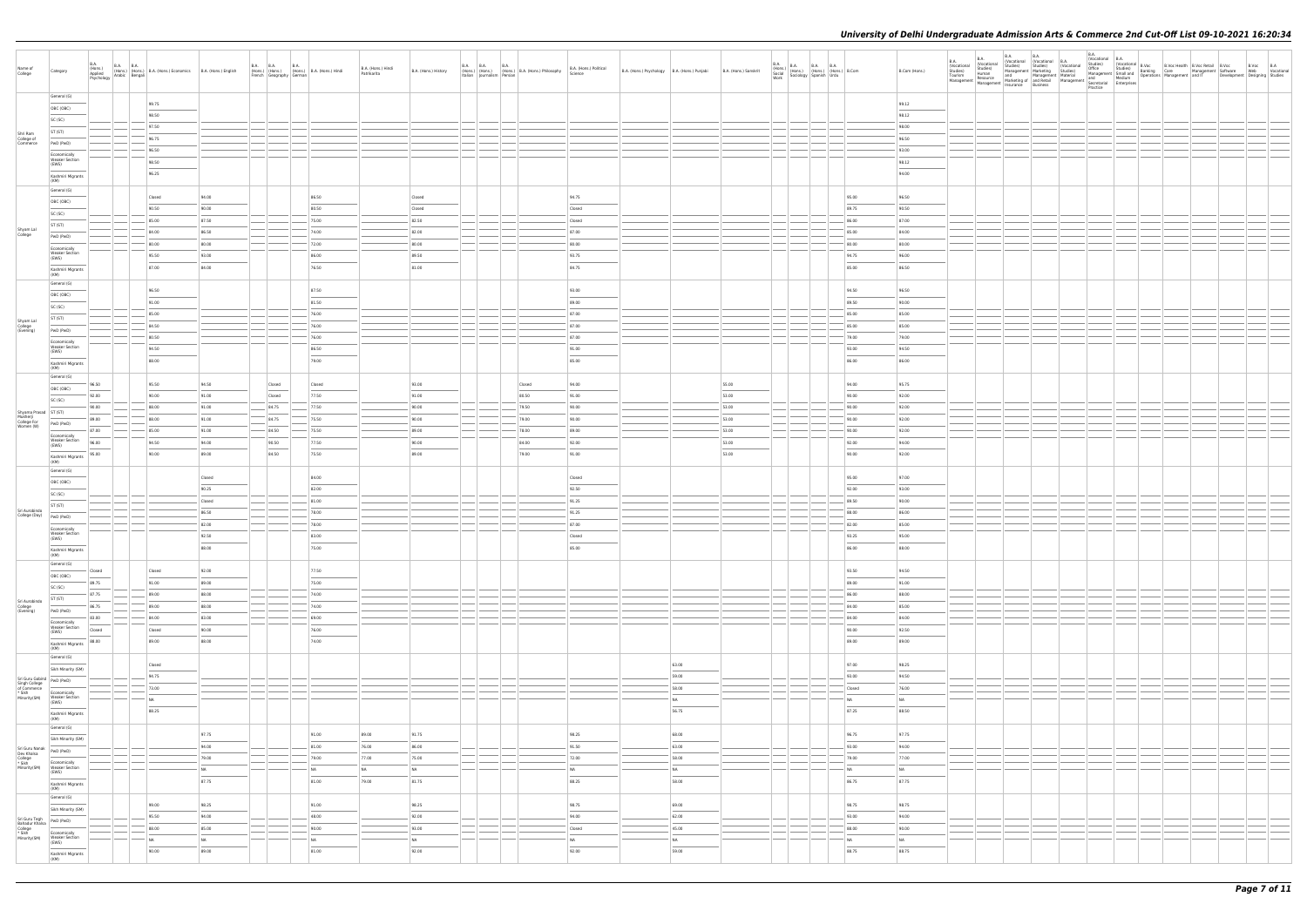| Name of<br>College            | Category                       |       |                     | (Hons.) (Hons.) (Hons.) B.A. (Hons.) Economics B.A. (Hons.) English<br>Applied Arabic Bengali Pengali (Hons.) Economics B.A. (Hons.) English<br>Psychology |        | <b>B.A. B.A.</b><br>French Geography German | <b>B.A.</b> | (Hons.) (Hons.) (Hons.) B.A. (Hons.) Hindi | B.A. (Hons.) Hindi<br>Patrikarita | B.A. (Hons.) History | <b>B.A. B.A.</b><br>Italian   Iournalism   Persian | <b>B.A.</b><br>(Hons.) (Hons.) (Hons.) B.A. (Hons.) Philosophy | B.A. (Hons.) Political<br>Science | B.A. (Hons.) Psychology B.A. (Hons.) Punjabi | B.A. (Hons.) Sanskrit | B.A.<br>B.A.<br>(Hons.) B.A. B.A. B.A.<br>Social (Hons.) (Hons.) (Hons.) B.Com<br>Work Sociology Spanish Urdu<br>Work |               | B.Com (Hons.) | <b>B.A.</b><br><b>B.A.</b><br>(Vocational<br>Studies)<br>Human<br>(Vocational<br>Studies)<br>Tourism<br>Resource<br>Management   Management   Marketing or   and never | B.A.<br>B.A. B.A. Vocational B.A.<br>Studies)<br>Studies)<br>Studies)<br>Management Marketing Studies)<br>Alangement Material Hadre<br>Marketing of Anagement Secretarial Enterprises<br>Marketing of Anagement Secretarial Practice<br>Practice<br>Practice<br>Practice | (Vocational | B.A.<br>(Vocational B.A.<br>Studies)<br>Office | (Vocational B.Voc<br>Studies) Ranking | B.Voc Health B.Voc Retail B.Voc<br>Office Studies) Banking Care Management Software<br>Management Small and Operations Management and IT Developme | Development Designing Studies | B.Voc B.A<br>Web Vocational |
|-------------------------------|--------------------------------|-------|---------------------|------------------------------------------------------------------------------------------------------------------------------------------------------------|--------|---------------------------------------------|-------------|--------------------------------------------|-----------------------------------|----------------------|----------------------------------------------------|----------------------------------------------------------------|-----------------------------------|----------------------------------------------|-----------------------|-----------------------------------------------------------------------------------------------------------------------|---------------|---------------|------------------------------------------------------------------------------------------------------------------------------------------------------------------------|--------------------------------------------------------------------------------------------------------------------------------------------------------------------------------------------------------------------------------------------------------------------------|-------------|------------------------------------------------|---------------------------------------|----------------------------------------------------------------------------------------------------------------------------------------------------|-------------------------------|-----------------------------|
|                               | General (G)                    |       |                     | 99.00                                                                                                                                                      | 98.00  |                                             |             | 91.50                                      |                                   | 98.00                |                                                    |                                                                | 99.25                             |                                              | 74.00                 | 97.75                                                                                                                 | 99.25         | 98.75         |                                                                                                                                                                        |                                                                                                                                                                                                                                                                          |             |                                                |                                       |                                                                                                                                                    |                               |                             |
|                               | OBC (OBC)                      |       |                     |                                                                                                                                                            |        |                                             |             |                                            |                                   |                      |                                                    |                                                                |                                   |                                              |                       |                                                                                                                       |               |               |                                                                                                                                                                        |                                                                                                                                                                                                                                                                          |             |                                                |                                       |                                                                                                                                                    |                               |                             |
|                               | SC (SC)                        |       |                     | 98.00                                                                                                                                                      | 95.75  |                                             |             | 89.50                                      |                                   | 97.00                |                                                    |                                                                | 98.75                             |                                              | 73.00                 | 96.75                                                                                                                 | 98.25         | 98.00         |                                                                                                                                                                        |                                                                                                                                                                                                                                                                          |             |                                                |                                       |                                                                                                                                                    |                               |                             |
|                               | ST (ST)                        |       |                     | 96.75                                                                                                                                                      | Closed |                                             |             | 86.00                                      |                                   | 94.50                |                                                    |                                                                | 97.00                             |                                              | 71.50                 | 94.50                                                                                                                 | 97.00         | 97.50         |                                                                                                                                                                        |                                                                                                                                                                                                                                                                          |             |                                                |                                       |                                                                                                                                                    |                               |                             |
| Venketeswara<br>College       | PwD (PwD)                      |       |                     | 95.50                                                                                                                                                      | Closed |                                             |             | 85.00                                      |                                   | 94.00                |                                                    |                                                                | 96.00                             |                                              | 69.00                 | 94.00                                                                                                                 | 96.00         | 96.00         |                                                                                                                                                                        |                                                                                                                                                                                                                                                                          |             |                                                |                                       |                                                                                                                                                    |                               |                             |
|                               | Economically                   |       |                     | 96.00                                                                                                                                                      | 90.50  |                                             |             | 84.50                                      |                                   | 93.75                |                                                    |                                                                | 95.50                             |                                              | 70.00                 | 90.00                                                                                                                 | 96.00         | 96.00         |                                                                                                                                                                        |                                                                                                                                                                                                                                                                          |             |                                                |                                       |                                                                                                                                                    |                               |                             |
|                               | <b>Weaker Section</b><br>(EWS) |       |                     | 98.00                                                                                                                                                      | 97.00  |                                             |             | 91.00                                      |                                   | 97.00                |                                                    |                                                                | 98.75                             |                                              | 73.50                 | 97.00                                                                                                                 | 98.75         | 98.25         |                                                                                                                                                                        |                                                                                                                                                                                                                                                                          |             |                                                |                                       |                                                                                                                                                    |                               |                             |
|                               | Kashmiri Migrants<br>(KM)      |       |                     | 95.25                                                                                                                                                      | Closed |                                             |             | 86.00                                      |                                   | 95.00                |                                                    |                                                                | 97.50                             |                                              | 70.00                 | 92.00                                                                                                                 | 96.00         | 94.00         |                                                                                                                                                                        |                                                                                                                                                                                                                                                                          |             |                                                |                                       |                                                                                                                                                    |                               |                             |
|                               | General (G)                    |       |                     |                                                                                                                                                            |        |                                             |             |                                            |                                   |                      |                                                    |                                                                |                                   |                                              |                       |                                                                                                                       |               |               |                                                                                                                                                                        |                                                                                                                                                                                                                                                                          |             |                                                |                                       |                                                                                                                                                    |                               |                             |
|                               | OBC (OBC)                      |       |                     |                                                                                                                                                            | 94.00  | 90.00                                       |             | 87.00                                      |                                   | 92.00                |                                                    |                                                                |                                   |                                              |                       |                                                                                                                       | 91.00         | Closed        |                                                                                                                                                                        |                                                                                                                                                                                                                                                                          |             |                                                |                                       |                                                                                                                                                    |                               |                             |
|                               |                                |       |                     |                                                                                                                                                            | 91.00  | 87.00                                       |             | 82.00                                      |                                   | 89.00                |                                                    |                                                                |                                   |                                              |                       |                                                                                                                       | 88.00         | 89.00         |                                                                                                                                                                        |                                                                                                                                                                                                                                                                          |             |                                                |                                       |                                                                                                                                                    |                               |                             |
|                               | SC (SC)                        |       |                     |                                                                                                                                                            | 85.00  | $-$ 84.00                                   |             | 75.00                                      |                                   | 85.00                |                                                    |                                                                |                                   |                                              |                       |                                                                                                                       | 82.00         | 84.00         |                                                                                                                                                                        |                                                                                                                                                                                                                                                                          |             |                                                |                                       |                                                                                                                                                    |                               |                             |
| Swami<br>Shardhanand          | ST (ST)                        |       |                     |                                                                                                                                                            | 85.00  | 82.00                                       |             | 75.00                                      |                                   | 85.00                |                                                    |                                                                |                                   |                                              |                       |                                                                                                                       | 80.00         | 80.00         |                                                                                                                                                                        |                                                                                                                                                                                                                                                                          |             |                                                |                                       |                                                                                                                                                    |                               |                             |
| College                       | PwD (PwD)                      |       |                     |                                                                                                                                                            | 83.00  | 80.00                                       |             | $- 75.00$                                  |                                   | 85.00                |                                                    |                                                                |                                   |                                              |                       |                                                                                                                       | 75.00         | 75.00         |                                                                                                                                                                        |                                                                                                                                                                                                                                                                          |             |                                                |                                       |                                                                                                                                                    |                               |                             |
|                               | Economically<br>Weaker Section |       |                     |                                                                                                                                                            |        |                                             |             |                                            |                                   |                      |                                                    |                                                                |                                   |                                              |                       |                                                                                                                       |               |               |                                                                                                                                                                        |                                                                                                                                                                                                                                                                          |             |                                                |                                       |                                                                                                                                                    |                               |                             |
|                               | (EWS)                          |       |                     |                                                                                                                                                            | 90.00  | 89.00                                       |             | 85.00                                      |                                   | 90.00                |                                                    |                                                                |                                   |                                              |                       |                                                                                                                       | 87.00         | 88.00         |                                                                                                                                                                        |                                                                                                                                                                                                                                                                          |             |                                                |                                       |                                                                                                                                                    |                               |                             |
|                               | Kashmiri Migrants<br>(KM)      |       |                     |                                                                                                                                                            | 91.00  | 80.00                                       |             | 75.00                                      |                                   | 85.00                |                                                    |                                                                |                                   |                                              |                       |                                                                                                                       | 80.00         | 80.00         |                                                                                                                                                                        |                                                                                                                                                                                                                                                                          |             |                                                |                                       |                                                                                                                                                    |                               |                             |
|                               | General (G)                    | 96.75 |                     |                                                                                                                                                            | 94.00  |                                             |             | 86.00                                      |                                   | 94.00                |                                                    |                                                                | 94.00                             |                                              | 65.00                 |                                                                                                                       | 96.00         | 97.00         |                                                                                                                                                                        |                                                                                                                                                                                                                                                                          |             |                                                |                                       |                                                                                                                                                    |                               |                             |
|                               | OBC (OBC)                      | 91.00 |                     |                                                                                                                                                            | 92.00  |                                             |             | 85.00                                      |                                   | 92.00                |                                                    |                                                                | 93.00                             |                                              | 63.00                 |                                                                                                                       | 92.00         | 94.00         |                                                                                                                                                                        |                                                                                                                                                                                                                                                                          |             |                                                |                                       |                                                                                                                                                    |                               |                             |
|                               | SC (SC)                        | 91.00 |                     |                                                                                                                                                            | 92.00  |                                             |             | 85.00                                      |                                   | 90.00                |                                                    |                                                                | 92.00                             |                                              | 60.00                 |                                                                                                                       | 88.00         | 90.00         |                                                                                                                                                                        |                                                                                                                                                                                                                                                                          |             |                                                |                                       |                                                                                                                                                    |                               |                             |
| Vivekananda                   | ST (ST)                        |       |                     |                                                                                                                                                            |        |                                             |             |                                            |                                   |                      |                                                    |                                                                |                                   |                                              |                       |                                                                                                                       |               |               |                                                                                                                                                                        |                                                                                                                                                                                                                                                                          |             |                                                |                                       |                                                                                                                                                    |                               |                             |
| College (W)                   | PwD (PwD)                      | 91.00 |                     |                                                                                                                                                            | 92.00  |                                             |             | 82.00                                      |                                   | 87.00                |                                                    |                                                                | 92.00                             |                                              | 60.00                 |                                                                                                                       | 85.00         | 87.00         |                                                                                                                                                                        |                                                                                                                                                                                                                                                                          |             |                                                |                                       |                                                                                                                                                    |                               |                             |
|                               | Economically<br>Weaker Section | 87.00 |                     |                                                                                                                                                            | 78.00  |                                             |             | 82.00                                      |                                   | 85.00                |                                                    |                                                                | 87.00                             |                                              | 60.00                 |                                                                                                                       | 90.00         | 92.00         |                                                                                                                                                                        |                                                                                                                                                                                                                                                                          |             |                                                |                                       |                                                                                                                                                    |                               |                             |
|                               | (EWS)                          | 94.00 |                     |                                                                                                                                                            | 92.00  |                                             |             | 85.00                                      |                                   | 93.00                |                                                    |                                                                | 93.00                             |                                              | 65.00                 |                                                                                                                       | 94.00         | 95.00         |                                                                                                                                                                        |                                                                                                                                                                                                                                                                          |             |                                                |                                       |                                                                                                                                                    |                               |                             |
|                               | Kashmiri Migrants<br>(KM)      | 91.00 |                     |                                                                                                                                                            | 92.00  |                                             |             | 82.00                                      |                                   | 85.00                |                                                    |                                                                | 90.00                             |                                              | 60.00                 |                                                                                                                       | 88.00         | 90.00         |                                                                                                                                                                        |                                                                                                                                                                                                                                                                          |             |                                                |                                       |                                                                                                                                                    |                               |                             |
|                               | General (G)                    |       |                     |                                                                                                                                                            |        |                                             |             |                                            |                                   |                      |                                                    |                                                                |                                   |                                              |                       |                                                                                                                       |               |               |                                                                                                                                                                        |                                                                                                                                                                                                                                                                          |             |                                                |                                       |                                                                                                                                                    |                               |                             |
|                               | OBC (OBC)                      |       | 78.00 65.00 97.75   |                                                                                                                                                            | 95.00  |                                             |             | 87.00                                      |                                   | 96.50                |                                                    | 67.00 93.00                                                    | 96.00                             | Closed                                       | 68.00                 |                                                                                                                       | 77.50 97.50   | 97.00         |                                                                                                                                                                        |                                                                                                                                                                                                                                                                          |             |                                                |                                       |                                                                                                                                                    |                               |                             |
|                               | SC (SC)                        |       | Closed 58.00 Closed |                                                                                                                                                            | 93.00  |                                             |             | 84.00                                      |                                   | 92.50                |                                                    | 65.00 90.00                                                    | 94.00                             | 94.50                                        | 66.00                 |                                                                                                                       | 74.00 Closed  | 94.00         |                                                                                                                                                                        |                                                                                                                                                                                                                                                                          |             |                                                |                                       |                                                                                                                                                    |                               |                             |
|                               | ST (ST)                        |       | 61.00 53.00 86.75   |                                                                                                                                                            | 91.00  |                                             |             | 76.00                                      |                                   | 86.50                |                                                    | 58.00 85.00                                                    | 91.00                             | 92.00                                        | 62.00                 |                                                                                                                       | 52.00 88.50   | 88.00         |                                                                                                                                                                        |                                                                                                                                                                                                                                                                          |             |                                                |                                       |                                                                                                                                                    |                               |                             |
| Zakir Husain<br>Delhi College | PwD (PwD)                      |       | 61.00 51.00 81.50   |                                                                                                                                                            | 89.00  |                                             |             | 71.50                                      |                                   | Closed               |                                                    | 58.00 85.00                                                    | 90.00                             | 92.00                                        | 58.00                 |                                                                                                                       | 52.00 83.50   | 83.00         |                                                                                                                                                                        |                                                                                                                                                                                                                                                                          |             |                                                |                                       |                                                                                                                                                    |                               |                             |
|                               | Economically                   |       | 61.00 51.00 91.00   |                                                                                                                                                            | 81.00  |                                             |             | 73.00                                      |                                   | 79.50                |                                                    | 58.00 85.00                                                    | 89.00                             | 89.00                                        | 58.00                 |                                                                                                                       | 52.00 83.00   | 83.00         |                                                                                                                                                                        |                                                                                                                                                                                                                                                                          |             |                                                |                                       |                                                                                                                                                    |                               |                             |
|                               | <b>Weaker Section</b><br>(EWS) |       | 73.00 64.00 95.50   |                                                                                                                                                            | 94.00  |                                             |             | 84.00                                      |                                   | 95.50                |                                                    | 65.00 92.00                                                    | 93.00                             | 95.00                                        | 67.00                 |                                                                                                                       | 74.00 96.00   | 96.00         |                                                                                                                                                                        |                                                                                                                                                                                                                                                                          |             |                                                |                                       |                                                                                                                                                    |                               |                             |
|                               | Kashmiri Migrants<br>(KM)      |       | 72.00 61.00 94.00   |                                                                                                                                                            | 93.00  |                                             |             | 81.00                                      |                                   | 90.00                |                                                    | 62.00 89.00                                                    | 93.00                             | 94.00                                        | 64.00                 |                                                                                                                       | 72.00 91.00   | 91.00         |                                                                                                                                                                        |                                                                                                                                                                                                                                                                          |             |                                                |                                       |                                                                                                                                                    |                               |                             |
|                               | General (G)                    |       |                     |                                                                                                                                                            |        |                                             |             |                                            |                                   |                      |                                                    |                                                                |                                   |                                              |                       |                                                                                                                       |               |               |                                                                                                                                                                        |                                                                                                                                                                                                                                                                          |             |                                                |                                       |                                                                                                                                                    |                               |                             |
|                               | OBC (OBC)                      |       |                     |                                                                                                                                                            | 91.00  |                                             |             | Closed                                     |                                   | Closed               |                                                    | 60.00                                                          | Closed                            |                                              | 55.00                 |                                                                                                                       | Closed Closed | Closed        |                                                                                                                                                                        |                                                                                                                                                                                                                                                                          |             |                                                |                                       |                                                                                                                                                    |                               |                             |
|                               | SC (SC)                        |       |                     |                                                                                                                                                            | 85.00  |                                             |             | Closed                                     |                                   | Closed               |                                                    | 58.00                                                          | Closed                            |                                              | 50.00                 |                                                                                                                       | 54.00 Closed  | Closed        |                                                                                                                                                                        |                                                                                                                                                                                                                                                                          |             |                                                |                                       |                                                                                                                                                    |                               |                             |
|                               | ST (ST)                        |       |                     |                                                                                                                                                            | 80.00  |                                             |             | Closed                                     |                                   | Closed               |                                                    | 45.00                                                          | <b>Closed</b>                     |                                              | 45.00                 |                                                                                                                       | 45.00 78.00   | 80.00         |                                                                                                                                                                        |                                                                                                                                                                                                                                                                          |             |                                                |                                       |                                                                                                                                                    |                               |                             |
| Zakir Husain<br>Delhi College |                                |       |                     |                                                                                                                                                            | 78.00  |                                             |             | 64.00                                      |                                   | Closed               |                                                    | 45.00                                                          | Closed                            |                                              | 45.00                 |                                                                                                                       | 45.00 75.00   | 75.00         |                                                                                                                                                                        |                                                                                                                                                                                                                                                                          |             |                                                |                                       |                                                                                                                                                    |                               |                             |
| (Evening)                     | PwD (PwD)                      |       |                     |                                                                                                                                                            | 70.00  |                                             |             | 63.00                                      |                                   | 74.00                |                                                    | 45.00                                                          | Closed                            |                                              | 45.00                 |                                                                                                                       | 45.00 68.00   | 70.00         |                                                                                                                                                                        |                                                                                                                                                                                                                                                                          |             |                                                |                                       |                                                                                                                                                    |                               |                             |
|                               | Fronomically<br>Weaker Section |       |                     |                                                                                                                                                            | 88.00  |                                             |             | 78.00                                      |                                   | Closed               |                                                    | 59.00                                                          | Closed                            |                                              | 50.00                 |                                                                                                                       | 50.00 90.00   | 92.00         |                                                                                                                                                                        |                                                                                                                                                                                                                                                                          |             |                                                |                                       |                                                                                                                                                    |                               |                             |
|                               | (EWS)                          |       |                     |                                                                                                                                                            | 82.00  |                                             |             | 72.00                                      |                                   | 81.00                |                                                    | 54.00                                                          | 82.00                             |                                              | 50.00                 |                                                                                                                       | 54.00 84.00   | 85.00         |                                                                                                                                                                        |                                                                                                                                                                                                                                                                          |             |                                                |                                       |                                                                                                                                                    |                               |                             |
|                               | Kashmiri Migrants<br>(KM)      |       |                     |                                                                                                                                                            |        |                                             |             |                                            |                                   |                      |                                                    |                                                                |                                   |                                              |                       |                                                                                                                       |               |               |                                                                                                                                                                        |                                                                                                                                                                                                                                                                          |             |                                                |                                       |                                                                                                                                                    |                               |                             |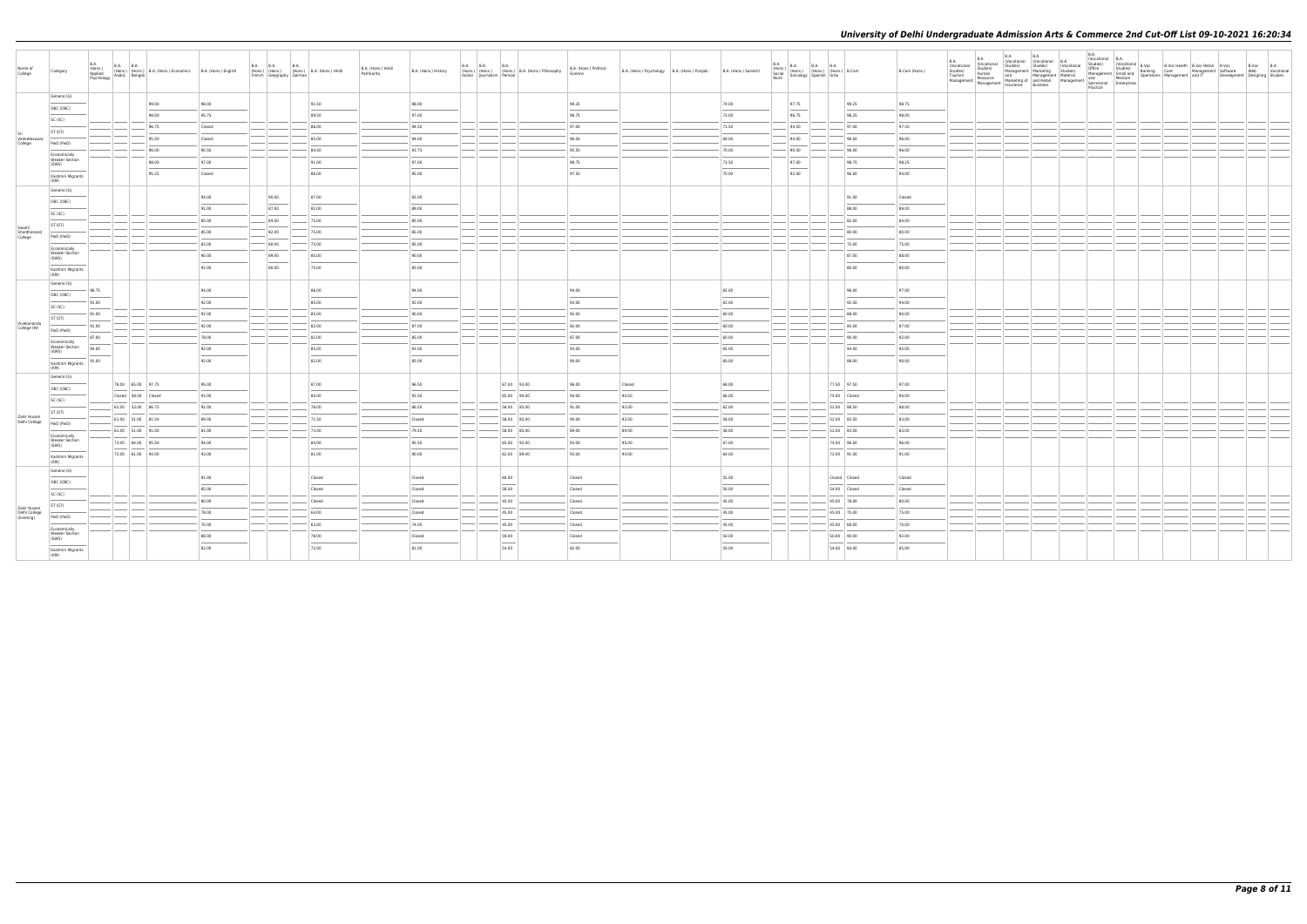# **Arts & Commerce Courses 2nd Cut-Off Remarks**

| B.A. (Vocational Studies)<br>Material Management                                                                                            | B.A. (Vocational Studies)<br>Office Management and<br>Secretarial Practice                                                                                                                                                        | B.A. (Vocational<br>Studies) Small and<br>Medium Enterprises                                                                                           | B.Voc<br>Banking<br>Operations | <b>B.Voc Health</b><br>Care<br>Management | <b>B.Voc Retail</b><br>Management<br>and IT | B.Voc<br>Software<br>Development | B.Voc Web<br>Designing | B.A<br>Vocational<br>Studies |
|---------------------------------------------------------------------------------------------------------------------------------------------|-----------------------------------------------------------------------------------------------------------------------------------------------------------------------------------------------------------------------------------|--------------------------------------------------------------------------------------------------------------------------------------------------------|--------------------------------|-------------------------------------------|---------------------------------------------|----------------------------------|------------------------|------------------------------|
|                                                                                                                                             |                                                                                                                                                                                                                                   |                                                                                                                                                        |                                |                                           |                                             |                                  |                        |                              |
|                                                                                                                                             |                                                                                                                                                                                                                                   |                                                                                                                                                        |                                |                                           |                                             |                                  |                        |                              |
|                                                                                                                                             |                                                                                                                                                                                                                                   |                                                                                                                                                        |                                |                                           |                                             |                                  |                        |                              |
|                                                                                                                                             |                                                                                                                                                                                                                                   |                                                                                                                                                        |                                |                                           |                                             |                                  |                        |                              |
|                                                                                                                                             |                                                                                                                                                                                                                                   |                                                                                                                                                        |                                |                                           |                                             |                                  |                        |                              |
|                                                                                                                                             |                                                                                                                                                                                                                                   |                                                                                                                                                        |                                |                                           |                                             |                                  |                        |                              |
|                                                                                                                                             |                                                                                                                                                                                                                                   |                                                                                                                                                        |                                |                                           |                                             |                                  |                        |                              |
|                                                                                                                                             |                                                                                                                                                                                                                                   |                                                                                                                                                        |                                |                                           |                                             |                                  |                        |                              |
|                                                                                                                                             |                                                                                                                                                                                                                                   |                                                                                                                                                        |                                |                                           |                                             |                                  |                        |                              |
| OBC 80LessÅ thanÅ 81 SC<br>79LessÅ thanÅ 80 ST<br>78?Å LessÅ thanÅ 79<br>PWD 78? LessŠthan 79<br>KM 80?LessÅ thanÅ 81<br>EWS 83Less than 84 | GEN<br>86.50?ŠLessŠthan 87<br>OBC<br>80?ŠLessŠthan 81ŠSC<br>BU?A Lessa triana 81A<br>79?À Lesså thaná 80Å ST<br>77?À Lesså thaná 78<br>PWDÅ 77?À Lesså thaná 78<br>Å KM<br>79?Å Lesså thanå 80Å<br>EWS<br>83.50?Å LessÅ thanÅ 84Å | OBC 80LessŠthan 81<br>SC 79LessŠthan 80<br>ST<br>78?Å LessÅ thanÅ 79Å<br>PWD<br>78?Å LessÅ thanÅ 79Å<br>KM 80?LessŠthan 81<br>EWS<br>83.50LessŠthan 84 |                                |                                           |                                             |                                  |                        |                              |
|                                                                                                                                             |                                                                                                                                                                                                                                   |                                                                                                                                                        |                                |                                           |                                             |                                  |                        |                              |
|                                                                                                                                             |                                                                                                                                                                                                                                   |                                                                                                                                                        |                                |                                           |                                             |                                  |                        |                              |
|                                                                                                                                             |                                                                                                                                                                                                                                   |                                                                                                                                                        |                                |                                           |                                             |                                  |                        |                              |
|                                                                                                                                             |                                                                                                                                                                                                                                   |                                                                                                                                                        |                                |                                           |                                             |                                  |                        |                              |
|                                                                                                                                             |                                                                                                                                                                                                                                   |                                                                                                                                                        |                                |                                           |                                             |                                  |                        |                              |
|                                                                                                                                             |                                                                                                                                                                                                                                   |                                                                                                                                                        |                                |                                           |                                             |                                  |                        |                              |
|                                                                                                                                             |                                                                                                                                                                                                                                   |                                                                                                                                                        |                                |                                           |                                             |                                  |                        |                              |
|                                                                                                                                             |                                                                                                                                                                                                                                   |                                                                                                                                                        |                                |                                           |                                             |                                  |                        |                              |
|                                                                                                                                             |                                                                                                                                                                                                                                   |                                                                                                                                                        |                                |                                           |                                             |                                  |                        |                              |
|                                                                                                                                             |                                                                                                                                                                                                                                   |                                                                                                                                                        |                                |                                           |                                             |                                  |                        |                              |
|                                                                                                                                             |                                                                                                                                                                                                                                   |                                                                                                                                                        |                                |                                           |                                             |                                  |                        |                              |
|                                                                                                                                             |                                                                                                                                                                                                                                   |                                                                                                                                                        |                                |                                           |                                             |                                  |                        |                              |
|                                                                                                                                             |                                                                                                                                                                                                                                   |                                                                                                                                                        |                                |                                           |                                             |                                  |                        |                              |
|                                                                                                                                             |                                                                                                                                                                                                                                   |                                                                                                                                                        |                                |                                           |                                             |                                  |                        |                              |
|                                                                                                                                             |                                                                                                                                                                                                                                   |                                                                                                                                                        |                                |                                           |                                             |                                  |                        |                              |
|                                                                                                                                             |                                                                                                                                                                                                                                   |                                                                                                                                                        |                                |                                           |                                             |                                  |                        |                              |
|                                                                                                                                             |                                                                                                                                                                                                                                   |                                                                                                                                                        |                                |                                           |                                             |                                  |                        |                              |

| Name of<br>College                                  | B.A.<br>(Hons.)<br>Applied<br>Psychology | Arabic | <b>B.A.</b><br>Bengali | B.A. (Hons.) $\begin{bmatrix} B.A. \\ Arabic \end{bmatrix}$ B.A. (Hons.) Economics $\begin{bmatrix} B.A. \\ B.A. \end{bmatrix}$ B.A. (Hons.) English |                                                                                                                                                                                                                                                                                                                | B.A. (Hons.) B.A.<br>French (Hons.) Geography                                                                                                                                                                                            |                                             |                                                                                                                                                                                                                                            | $\left \begin{array}{c c c} \mathsf{B.A.}\;(\mathsf{Hons.}) & \mathsf{B.A.}\;(\mathsf{Hons.}) & \mathsf{Hindi} \end{array}\right $                                                                       | B.A.<br>(Hons.)<br>Hindi<br>Patrikarita | B.A. (Hons.) History                                                                                                                                                                                  | $B.A.$ (Hons.) $B.A.$<br>Italian (Hons.)<br>Italian<br>Journalism Persian                                                                                                                                                                    | $B.A.$<br>(Hons.) | $\begin{tabular}{ c c } \hline \textbf{B.A. (Hons.)} & \textbf{B.A. } \textbf{1} & \textbf{0} \\ \textbf{B.A. (Hons.)} & \textbf{Politted} \\ \textbf{Philosophy} & \textbf{Science} \\ \end{tabular}$ | B.A. (Hons.)<br>Political B.A. (Hons.)<br>Science Psychology Punjabi                                                                                                                                                              |                               | B.A. (Hons.) (Hons.)<br>Sanskrit Social                | B.A.<br>Work                                                                                     | B.A.<br>(Hons.)<br>Sociology | $\Big $ B.A. (Hons.) $\Big $ B.A. (Hons.) $\Big $ B.Com<br>Spanish                                                                                                                                                                                      | Urdu                                        |                                                                                                                                                                                                                 | B.Com (Hons.)                                                                                                                                                                              | B.A. (Vocational Studies)<br><b>Tourism Management</b>                                                                                                                                                                                                                                                                                                                                                                                                                                                                                                                                                                                         | B.A. (Vocational                                                                   | B.A. (Vocational Studies) B.A. (Vocational Studies)<br>Studies) Human Management and Marketing Management Resource Management Marketing of Insurance and Retail Business |                                                                                                                                                         |
|-----------------------------------------------------|------------------------------------------|--------|------------------------|------------------------------------------------------------------------------------------------------------------------------------------------------|----------------------------------------------------------------------------------------------------------------------------------------------------------------------------------------------------------------------------------------------------------------------------------------------------------------|------------------------------------------------------------------------------------------------------------------------------------------------------------------------------------------------------------------------------------------|---------------------------------------------|--------------------------------------------------------------------------------------------------------------------------------------------------------------------------------------------------------------------------------------------|----------------------------------------------------------------------------------------------------------------------------------------------------------------------------------------------------------|-----------------------------------------|-------------------------------------------------------------------------------------------------------------------------------------------------------------------------------------------------------|----------------------------------------------------------------------------------------------------------------------------------------------------------------------------------------------------------------------------------------------|-------------------|--------------------------------------------------------------------------------------------------------------------------------------------------------------------------------------------------------|-----------------------------------------------------------------------------------------------------------------------------------------------------------------------------------------------------------------------------------|-------------------------------|--------------------------------------------------------|--------------------------------------------------------------------------------------------------|------------------------------|---------------------------------------------------------------------------------------------------------------------------------------------------------------------------------------------------------------------------------------------------------|---------------------------------------------|-----------------------------------------------------------------------------------------------------------------------------------------------------------------------------------------------------------------|--------------------------------------------------------------------------------------------------------------------------------------------------------------------------------------------|------------------------------------------------------------------------------------------------------------------------------------------------------------------------------------------------------------------------------------------------------------------------------------------------------------------------------------------------------------------------------------------------------------------------------------------------------------------------------------------------------------------------------------------------------------------------------------------------------------------------------------------------|------------------------------------------------------------------------------------|--------------------------------------------------------------------------------------------------------------------------------------------------------------------------|---------------------------------------------------------------------------------------------------------------------------------------------------------|
| Acharya<br>Narendra Dev<br>College                  |                                          |        |                        |                                                                                                                                                      |                                                                                                                                                                                                                                                                                                                |                                                                                                                                                                                                                                          |                                             |                                                                                                                                                                                                                                            |                                                                                                                                                                                                          |                                         |                                                                                                                                                                                                       |                                                                                                                                                                                                                                              |                   |                                                                                                                                                                                                        |                                                                                                                                                                                                                                   |                               |                                                        |                                                                                                  |                              |                                                                                                                                                                                                                                                         |                                             |                                                                                                                                                                                                                 |                                                                                                                                                                                            |                                                                                                                                                                                                                                                                                                                                                                                                                                                                                                                                                                                                                                                |                                                                                    |                                                                                                                                                                          |                                                                                                                                                         |
| Aditi<br>Mahavidyalaya<br>(W)                       |                                          |        |                        |                                                                                                                                                      |                                                                                                                                                                                                                                                                                                                |                                                                                                                                                                                                                                          |                                             |                                                                                                                                                                                                                                            |                                                                                                                                                                                                          |                                         |                                                                                                                                                                                                       |                                                                                                                                                                                                                                              |                   |                                                                                                                                                                                                        |                                                                                                                                                                                                                                   |                               |                                                        |                                                                                                  |                              |                                                                                                                                                                                                                                                         |                                             |                                                                                                                                                                                                                 |                                                                                                                                                                                            |                                                                                                                                                                                                                                                                                                                                                                                                                                                                                                                                                                                                                                                |                                                                                    |                                                                                                                                                                          |                                                                                                                                                         |
| Aryabhatta<br>College                               |                                          |        |                        |                                                                                                                                                      |                                                                                                                                                                                                                                                                                                                |                                                                                                                                                                                                                                          |                                             |                                                                                                                                                                                                                                            | 1% less for women<br>candidates                                                                                                                                                                          |                                         | 1% less for women<br>candidates                                                                                                                                                                       |                                                                                                                                                                                                                                              |                   |                                                                                                                                                                                                        | 1% less for<br>women<br>candidates                                                                                                                                                                                                |                               |                                                        |                                                                                                  |                              |                                                                                                                                                                                                                                                         |                                             | 1% less for<br>women<br>candidates                                                                                                                                                                              |                                                                                                                                                                                            |                                                                                                                                                                                                                                                                                                                                                                                                                                                                                                                                                                                                                                                |                                                                                    |                                                                                                                                                                          |                                                                                                                                                         |
| Atma Ram<br>Sanatan<br>Dharma College               |                                          |        |                        | Candidates in the<br>aggregate only. b)<br>Applicants who were<br>eligible for admission in<br>second cut-off.                                       | a) 1% concession to Girl   a) 1% concession to Girl<br>Candidates in the<br>aggregate only. b)<br>Applicants who were<br>eligible for admission in<br>the First Cut-off will not   the First Cut-off will not be<br>be given admission in the given admission in the<br>second cut-off.                        |                                                                                                                                                                                                                                          |                                             |                                                                                                                                                                                                                                            | a) 1% concession to<br>Girl Candidates in the<br>aggregate only. b)<br>Applicants who were<br>eligible for admission<br>in the First Cut-off will<br>not be given<br>admission in the<br>second cut-off. |                                         | a) 1% concession to Girl<br>Candidates in the<br>aggregate only. b)<br>Applicants who were<br>eligible for admission in<br>the First Cut-off will not<br>be given admission in the<br>second cut-off. |                                                                                                                                                                                                                                              |                   |                                                                                                                                                                                                        | a) 1%<br>concession<br>to Girl<br>Candidates<br>in the<br>aggregate<br>only. b)<br>Applicants<br>who were<br>eligible for<br>admission in<br>the First Cut-<br>off will not<br>be given<br>admission in<br>the second<br>cut-off. |                               |                                                        |                                                                                                  |                              |                                                                                                                                                                                                                                                         |                                             | a) 1%<br>concession<br>to Girl<br>Candidates<br>in the<br>aggregate<br>only. b)<br>Applicants<br>who were<br>eligible for<br>admission in<br>off will not<br>be given<br>admission in<br>the second<br>cut-off. | a) 1% concession to Girl<br>Candidates in the<br>aggregate only. b)<br>Applicants who were<br>eligible for admission in<br>the First Cut-off will not<br>the First Cut-<br>second cut-off. |                                                                                                                                                                                                                                                                                                                                                                                                                                                                                                                                                                                                                                                |                                                                                    |                                                                                                                                                                          |                                                                                                                                                         |
| Bhaqini<br>Nivedita<br>College (W)                  |                                          |        |                        |                                                                                                                                                      |                                                                                                                                                                                                                                                                                                                |                                                                                                                                                                                                                                          |                                             |                                                                                                                                                                                                                                            |                                                                                                                                                                                                          |                                         |                                                                                                                                                                                                       |                                                                                                                                                                                                                                              |                   |                                                                                                                                                                                                        |                                                                                                                                                                                                                                   |                               |                                                        |                                                                                                  |                              |                                                                                                                                                                                                                                                         |                                             |                                                                                                                                                                                                                 |                                                                                                                                                                                            |                                                                                                                                                                                                                                                                                                                                                                                                                                                                                                                                                                                                                                                |                                                                                    |                                                                                                                                                                          |                                                                                                                                                         |
| <b>Bharati College</b><br>(W)                       |                                          |        |                        |                                                                                                                                                      |                                                                                                                                                                                                                                                                                                                |                                                                                                                                                                                                                                          |                                             |                                                                                                                                                                                                                                            |                                                                                                                                                                                                          |                                         |                                                                                                                                                                                                       |                                                                                                                                                                                                                                              |                   |                                                                                                                                                                                                        |                                                                                                                                                                                                                                   |                               |                                                        |                                                                                                  |                              |                                                                                                                                                                                                                                                         |                                             |                                                                                                                                                                                                                 |                                                                                                                                                                                            |                                                                                                                                                                                                                                                                                                                                                                                                                                                                                                                                                                                                                                                |                                                                                    |                                                                                                                                                                          |                                                                                                                                                         |
| Bhaskaracharya<br>College of<br>Applied<br>Sciences |                                          |        |                        |                                                                                                                                                      |                                                                                                                                                                                                                                                                                                                |                                                                                                                                                                                                                                          |                                             |                                                                                                                                                                                                                                            |                                                                                                                                                                                                          |                                         |                                                                                                                                                                                                       |                                                                                                                                                                                                                                              |                   |                                                                                                                                                                                                        |                                                                                                                                                                                                                                   |                               |                                                        |                                                                                                  |                              |                                                                                                                                                                                                                                                         |                                             |                                                                                                                                                                                                                 |                                                                                                                                                                                            |                                                                                                                                                                                                                                                                                                                                                                                                                                                                                                                                                                                                                                                |                                                                                    |                                                                                                                                                                          |                                                                                                                                                         |
| College of<br>Vocational<br>Studies                 |                                          |        |                        | <b>ST</b><br>PWD                                                                                                                                     | GEN<br>96.25?Å LessÅ thanÅ 96.50<br>OBC<br>92.5?LessÅ than 93.5Å<br><b>SC</b><br>75?Å LessÅ thanÅ 75.50 89?Å LessÅ thanÅ 90.5Å<br><b>ST</b><br>72?Å LessÅ thanÅ 72.50Å 88.5?Å LessÅ thanÅ 90.5Å<br>88?Å LessÅ thanÅ 88.50 89?Å LessÅ thanÅ 90.5Å<br>KM<br>93?Å LessÅ than 93.5Â<br>EWS<br>93?Å LessÅ thanÅ 94Å |                                                                                                                                                                                                                                          |                                             |                                                                                                                                                                                                                                            | OBC<br>79? Less than 80Â<br>-SC<br>78? Less than 79Â<br>74? Lessà than 76<br><b>PWD</b><br>74?Å LessÅ than 75Å<br>км<br>76? Less than 77<br>EWS<br>79.5?Å LessÅ thanÅ 80                                 |                                         | OBC<br>87.50?Å LessÅ thanÅ 88Å<br>SC<br>86.50?Å LessÅ than 87Å<br>ST 85?Å LessÅ thanÅ 86<br><b>PWD</b><br>85?ŠLessŠthan 86<br>KM 86? Less than 87                                                     |                                                                                                                                                                                                                                              |                   |                                                                                                                                                                                                        |                                                                                                                                                                                                                                   |                               |                                                        |                                                                                                  |                              |                                                                                                                                                                                                                                                         |                                             |                                                                                                                                                                                                                 |                                                                                                                                                                                            | $75.25 \xrightarrow{C\text{Y-I}} 50^\circ$<br>$\frac{9.4 \text{ PUN}}{3.64 \text{ N} \cdot \text{N}}$ $\frac{1000 \text{ A}}{81.57 \text{A} \text{ less} \cdot \text{A}}$ than A 85 SC 84.507Å LessÅ than A 85 SC 84.507Å LessÅ than A 85 SC 84.507Å LessÅ than A 85 SC 84.507Å LessÅ than A 85 ST 797Å<br>1997<br>1997 - T27 Less than 72.50Â<br>1997 - BOLTA Less than 82<br>1997 - Wind Kashmiri MigrantÂ<br>1997 - Wind Kashmiri Migrant - PWD 817 Less than 82<br>ARTA LESSA LEADER MAINTEN MAINTEN MAINTEN MAINTEN MAINTEN MAINTEN MAINTEN MAINTEN MAINTEN MAINTEN MAINTEN MAIN<br>EWSA 85LessA thanA 88.50 EWSA 85LessA thanA 86.5 A MM | GEN<br>92.75LessÅ thanÅ 93Å<br>86?LessÅ than 87Å<br><b>EWS 89</b><br>Less than 90Â | OBC<br>0BC<br>  GEN 89?Less than 90   86.25? Less than 87   82? Less than 82.5Â<br>SC.<br>KM.<br>EWS<br>85.25?Å LessÅ thanÅ 86Å                                          | À OBC<br>85.5ŠLessŠthan 86.5<br><b>SC</b><br>83?Å LessÅ thanÅ 84.5<br>ST.<br>827Å LessÅ than 83.5Å<br>85?Å LessÅ than 86Â<br>EWS<br>88?Å LessÅ thanÅ 89 |
| Daulat Ram<br>College (W)                           |                                          |        |                        |                                                                                                                                                      |                                                                                                                                                                                                                                                                                                                |                                                                                                                                                                                                                                          |                                             |                                                                                                                                                                                                                                            |                                                                                                                                                                                                          |                                         |                                                                                                                                                                                                       |                                                                                                                                                                                                                                              |                   |                                                                                                                                                                                                        |                                                                                                                                                                                                                                   |                               |                                                        |                                                                                                  |                              |                                                                                                                                                                                                                                                         |                                             |                                                                                                                                                                                                                 |                                                                                                                                                                                            |                                                                                                                                                                                                                                                                                                                                                                                                                                                                                                                                                                                                                                                |                                                                                    |                                                                                                                                                                          |                                                                                                                                                         |
| Deen Dayal<br>Upadhyaya<br>College                  |                                          |        |                        |                                                                                                                                                      | 1% concession for Girl<br>Candidates.                                                                                                                                                                                                                                                                          |                                                                                                                                                                                                                                          |                                             |                                                                                                                                                                                                                                            |                                                                                                                                                                                                          |                                         |                                                                                                                                                                                                       |                                                                                                                                                                                                                                              |                   |                                                                                                                                                                                                        |                                                                                                                                                                                                                                   |                               |                                                        |                                                                                                  |                              |                                                                                                                                                                                                                                                         |                                             |                                                                                                                                                                                                                 | 1% concession for Girl<br>Candidates.                                                                                                                                                      |                                                                                                                                                                                                                                                                                                                                                                                                                                                                                                                                                                                                                                                |                                                                                    |                                                                                                                                                                          |                                                                                                                                                         |
| Delhi College of<br>Arts and<br>Commerce            |                                          |        |                        |                                                                                                                                                      |                                                                                                                                                                                                                                                                                                                |                                                                                                                                                                                                                                          |                                             |                                                                                                                                                                                                                                            |                                                                                                                                                                                                          |                                         |                                                                                                                                                                                                       |                                                                                                                                                                                                                                              |                   |                                                                                                                                                                                                        |                                                                                                                                                                                                                                   |                               |                                                        |                                                                                                  |                              |                                                                                                                                                                                                                                                         |                                             |                                                                                                                                                                                                                 |                                                                                                                                                                                            |                                                                                                                                                                                                                                                                                                                                                                                                                                                                                                                                                                                                                                                |                                                                                    |                                                                                                                                                                          |                                                                                                                                                         |
| Department of<br>Germanic and<br>Romance<br>Studies |                                          |        |                        |                                                                                                                                                      |                                                                                                                                                                                                                                                                                                                | In case, an<br>applicant<br>has not<br>studied a<br>language at<br>qualifying<br>exam and<br>is seeking<br>admission<br>to Honours<br>in that<br>language,<br>deduction<br>of 5% will<br>a imnoso<br>on â∏Best<br>Fourâ∏∏<br>percentage. |                                             | In case, an<br>applicant<br>has not<br>studied a<br>language at<br>qualifying<br>exam and<br>is seeking<br>admission<br>to Honours<br>in that<br>language,<br>deduction<br>of 5% will<br>ho imnosori<br>on â∏Best<br>Fourå∏∏<br>percentage |                                                                                                                                                                                                          |                                         |                                                                                                                                                                                                       | In case, an<br>applicant<br>has not<br>studied a<br>language at<br>qualifying<br>exam and<br>is seeking<br>admission<br>to Honours<br>in that<br>language,<br>deduction<br>of 5% will<br>ho imnosod<br>∣ on å∏Best<br>Fourâ∏∏<br>percentage. |                   |                                                                                                                                                                                                        |                                                                                                                                                                                                                                   |                               |                                                        |                                                                                                  |                              | In case, an<br>applicant<br>has not<br>studied a<br>language at<br>qualifying<br>exam and<br>is seeking<br>admission<br>to Honours<br>in that<br>language,<br>deduction<br>of 5% will<br>be imposer<br>on å∏Best<br>Foura <sup>[1]</sup><br>percentage. |                                             |                                                                                                                                                                                                                 |                                                                                                                                                                                            |                                                                                                                                                                                                                                                                                                                                                                                                                                                                                                                                                                                                                                                |                                                                                    |                                                                                                                                                                          |                                                                                                                                                         |
| Deshbandhu<br>College                               |                                          |        |                        |                                                                                                                                                      |                                                                                                                                                                                                                                                                                                                |                                                                                                                                                                                                                                          |                                             |                                                                                                                                                                                                                                            |                                                                                                                                                                                                          |                                         |                                                                                                                                                                                                       |                                                                                                                                                                                                                                              |                   |                                                                                                                                                                                                        |                                                                                                                                                                                                                                   |                               |                                                        |                                                                                                  |                              |                                                                                                                                                                                                                                                         |                                             |                                                                                                                                                                                                                 |                                                                                                                                                                                            |                                                                                                                                                                                                                                                                                                                                                                                                                                                                                                                                                                                                                                                |                                                                                    |                                                                                                                                                                          |                                                                                                                                                         |
| Dr. Bhim Rao<br>Ambedkar<br>College                 | 1% Less<br>for Girls<br>Candidate        |        |                        | 1% Less for Girls<br>Candidate                                                                                                                       |                                                                                                                                                                                                                                                                                                                |                                                                                                                                                                                                                                          | 1% Less<br>for Girls<br>Candidate           |                                                                                                                                                                                                                                            | 1% Less for Girls<br>Candidate                                                                                                                                                                           | 1% Less<br>for Girls<br>Candidate       | 1% Less for Girls<br>Candidate                                                                                                                                                                        |                                                                                                                                                                                                                                              |                   |                                                                                                                                                                                                        |                                                                                                                                                                                                                                   |                               |                                                        | Less 1%<br>for Girls<br>for all<br>categories,<br>but not<br>below the<br>minimum<br>eligibility |                              |                                                                                                                                                                                                                                                         |                                             | 1% Less for<br>Girls<br>Candidate                                                                                                                                                                               | 1% Less for Girls<br>Candidate                                                                                                                                                             |                                                                                                                                                                                                                                                                                                                                                                                                                                                                                                                                                                                                                                                |                                                                                    |                                                                                                                                                                          |                                                                                                                                                         |
| Dyal Singh<br>College                               |                                          |        |                        | 1% relaxation for Girls<br>Candidates                                                                                                                | 1% relaxation for Girls<br>Candidates                                                                                                                                                                                                                                                                          |                                                                                                                                                                                                                                          | 1%<br>relaxation<br>for Girls<br>Candidates |                                                                                                                                                                                                                                            | 1% relaxation for Girls<br>Candidates                                                                                                                                                                    |                                         | 1% relaxation for Girls<br>Candidates                                                                                                                                                                 |                                                                                                                                                                                                                                              |                   | 1%<br>relaxation<br>for Girls<br>Candidates                                                                                                                                                            | 1%<br>relaxation<br>for Girls<br>Candidates                                                                                                                                                                                       | 1%<br>relaxation<br>for Girls | 1%<br>relaxation<br>for Girls<br>Candidates Candidates |                                                                                                  |                              |                                                                                                                                                                                                                                                         | 1%<br>relaxation<br>for Girls<br>Candidates | 1%<br>relaxation<br>for Girls<br>Candidates                                                                                                                                                                     | 1% relaxation for Girls<br>Candidates                                                                                                                                                      |                                                                                                                                                                                                                                                                                                                                                                                                                                                                                                                                                                                                                                                |                                                                                    |                                                                                                                                                                          |                                                                                                                                                         |
| Dyal Singh<br>College<br>(Evening)                  |                                          |        |                        |                                                                                                                                                      | 1% relaxation will be given<br>to all Girl Candidates in all<br>courses.                                                                                                                                                                                                                                       |                                                                                                                                                                                                                                          |                                             |                                                                                                                                                                                                                                            |                                                                                                                                                                                                          |                                         | 1% relaxation will be<br>given to all Girl<br>Candidates in all courses.                                                                                                                              |                                                                                                                                                                                                                                              |                   |                                                                                                                                                                                                        | 1%<br>relaxation<br>will be given<br>to all Girl<br>Candidates<br>in all<br>courses.                                                                                                                                              |                               |                                                        |                                                                                                  |                              |                                                                                                                                                                                                                                                         |                                             | 1%<br>relaxation<br>will be given<br>in all<br>courses.                                                                                                                                                         | will be given 1% Relaxation will be<br>to all Girl given to all Girl<br>Candidates Candidates in all courses.                                                                              |                                                                                                                                                                                                                                                                                                                                                                                                                                                                                                                                                                                                                                                |                                                                                    |                                                                                                                                                                          |                                                                                                                                                         |
| Gargi College<br>(W)                                |                                          |        |                        |                                                                                                                                                      |                                                                                                                                                                                                                                                                                                                |                                                                                                                                                                                                                                          |                                             |                                                                                                                                                                                                                                            |                                                                                                                                                                                                          |                                         |                                                                                                                                                                                                       |                                                                                                                                                                                                                                              |                   |                                                                                                                                                                                                        |                                                                                                                                                                                                                                   |                               |                                                        |                                                                                                  |                              |                                                                                                                                                                                                                                                         |                                             |                                                                                                                                                                                                                 |                                                                                                                                                                                            |                                                                                                                                                                                                                                                                                                                                                                                                                                                                                                                                                                                                                                                |                                                                                    |                                                                                                                                                                          |                                                                                                                                                         |
| Hansraj College                                     |                                          |        |                        |                                                                                                                                                      |                                                                                                                                                                                                                                                                                                                |                                                                                                                                                                                                                                          |                                             |                                                                                                                                                                                                                                            |                                                                                                                                                                                                          |                                         |                                                                                                                                                                                                       |                                                                                                                                                                                                                                              |                   |                                                                                                                                                                                                        |                                                                                                                                                                                                                                   |                               |                                                        |                                                                                                  |                              |                                                                                                                                                                                                                                                         |                                             |                                                                                                                                                                                                                 |                                                                                                                                                                                            |                                                                                                                                                                                                                                                                                                                                                                                                                                                                                                                                                                                                                                                |                                                                                    |                                                                                                                                                                          |                                                                                                                                                         |
| Hindu College                                       |                                          |        |                        |                                                                                                                                                      |                                                                                                                                                                                                                                                                                                                |                                                                                                                                                                                                                                          |                                             |                                                                                                                                                                                                                                            |                                                                                                                                                                                                          |                                         |                                                                                                                                                                                                       |                                                                                                                                                                                                                                              |                   |                                                                                                                                                                                                        |                                                                                                                                                                                                                                   |                               |                                                        |                                                                                                  |                              |                                                                                                                                                                                                                                                         |                                             |                                                                                                                                                                                                                 |                                                                                                                                                                                            |                                                                                                                                                                                                                                                                                                                                                                                                                                                                                                                                                                                                                                                |                                                                                    |                                                                                                                                                                          |                                                                                                                                                         |
| Indraprastha<br>College for<br>Women (W)            |                                          |        |                        |                                                                                                                                                      |                                                                                                                                                                                                                                                                                                                |                                                                                                                                                                                                                                          |                                             |                                                                                                                                                                                                                                            |                                                                                                                                                                                                          |                                         |                                                                                                                                                                                                       |                                                                                                                                                                                                                                              |                   |                                                                                                                                                                                                        |                                                                                                                                                                                                                                   |                               |                                                        |                                                                                                  |                              |                                                                                                                                                                                                                                                         |                                             |                                                                                                                                                                                                                 |                                                                                                                                                                                            |                                                                                                                                                                                                                                                                                                                                                                                                                                                                                                                                                                                                                                                |                                                                                    |                                                                                                                                                                          |                                                                                                                                                         |
| Institute of<br>Home<br>Economics (W)               |                                          |        |                        |                                                                                                                                                      |                                                                                                                                                                                                                                                                                                                |                                                                                                                                                                                                                                          |                                             |                                                                                                                                                                                                                                            |                                                                                                                                                                                                          |                                         |                                                                                                                                                                                                       |                                                                                                                                                                                                                                              |                   |                                                                                                                                                                                                        |                                                                                                                                                                                                                                   |                               |                                                        |                                                                                                  |                              |                                                                                                                                                                                                                                                         |                                             |                                                                                                                                                                                                                 |                                                                                                                                                                                            |                                                                                                                                                                                                                                                                                                                                                                                                                                                                                                                                                                                                                                                |                                                                                    |                                                                                                                                                                          |                                                                                                                                                         |
|                                                     |                                          |        |                        |                                                                                                                                                      |                                                                                                                                                                                                                                                                                                                |                                                                                                                                                                                                                                          |                                             |                                                                                                                                                                                                                                            |                                                                                                                                                                                                          |                                         |                                                                                                                                                                                                       |                                                                                                                                                                                                                                              |                   |                                                                                                                                                                                                        |                                                                                                                                                                                                                                   |                               |                                                        |                                                                                                  |                              |                                                                                                                                                                                                                                                         |                                             |                                                                                                                                                                                                                 |                                                                                                                                                                                            |                                                                                                                                                                                                                                                                                                                                                                                                                                                                                                                                                                                                                                                |                                                                                    |                                                                                                                                                                          |                                                                                                                                                         |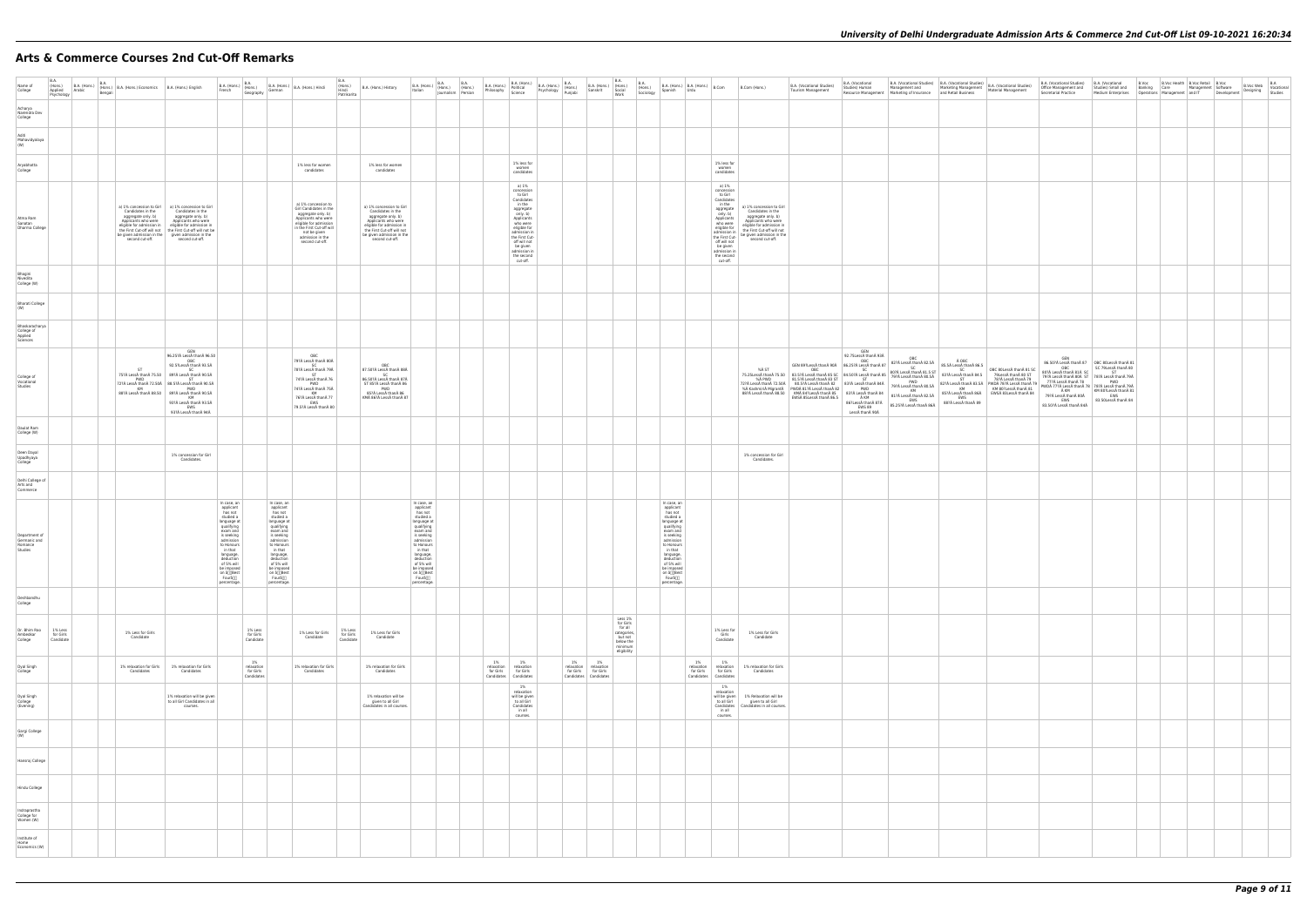| Name of<br>College<br>Janki Devi<br>Memorial | B.A.<br>(Hons.)<br>Applied<br>Psychology                                               | B.A. (Hons.) B.A. (Hons.) B.A. (Hons.) Economics B.A. (Hons.) English<br>W |                                                                                                                                                                                     |                                                                    | B.A.<br>(Hons.)<br>Hindi<br>B.A. (Hons.)<br>French (Hons.)<br>Geography German B.A. (Hons.) Hindi<br>Geography German B.A. (Hons.) Hindi<br>Patrikarita                                                                                                                                                                                                                                                        | B.A. (Hons.) History                                                                                 | B.A. (Hons.) B.A. (Hons.) B.A. (Hons.) Italian (Hons.) (Hons.)     |                                                                                                                                                   |                                                                                                                                                                               | B.A. (Hons.) B.A. (Hons.) B.A. (Hons.) B.A. (Hons.) Political Philosophy Science Psychology Punjabi | B.A. (Hons.)<br>Sanskrit (Hons.)<br>Sanskrit Social<br>Work                                                             | B.A.<br>(Hons.)<br>Sociology<br>B.A. (Hons.) $B.A.$ (Hons.) $B.Com$<br>Spanish Urdu                 |                                                                                    |                                                                                                                                                                                                                            | B.Com (Hons.)                                                                                                                                                                   | B.A. (Vocational Studies)<br>Tourism Management | B.A. (Vocational<br>Studies) Human | B.A. (Vocational Studies) B.A. (Vocational Studies) B.A. (Vocational Studies)<br>Management and Marketing Management Material Management<br>Resource Management Marketing of Insurance and Retail Business | Secretarial Practice |                                                                                                                                                                | B.A. (Vocational Studies) B.A. (Vocational B.Voc B.Voc Health B.Voc Retail B.Voc Office Management and Studies) Small and Banking Care Management Software<br>Medium Enterprises    Qperations    Management    and IT    Qevelopment | B.Voc Web B.A<br>Designing Vocational<br>Studies                                                        |  |
|----------------------------------------------|----------------------------------------------------------------------------------------|----------------------------------------------------------------------------|-------------------------------------------------------------------------------------------------------------------------------------------------------------------------------------|--------------------------------------------------------------------|----------------------------------------------------------------------------------------------------------------------------------------------------------------------------------------------------------------------------------------------------------------------------------------------------------------------------------------------------------------------------------------------------------------|------------------------------------------------------------------------------------------------------|--------------------------------------------------------------------|---------------------------------------------------------------------------------------------------------------------------------------------------|-------------------------------------------------------------------------------------------------------------------------------------------------------------------------------|-----------------------------------------------------------------------------------------------------|-------------------------------------------------------------------------------------------------------------------------|-----------------------------------------------------------------------------------------------------|------------------------------------------------------------------------------------|----------------------------------------------------------------------------------------------------------------------------------------------------------------------------------------------------------------------------|---------------------------------------------------------------------------------------------------------------------------------------------------------------------------------|-------------------------------------------------|------------------------------------|------------------------------------------------------------------------------------------------------------------------------------------------------------------------------------------------------------|----------------------|----------------------------------------------------------------------------------------------------------------------------------------------------------------|---------------------------------------------------------------------------------------------------------------------------------------------------------------------------------------------------------------------------------------|---------------------------------------------------------------------------------------------------------|--|
| College (W)<br>Kalindi College<br>(W)        |                                                                                        |                                                                            |                                                                                                                                                                                     |                                                                    |                                                                                                                                                                                                                                                                                                                                                                                                                |                                                                                                      |                                                                    |                                                                                                                                                   |                                                                                                                                                                               |                                                                                                     |                                                                                                                         |                                                                                                     |                                                                                    |                                                                                                                                                                                                                            |                                                                                                                                                                                 |                                                 |                                    |                                                                                                                                                                                                            |                      |                                                                                                                                                                |                                                                                                                                                                                                                                       | Mathematics<br>$\begin{array}{c} \text{is} \\ \text{complusory} \\ \text{in class} \\ 10+2 \end{array}$ |  |
| Kamala Nehru<br>College (W)                  |                                                                                        | as per University<br>Guidelines.                                           | Admission in 2nd Cut Off   Admission in 2nd Cut Off<br>as per University<br>Guidelines.                                                                                             | Admission<br>in 2nd Cut<br>Off as per<br>University<br>Guidelines. | Admission in 2nd Cut<br>Off as per University<br>Guidelines.                                                                                                                                                                                                                                                                                                                                                   | Admission in 2nd Cut Off<br>as per University<br>Guidelines.                                         | Admission<br>in 2nd Cut<br>Off as per<br>University<br>Guidelines. | University                                                                                                                                        | Admission Admission in Admission<br>Off as per as per Off as per<br>University                                                                                                | in 2nd Cut 2nd Cut Off in 2nd Cut<br>University<br>Guidelines. Guidelines. Guidelines.              | Admission in<br>2nd Cut Off<br>as per<br>University<br>Guidelines.                                                      | Admission<br>in 2nd Cut<br>Off as per<br>University<br>Guidelines.                                  |                                                                                    | Admission in<br>as per<br>University<br>Guidelines.                                                                                                                                                                        | 2nd Cut Off Admission in 2nd Cut Off<br>as per University<br>Guidelines.                                                                                                        |                                                 |                                    |                                                                                                                                                                                                            |                      |                                                                                                                                                                |                                                                                                                                                                                                                                       |                                                                                                         |  |
| Keshav<br>Mahavidyalaya                      |                                                                                        |                                                                            |                                                                                                                                                                                     |                                                                    |                                                                                                                                                                                                                                                                                                                                                                                                                |                                                                                                      |                                                                    |                                                                                                                                                   |                                                                                                                                                                               | Candidates<br>eligible for<br>First Cut off<br>will not be<br>considered<br>in the                  |                                                                                                                         |                                                                                                     |                                                                                    |                                                                                                                                                                                                                            | Candidates eligible for<br>First Cut off will not be<br>considered in the second<br>list.                                                                                       |                                                 |                                    |                                                                                                                                                                                                            |                      |                                                                                                                                                                |                                                                                                                                                                                                                                       |                                                                                                         |  |
| Kirori Mal<br>College                        |                                                                                        | See the bulletin of<br>of Delhi.                                           | See the bulletin of<br>information for University   information for University<br>of Delhi.                                                                                         | See the<br>bulletin of<br>information<br>for                       | See the bulletin of<br>information for<br>University of Delhi.                                                                                                                                                                                                                                                                                                                                                 | See the bulletin of<br>information for University<br>of Delhi.                                       |                                                                    |                                                                                                                                                   | See the<br>bulletin of<br>information<br>for                                                                                                                                  | second list                                                                                         | See the<br>bulletin of<br>information<br>for                                                                            |                                                                                                     | See the See the<br>bulletin of bulletin of<br>information information<br>for for   |                                                                                                                                                                                                                            | See the bulletin of<br>information for University<br>of Delhi.                                                                                                                  |                                                 |                                    |                                                                                                                                                                                                            |                      |                                                                                                                                                                |                                                                                                                                                                                                                                       |                                                                                                         |  |
| Lady Irwin<br>College (W)                    |                                                                                        |                                                                            |                                                                                                                                                                                     | University<br>of Delhi.                                            |                                                                                                                                                                                                                                                                                                                                                                                                                |                                                                                                      |                                                                    |                                                                                                                                                   | University of<br>Delhi.                                                                                                                                                       |                                                                                                     | University of<br>Delhi.                                                                                                 |                                                                                                     | for for<br>University University of<br>of Delhi. Delhi.                            |                                                                                                                                                                                                                            |                                                                                                                                                                                 |                                                 |                                    |                                                                                                                                                                                                            |                      |                                                                                                                                                                |                                                                                                                                                                                                                                       |                                                                                                         |  |
| Lady Shri Ram<br>College for<br>Women (W)    |                                                                                        |                                                                            |                                                                                                                                                                                     |                                                                    |                                                                                                                                                                                                                                                                                                                                                                                                                |                                                                                                      |                                                                    |                                                                                                                                                   |                                                                                                                                                                               |                                                                                                     |                                                                                                                         |                                                                                                     |                                                                                    |                                                                                                                                                                                                                            |                                                                                                                                                                                 |                                                 |                                    |                                                                                                                                                                                                            |                      |                                                                                                                                                                |                                                                                                                                                                                                                                       |                                                                                                         |  |
| Lakshmibai<br>College (W)                    |                                                                                        |                                                                            |                                                                                                                                                                                     |                                                                    |                                                                                                                                                                                                                                                                                                                                                                                                                |                                                                                                      |                                                                    |                                                                                                                                                   |                                                                                                                                                                               |                                                                                                     |                                                                                                                         |                                                                                                     |                                                                                    |                                                                                                                                                                                                                            |                                                                                                                                                                                 |                                                 |                                    |                                                                                                                                                                                                            |                      |                                                                                                                                                                |                                                                                                                                                                                                                                       |                                                                                                         |  |
| Maharaja<br>Agrasen<br>College               |                                                                                        |                                                                            | 1% Relaxation for Girls<br>Student                                                                                                                                                  |                                                                    | 1% Relaxation for Girls<br>Student                                                                                                                                                                                                                                                                                                                                                                             |                                                                                                      | 1%<br>Relaxation<br>for Girls<br>Student                           |                                                                                                                                                   | 1%<br>Relaxation<br>for Girls<br>Student                                                                                                                                      |                                                                                                     |                                                                                                                         |                                                                                                     |                                                                                    |                                                                                                                                                                                                                            | 1% Relaxation for Girls<br>Student                                                                                                                                              |                                                 |                                    |                                                                                                                                                                                                            |                      |                                                                                                                                                                |                                                                                                                                                                                                                                       |                                                                                                         |  |
| Maitrevi<br>College (W)                      |                                                                                        | As per quidelines of<br>University of Delhi.                               | As per quidelines of<br>University of Delhi.                                                                                                                                        |                                                                    | As per quidelines of<br>University of Delhi                                                                                                                                                                                                                                                                                                                                                                    | As per quidelines of<br>University of Delhi.                                                         |                                                                    |                                                                                                                                                   | As per<br>quidelines of<br>University of<br>Delhi.                                                                                                                            |                                                                                                     | As per<br>quidelines of<br>University of<br>Delhi.                                                                      | As per<br>$\begin{array}{c}\n\text{quidelines} \\ \text{of}\n\end{array}$<br>University<br>of Delhi |                                                                                    | As per<br>University of<br>Delhi.                                                                                                                                                                                          | quidelines of As per quidelines of<br>University of Delhi.                                                                                                                      |                                                 |                                    |                                                                                                                                                                                                            |                      |                                                                                                                                                                |                                                                                                                                                                                                                                       |                                                                                                         |  |
| Mata Sundri<br>College for<br>Women (W)      |                                                                                        |                                                                            |                                                                                                                                                                                     |                                                                    |                                                                                                                                                                                                                                                                                                                                                                                                                |                                                                                                      |                                                                    |                                                                                                                                                   |                                                                                                                                                                               |                                                                                                     |                                                                                                                         |                                                                                                     |                                                                                    |                                                                                                                                                                                                                            |                                                                                                                                                                                 |                                                 |                                    |                                                                                                                                                                                                            |                      |                                                                                                                                                                |                                                                                                                                                                                                                                       |                                                                                                         |  |
| Miranda House<br>(W)                         |                                                                                        |                                                                            |                                                                                                                                                                                     |                                                                    |                                                                                                                                                                                                                                                                                                                                                                                                                |                                                                                                      |                                                                    |                                                                                                                                                   |                                                                                                                                                                               |                                                                                                     |                                                                                                                         |                                                                                                     |                                                                                    |                                                                                                                                                                                                                            |                                                                                                                                                                                 |                                                 |                                    |                                                                                                                                                                                                            |                      |                                                                                                                                                                |                                                                                                                                                                                                                                       |                                                                                                         |  |
| Motilal Nehru<br>College                     |                                                                                        |                                                                            |                                                                                                                                                                                     |                                                                    |                                                                                                                                                                                                                                                                                                                                                                                                                |                                                                                                      |                                                                    |                                                                                                                                                   |                                                                                                                                                                               |                                                                                                     | 1%<br>RELAXATION<br><b>FOR GIRL</b><br>CANDIDATE.<br>SANSKRIT<br>MANDATORY<br>IN 12TH OR<br>10TH WITH<br>PASS<br>MARKS. |                                                                                                     |                                                                                    |                                                                                                                                                                                                                            |                                                                                                                                                                                 |                                                 |                                    |                                                                                                                                                                                                            |                      |                                                                                                                                                                |                                                                                                                                                                                                                                       |                                                                                                         |  |
| Motilal Nehru<br>College<br>(Evening)        |                                                                                        |                                                                            | 1% concession in<br>aggregate in all courses to<br>the girl candidates.                                                                                                             |                                                                    | 1% concession in<br>aggregate in all<br>courses to the girl<br>candidates.                                                                                                                                                                                                                                                                                                                                     | 1% concession in<br>aggregate in all courses<br>to the girl candidates.                              |                                                                    |                                                                                                                                                   | 1%<br>concession<br>in aggregate<br>in all courses<br>to the girl<br>candidates.                                                                                              |                                                                                                     |                                                                                                                         |                                                                                                     |                                                                                    | 1%<br>concession<br>in aggregate<br>in all courses<br>to the girl<br>candidates.                                                                                                                                           | 1% concession in<br>aggregate in all courses<br>to the girl candidates.                                                                                                         |                                                 |                                    |                                                                                                                                                                                                            |                      |                                                                                                                                                                |                                                                                                                                                                                                                                       |                                                                                                         |  |
| P.G.D.A.V.<br>College                        |                                                                                        | 1% Less for Girls.                                                         | 1% Less for Girls.                                                                                                                                                                  |                                                                    | 1% Less for Girls.                                                                                                                                                                                                                                                                                                                                                                                             | 1% Less for Girls.                                                                                   |                                                                    |                                                                                                                                                   | 1% Less for<br>Girls.                                                                                                                                                         |                                                                                                     | 1% Less for<br>Girls.                                                                                                   |                                                                                                     |                                                                                    | 1% Less for<br>Girls.                                                                                                                                                                                                      | 1% Less for Girls.                                                                                                                                                              |                                                 |                                    |                                                                                                                                                                                                            |                      |                                                                                                                                                                |                                                                                                                                                                                                                                       |                                                                                                         |  |
| P.G.D.A.V.<br>College<br>(Evening)           |                                                                                        |                                                                            |                                                                                                                                                                                     |                                                                    | 1% concession to Girl<br>candidates                                                                                                                                                                                                                                                                                                                                                                            |                                                                                                      |                                                                    |                                                                                                                                                   | 1%<br>concession<br>to Girl<br>candidates                                                                                                                                     |                                                                                                     | 1%<br>concession<br>to Girl<br>candidates                                                                               |                                                                                                     |                                                                                    | 1%<br>to Girl<br>candidates                                                                                                                                                                                                | concession 1% concession to Girl<br>candidates                                                                                                                                  |                                                 |                                    |                                                                                                                                                                                                            |                      |                                                                                                                                                                |                                                                                                                                                                                                                                       |                                                                                                         |  |
| Rajdhani<br>College                          |                                                                                        | 1% relaxation for girls                                                    |                                                                                                                                                                                     |                                                                    | 1% relaxation for girls                                                                                                                                                                                                                                                                                                                                                                                        | 1% relaxation for girls                                                                              |                                                                    |                                                                                                                                                   | 1%<br>relaxation<br>for girls                                                                                                                                                 |                                                                                                     | 1%<br>relaxation<br>for girls                                                                                           |                                                                                                     |                                                                                    |                                                                                                                                                                                                                            | 1% relaxation for girls                                                                                                                                                         |                                                 |                                    |                                                                                                                                                                                                            |                      |                                                                                                                                                                |                                                                                                                                                                                                                                       |                                                                                                         |  |
| Ram Lal Anand<br>College                     |                                                                                        |                                                                            | 1% Concession for girls,<br>candidates eligible in the<br>first cut-off list would not<br>be considered for<br>admission in the second<br>cut-off list.                             |                                                                    | 1%<br>Concession<br>for girls,<br>candidates<br>1% Concession for eligible in<br>girls, candidates<br>eligible in the first cut-off list<br>off list would not be<br>would not the considered for<br>the considered for<br>the considered for<br>the considered for<br>considered for<br>be<br>admission in the<br>considered<br>second cut-off list.<br>for<br>admission<br>in the<br>second<br>cut-off list. | 1% Concession for girls,<br>be considered for<br>admission in the second<br>cut-off list.            |                                                                    |                                                                                                                                                   | 1%<br>Concession<br>for girls,<br>candidates<br>eligible in<br>the first cut-<br>off list would<br>not be<br>considered<br>for<br>admission in<br>the second<br>cut-off list. |                                                                                                     |                                                                                                                         |                                                                                                     |                                                                                    | 1%<br>Concession<br>for girls,<br>candidates<br>eligible in<br>the first cut-<br>off list would<br>not be<br>considered<br>for<br>$\begin{array}{c} \text{admission in} \\ \text{the second} \end{array}$<br>cut-off list. | 1% Concession for girls,<br>candidates eligible in the<br>first cut-off list would not<br>be considered for<br>admission in the second<br>cut-off list.                         |                                                 |                                    |                                                                                                                                                                                                            |                      |                                                                                                                                                                |                                                                                                                                                                                                                                       |                                                                                                         |  |
| Ramanujan<br>College                         | a <sub>1</sub><br>Directives<br>and<br>guidelines<br>as per<br>University<br>of Delhi. | a. Directives and<br>guidelines as per<br>University of Delhi.             | a. 1% concession given to<br>women applicants<br>(General Category). b.<br>Directives and guidelines<br>as per University of Delhi.                                                 |                                                                    | a. 1% concession<br>given to women<br>applicants (General<br>Category). b.<br>Directives and<br>guidelines as per<br>University of Delhi.                                                                                                                                                                                                                                                                      |                                                                                                      |                                                                    | a. 1%<br>concession<br>given to<br>Category).<br>b. Directives per<br>and University of<br>and<br>guidelines<br>as per<br>University<br>of Delhi. | women<br>applicants a. Directives<br>and<br>$\frac{1}{2}$ (General guidelines as $\frac{1}{2}$<br>Delhi.                                                                      |                                                                                                     |                                                                                                                         |                                                                                                     |                                                                                    | a. 1%<br>concession<br>given to<br>women<br>(General<br>guidelines as<br>per<br>University of<br>Delhi.                                                                                                                    | applicants   a. 1% concession given to<br>women applicants<br>Category). b.   (General Category). b.<br>Directives Directives and guidelines<br>and as per University of Delhi. |                                                 |                                    |                                                                                                                                                                                                            |                      | a. 1%<br>concession<br>given to<br>women<br>applicants<br>(General<br>Category).<br>b.<br>Directives<br>and<br>guidelines<br>as per<br>University<br>of Delhi. | a. 1%<br>concession<br>given to<br>women<br>applicants<br>(General<br>Category). b.<br>Directives<br>and<br>quidelines as<br>per<br>University of<br>Delhi.                                                                           |                                                                                                         |  |
| Ramjas College                               |                                                                                        |                                                                            |                                                                                                                                                                                     |                                                                    | 1% relaxation for girl<br>students                                                                                                                                                                                                                                                                                                                                                                             |                                                                                                      |                                                                    |                                                                                                                                                   |                                                                                                                                                                               |                                                                                                     | 1%<br>relaxation<br>for girl<br>students                                                                                |                                                                                                     |                                                                                    |                                                                                                                                                                                                                            |                                                                                                                                                                                 |                                                 |                                    |                                                                                                                                                                                                            |                      |                                                                                                                                                                |                                                                                                                                                                                                                                       |                                                                                                         |  |
| Satyawati<br>College                         |                                                                                        |                                                                            | 1. Girls candidates will be   1. Girls candidates will be<br>given relaxation up to 1% given relaxation up to 1%<br>in best four percentage. in best four percentage.               |                                                                    | 1. Girls candidates will<br>be given relaxation up<br>to 1% in best four<br>percentage.                                                                                                                                                                                                                                                                                                                        | 1. Girls candidates will be<br>given relaxation up to 1%<br>in best four percentage.                 |                                                                    |                                                                                                                                                   | 1. Girls<br>candidates<br>will be given<br>relaxation up<br>to 1% in best<br>four<br>percentage.                                                                              |                                                                                                     | 1. Girls<br>candidates<br>will be given<br>relaxation<br>up to 1% in<br>best four<br>percentage.                        |                                                                                                     | 1. Girls 1. Girls<br>candidates candidates<br>best four<br>percentage. percentage. |                                                                                                                                                                                                                            | will be given   will be given   1. Girls candidates will be<br>relaxation relaxation up given relaxation up to 1%<br>up to 1% in   to 1% in best   in best four percentage.     |                                                 |                                    |                                                                                                                                                                                                            |                      |                                                                                                                                                                |                                                                                                                                                                                                                                       |                                                                                                         |  |
| Satyawati<br>College<br>(Evening)            |                                                                                        | the courses.                                                               | There will be a relaxation There will be a relaxation<br>of 1% marks in aggregate of 1% marks in aggregate<br>for Girl candidates in all for Girl candidates in all<br>the courses. |                                                                    | There will be a<br>relaxation of 1%<br>marks in aggregate for<br>Girl candidates in all<br>the courses.                                                                                                                                                                                                                                                                                                        | There will be a relaxation<br>of 1% marks in aggregate<br>for Girl candidates in all<br>the courses. |                                                                    |                                                                                                                                                   | There will be<br>a relaxation<br>of 1% marks<br>in aggregate<br>for Girl<br>candidates<br>in all the<br>courses.                                                              |                                                                                                     |                                                                                                                         |                                                                                                     |                                                                                    | There will be<br>a relaxation<br>candidates<br>in all the<br>courses.                                                                                                                                                      | of 1% marks   There will be a relaxation<br>in aggregate   of 1% marks in aggregate<br>for Girl for Girl candidates in all<br>the courses.                                      |                                                 |                                    |                                                                                                                                                                                                            |                      |                                                                                                                                                                |                                                                                                                                                                                                                                       |                                                                                                         |  |
| Shaheed<br>Bhagat Singh<br>College           |                                                                                        |                                                                            |                                                                                                                                                                                     |                                                                    |                                                                                                                                                                                                                                                                                                                                                                                                                |                                                                                                      |                                                                    |                                                                                                                                                   |                                                                                                                                                                               |                                                                                                     |                                                                                                                         |                                                                                                     |                                                                                    |                                                                                                                                                                                                                            |                                                                                                                                                                                 |                                                 |                                    |                                                                                                                                                                                                            |                      |                                                                                                                                                                |                                                                                                                                                                                                                                       |                                                                                                         |  |